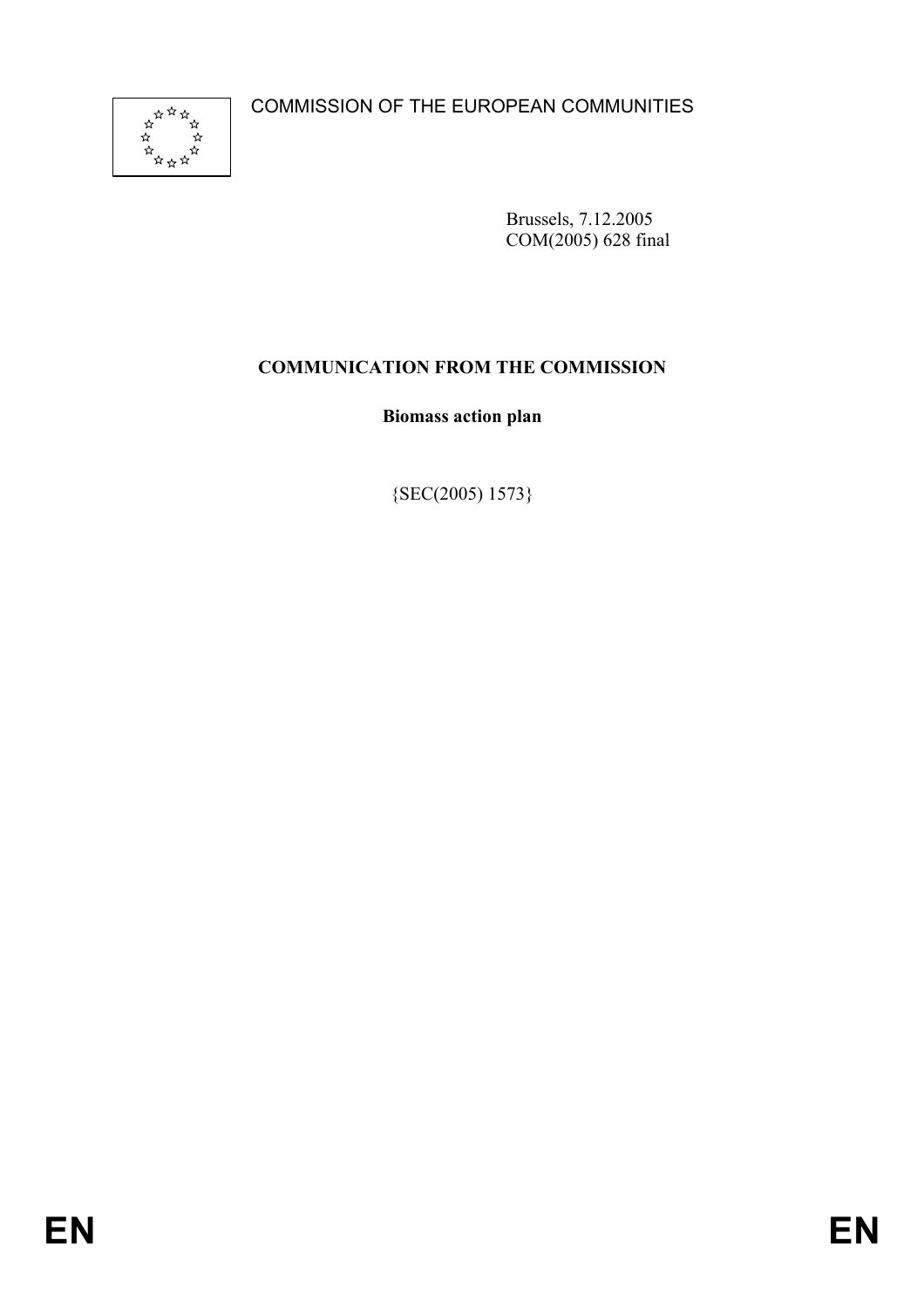# **TABLE OF CONTENTS**

| 1.               |                                                                                         |  |
|------------------|-----------------------------------------------------------------------------------------|--|
| 1.1.             |                                                                                         |  |
| 1.2.             |                                                                                         |  |
| 1.3.             |                                                                                         |  |
| 2.               |                                                                                         |  |
| 2.1.             |                                                                                         |  |
| 2.2.             |                                                                                         |  |
| 3.               |                                                                                         |  |
| $\overline{4}$ . |                                                                                         |  |
| 4.1.             |                                                                                         |  |
| 4.2.             |                                                                                         |  |
| 4.3.             |                                                                                         |  |
| 4.4.             |                                                                                         |  |
| 4.5.             |                                                                                         |  |
| 4.6.             |                                                                                         |  |
| 5.               |                                                                                         |  |
| 5.1.             |                                                                                         |  |
| 5.2.             |                                                                                         |  |
| 5.3.             |                                                                                         |  |
| 6.               |                                                                                         |  |
| 7.               |                                                                                         |  |
|                  |                                                                                         |  |
|                  |                                                                                         |  |
|                  |                                                                                         |  |
|                  |                                                                                         |  |
|                  | ANNEX 5 – Renewable energy and the directive on the energy performance of buildings  25 |  |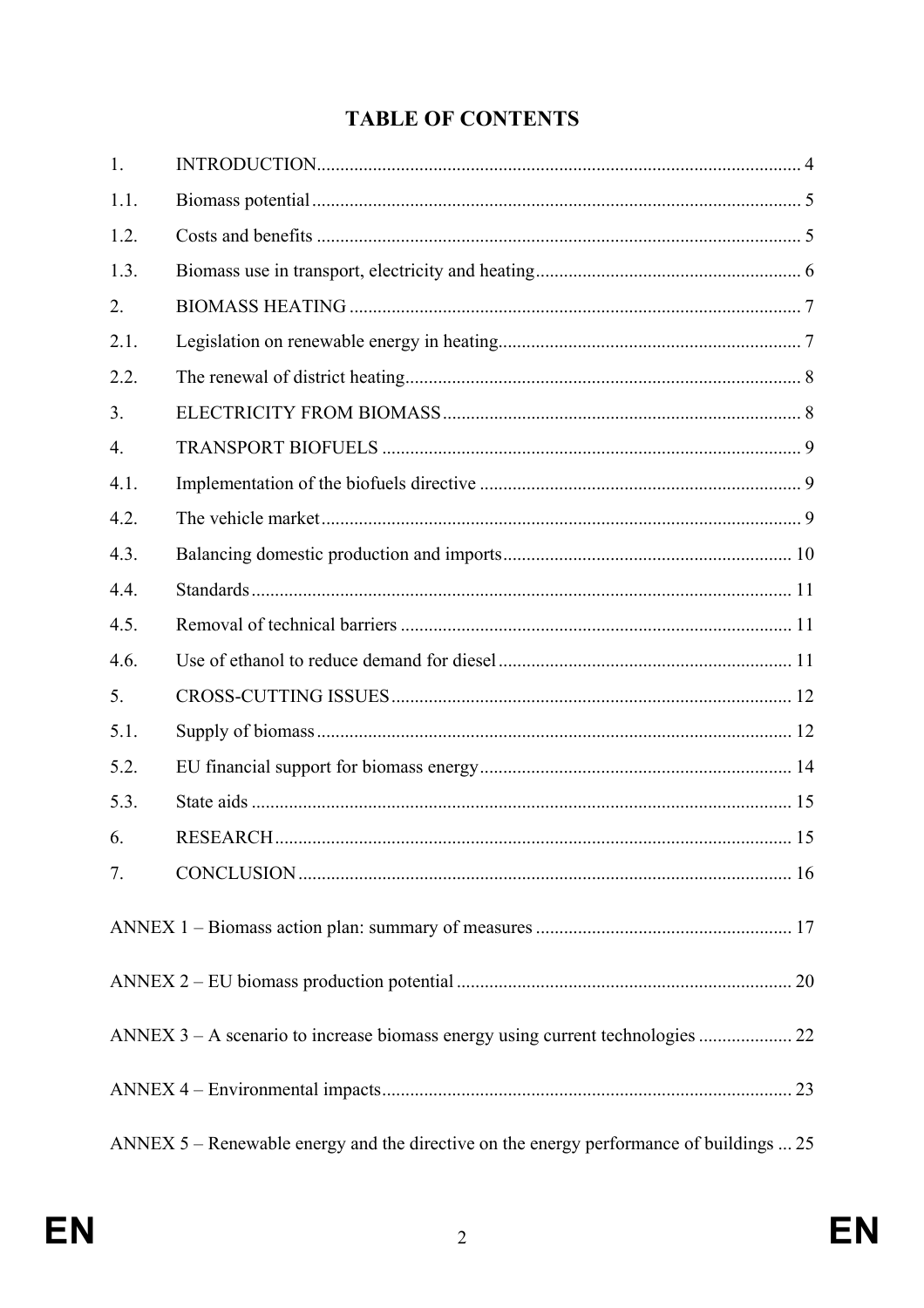| ANNEX 9 – Implementing the biofuels directive: fuel tax exemptions and biofuel obligations |
|--------------------------------------------------------------------------------------------|
|                                                                                            |
| ANNEX 11 – Achieving the $5.75\%$ biofuels target: the balance between domestic production |
|                                                                                            |
|                                                                                            |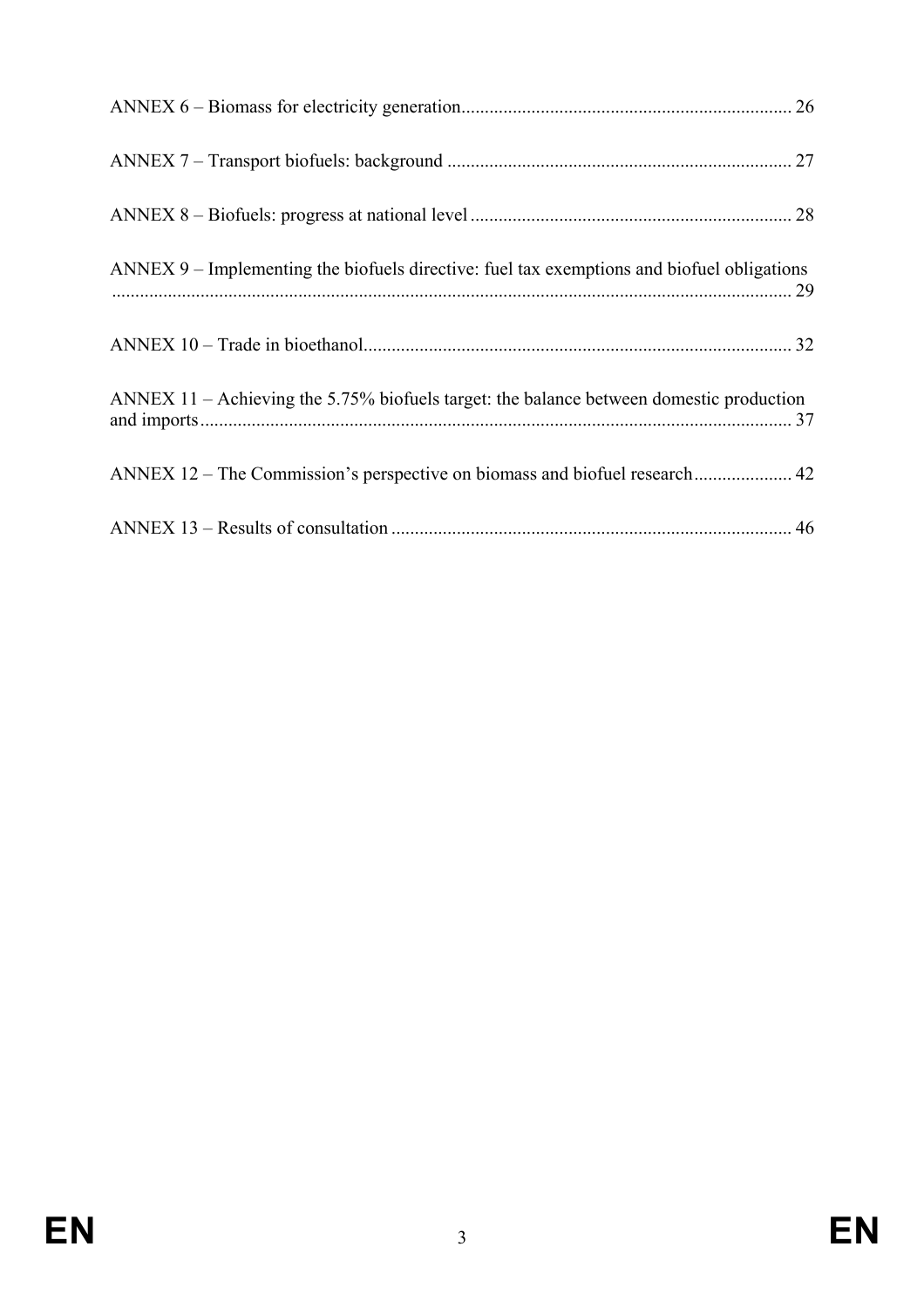#### **COMMUNICATION FROM THE COMMISSION**

#### **Biomass action plan**

#### **(Text with EEA relevance)**

#### **1. INTRODUCTION**

Energy is key in helping Europe achieve its objectives for growth, jobs and sustainability. High oil prices put the spotlight on Europe's increasing dependency on imported energy.

The Union needs to respond strongly to this challenge. The central importance of energy policy in helping Europe to meet the challenges of globalisation was confirmed by the Union's heads of state and government at the informal Hampton Court summit in October 2005.

With this in mind, the Commission is carrying out a fundamental review of its energy policy. This will be the subject of a Green Paper in spring 2006, with three main objectives – competitiveness, sustainability and security of supply.

Essential elements of this policy are, within the context of stronger economic growth, the need to reduce energy demand<sup>1</sup>; increase reliance on renewable energy sources, given the potential to produce them domestically and their sustainability; diversify energy sources; and enhance international cooperation. These elements can help Europe to reduce dependence on energy imports, increase sustainability and stimulate growth and jobs.

Success requires a coherent management of these objectives, within appropriate timetables. The process will include mechanisms to involve Member States, representatives of the European Parliament and stakeholders<sup>2</sup>.

It is in this wider context of an integrated and coherent energy policy and, in particular, of the promotion of renewable energy sources that the Commission is presenting this action plan. It is just one component of the measures needed to achieve the objectives set out above – but an important one, since biomass presently accounts for about half of the renewable energy used in the  $EU^3$ .

In its 2004 communication on the share of renewable energy in the European Union, the European Commission committed itself to produce a biomass action plan, highlighting the need for a coordinated approach to biomass policy<sup>4</sup>. The Spring Council of 2004 concluded

<sup>1</sup> Addressed in the recent energy efficiency Green Paper "Doing more with less" - COM(2005) 265.

These mechanisms will include the Energy and Transport forum, the "Amsterdam" sustainable energy forum, the "Berlin" fossil fuel forum, the "Florence" regulatory forum for electricity and the "Madrid" regulatory forum for gas. In addition, the Commission recently decided to set up a high level group for competitiveness, energy and the environment.

 <sup>44%</sup> according to the "substitution approach", 65% according to the "classical approach" – see impact assessment, section 2.

 <sup>&</sup>quot;The share of renewable energy in the EU" - COM(2004) 366, section 4.3.1.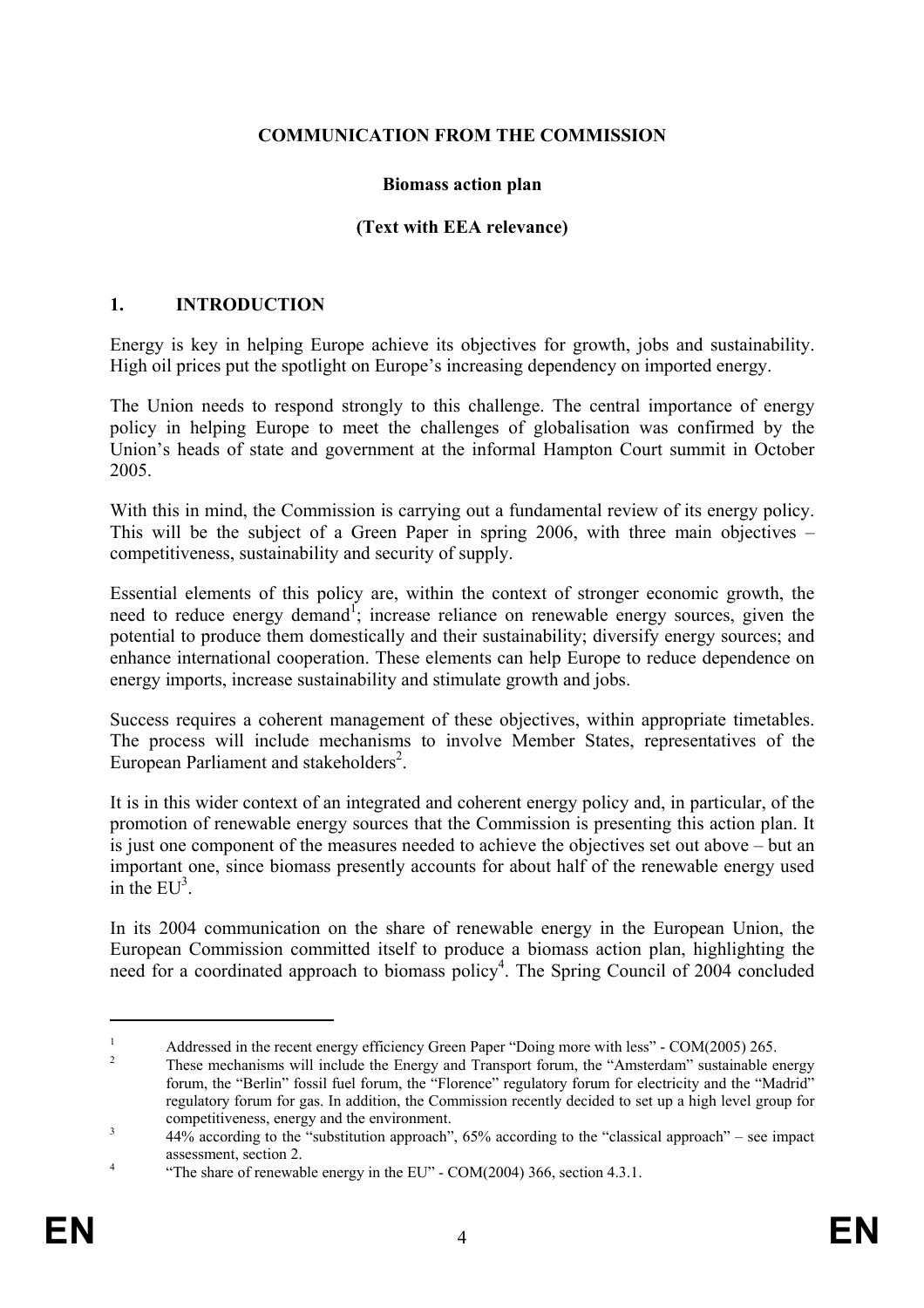that increased use of renewable energy is essential for "environmental and competitiveness reasons"<sup>5</sup>, while the European Parliament recently noted "that biomass has many advantages over conventional energy sources, as well as over some other renewable energies, in particular, relatively low costs, less dependence on short-term weather changes, promotion of regional economic structures and provision of alternative sources of income for farmers"6 .

This action plan sets out measures to increase the development of biomass energy from wood, wastes and agricultural crops by creating market-based incentives to its use and removing barriers to the development of the market. In this way Europe can cut its dependence on fossil fuels, cut greenhouse gas emissions and stimulate economic activity in rural areas. The measures are listed in Annex 1.

This action plan is a first, coordinating step. It sets out measures to promote biomass in heating, electricity and transport, followed by cross-cutting measures affecting biomass supply, financing and research. It is accompanied by a general impact assessment. As a second step, individual measures will be brought forward subject to specific impact assessment in line with Commission rules.

#### **1.1. Biomass potential**

The EU currently meets 4% of its energy needs from biomass. If it made full use of its potential, it would more than double biomass use by 2010 (from 69 mtoe<sup>7</sup> in 2003 to about 185 mtoe in 2010) – while complying with good agricultural practice, safeguarding sustainable production of biomass and without significantly affecting domestic food production<sup>8</sup>. Bulgaria and Romania's accession will improve availability<sup>9</sup>, and imports offer more potential still.

In the Commission's judgement, the measures in this action plan could lead to an increase in biomass use to about 150 mtoe in 2010 or soon after<sup>10</sup>. This is less than the full potential; it is in line with the indicative renewable energy targets $11$ .

## **1.2. Costs and benefits**

It follows from several scientific and economic studies that this increase in biomass use could bring the following benefits in 2010:

• diversification of Europe's energy supply, increasing the share of renewable energy by 5% and reducing reliance on imported energy from 48 to  $42\%^{12}$ ;

<sup>5</sup> Brussels European Council, 25 and 26 March 2004, Presidency conclusions.

<sup>6</sup> Resolution on "Renewable energy in the EU", plenary session of 28 September 2005.

<sup>7</sup> Million tonnes of oil equivalent

<sup>8</sup> European Environmental Agency, "How much biomass can Europe use without harming the environment", briefing 2/2005; see Annex 2.

For example, Bulgaria and Romania each have 0.7 hectares of agricultural land per capita, compared to 0.4 in the EU25.<br>
<sup>10</sup> See Annex 3 and impact assessment.<br>
<sup>11</sup> Theoretic and **120** separall shape

These targets are a 12% overall share for renewable energy, a 21% share in the electricity sector and a 5.75% share for biofuels in 2010. Through the measures in the action plan, the Commission estimates that these shares can be achieved – in the case of the overall share, if not in 2010 then within a year or two of that date.<br>
<sup>12</sup> See impact assessment, section 5.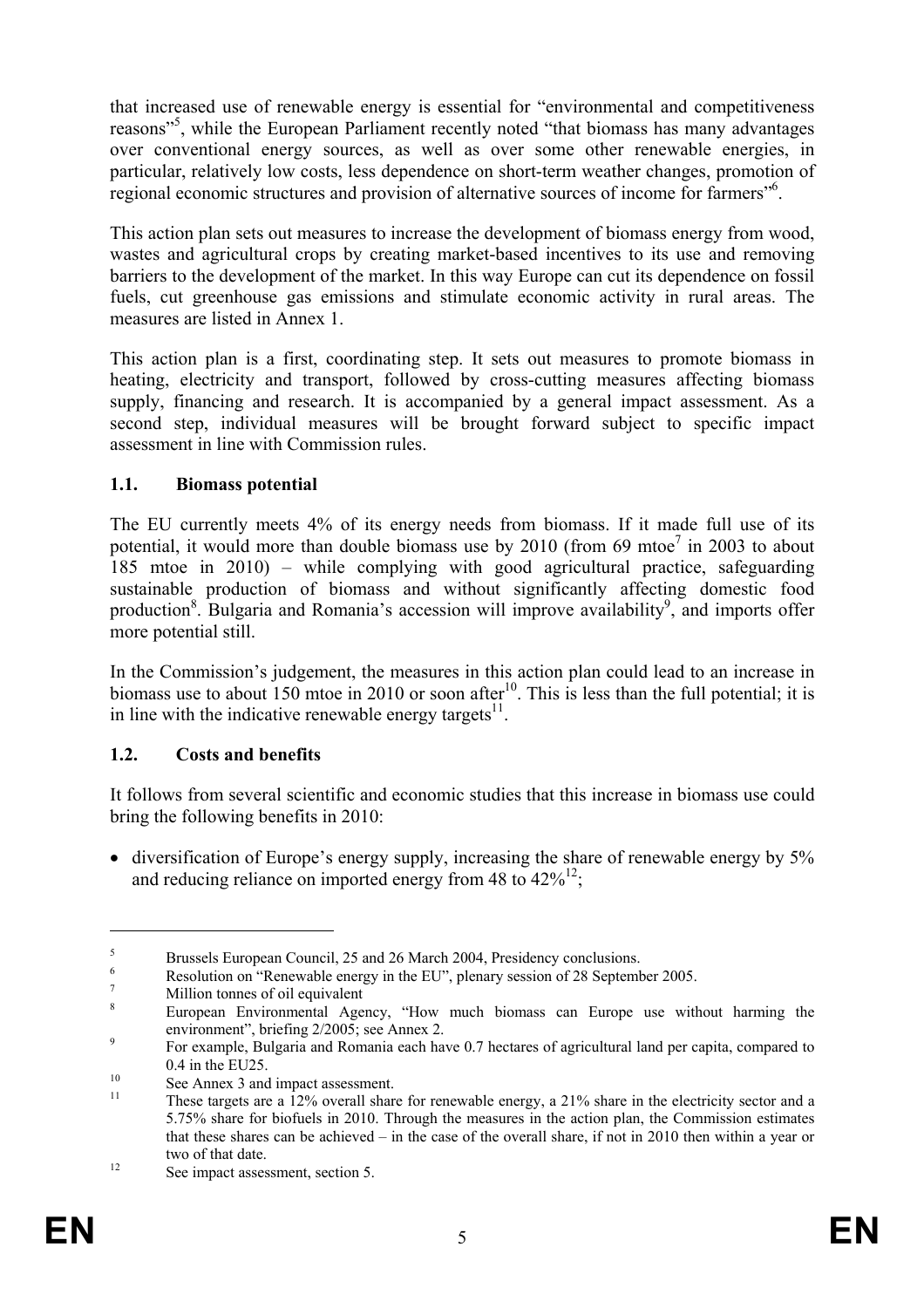- a reduction in greenhouse gas emissions of 209 million tonnes  $CO_{2eq}$  a year<sup>13</sup>;
- direct employment for up to 250-300 000 people, mostly in rural areas. Different studies produce widely different figures<sup>14</sup>:
- potential downward pressure on the oil price as a result of lower demand for oil.

Assuming fossil fuel prices about 10% lower than today's, the directly measurable cost can be estimated at  $\epsilon$ 9 billion per year -  $\epsilon$ 6 billion for transport biofuels and  $\epsilon$ 3 billion for biomass in electricity generation (biomass in heating is often cost-competitive)<sup>15</sup>. This is equivalent to an increase of about 1.5 cents per litre of petrol or diesel and  $0.1$  cents per kWh of electricity<sup>16</sup>.

Benefits can also be expected in extending the EU's technological leadership in these sectors.

These benefits can be expected to be obtained without additional pollution or other forms of environmental damage $^{17}$ .

The Commission is assessing the contribution that renewable energy could make to the energy mix by 2020. This action plan could underpin an increase in renewable energy's contribution by 2020.

## **1.3. Biomass use in transport, electricity and heating**

Oil prices have tripled over the last four years. Transport is a key economic sector; nearly all the energy it uses comes from oil. Liquid biofuels, as the only direct substitute for oil in transport, have a justifiably high political priority.

Moreover, constant growth in the transport sector has not yet permitted the stabilisation of greenhouse gas emissions, despite considerable efforts undertaken by the industry, Biofuels are an expensive way of reducing greenhouse gas emissions, but within transport they are one of only two measures that have a reasonable chance of doing so on a significant scale in the near future (the other being the carmakers' agreement to reduce  $CO<sub>2</sub>$  emissions from new cars – see section 4.2).

In early 2006, the Commission will bring forward a communication dealing specifically with biofuels.

While transport biofuels have the highest employment intensity and the greatest security of supply benefits, biomass in electricity has the greatest greenhouse gas benefits and biomass in

<u>.</u>

<sup>&</sup>lt;sup>13</sup> See impact assessment, section 5.

This figure assumes that 70-90% of biomass is produced in the EU. In terms of direct employment, biofuels are typically 50-100 times as employment intensive in the EU as fossil fuel alternatives; biomass electricity 10-20 times as employment intensive; biomass heating twice as employment intensive. Commentators are divided on the indirect effects. Some point to multipliers or export opportunities which could double the size of the direct effect. Others argue that jobs in bio-energy will replace other jobs, and the net employment effect will be zero. (See impact assessment, section 5.)<br>See impact assessment, section 5.

Oil costs about \$60/barrel or (at today's exchange rates)  $\epsilon$ 48/barrel. To be competitive, biodiesel needs an oil price of about €75/barrel while bioethanol needs a price of about €95/barrel. If the price of fossil fuels reflected their external costs, more forms of biomass would be cost-competitive.<br>See Annex 4.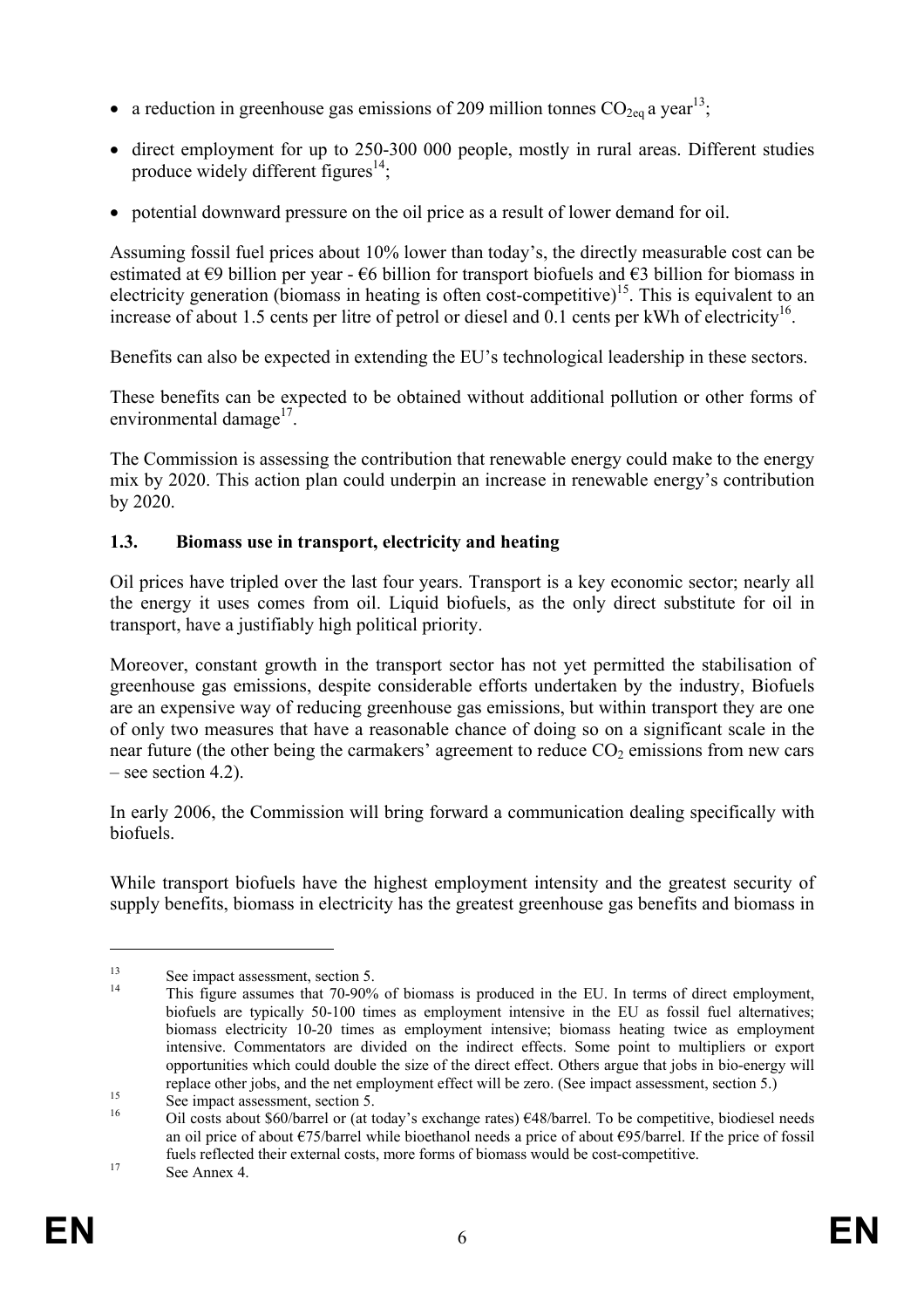heating is cheapest. Biomass should be promoted in all three sectors. At least up to 2010, there will be no major competition for raw material: biofuels rely mainly on agricultural crops while electricity and heating rely mainly on wood and wastes.

## **2. BIOMASS HEATING**

Technology for biomass use in residential and industrial heating is simple and cheap. There are strong traditions of biomass use and this is the sector where most biomass is used. New techniques are available to turn wood and clean residues into standardised pellets that are environmentally safe and easy to handle.

Nevertheless, biomass is growing slowest in heating.

As well as carefully monitoring the implementation of Community legislation on cogeneration<sup>18</sup> - an important outlet for biomass - the Commission will tackle this through the following measures:

#### **2.1. Legislation on renewable energy in heating**

This is the missing piece of the jigsaw, alongside existing directives covering electricity and transport. The Commission will work towards this legislation in 2006. It needs to take a different approach from earlier directives, because the key problems lie in market confidence and attitudes rather than costs. Elements to be examined will include:

- New specific legislation on renewable energy in heating, based on a critical review of the potential contribution of:
	- measures to ensure that fuel suppliers make biomass fuels available;
	- the establishment of efficiency criteria for biomass and the installations in which it is to be used;
	- equipment labelling to enable people to buy clean and efficient devices;
	- other technical measures ;
	- the appropriateness of setting targets;
	- voluntary agreements with industry.
- Amendment of the directive on the energy performance of buildings to increase incentives for renewable energy<sup>19</sup>.
- A study of how to improve the performance of household biomass boilers and reduce pollution<sup>20</sup>, with a view to setting requirements in the framework of the eco-design  $\frac{1}{\text{directive}^{21}}$

<sup>&</sup>lt;sup>18</sup> Directive 2004/8/EC of 11 February 2004 on the promotion of cogeneration.

Directive 2002/91/EC on the energy performance of buildings (OJ L 1, 4.1.2003); see Annex 5.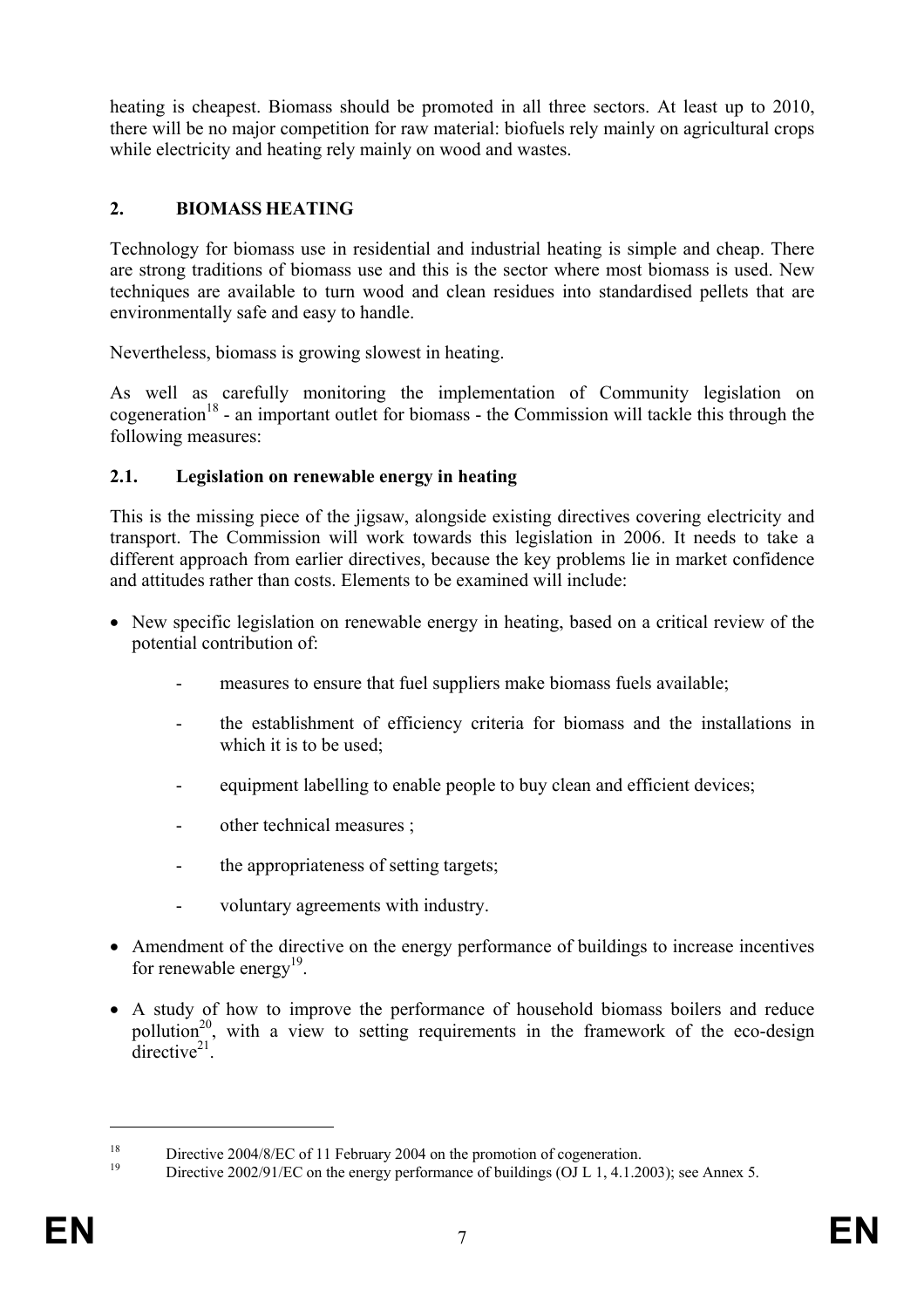### **2.2. The renewal of district heating**

District heating (collective heating) can manage the use of renewable fuels more easily and burn more types of fuel with lower emissions. It is easier to develop biomass use in district heating than in individual heating.

56 million EU citizens are served by district heating, 61% of them in the new Member States. The accession of Bulgaria and Romania will add more. District heating faces problems in competing with individual heating. Many schemes need modern plant, infrastructure and management to improve their fuel use and cost-efficiency and make them more convenient to use. Schemes need to be converted to use biomass as fuel. The Commission encourages district heating schemes to develop in this way.

The Commission urges the Council to agree to its proposal to add the supply of district heating to the list of goods and services to which Member States may apply a reduced rate of  $VAT<sup>22</sup>$ . It would then recommend Member States to extend to district heating any reduced VAT rate already applied to natural gas or electricity.

The Commission may also bring forward a legislative proposal on tax issues affecting district heating. It will examine whether other measures should be proposed at the same time.

## **3. ELECTRICITY FROM BIOMASS**

Electricity can be generated from all types of biomass using several technologies (see Annex 6). The Commission encourages Member States to harness the potential of all cost effective forms of biomass electricity generation.

The directive on renewable energy in electricity generation provides the framework for electricity from biomass<sup>23</sup>. Member States have committed themselves to targets for electricity from renewable energy. In most cases, it looks impossible to achieve these without using more biomass<sup>24</sup>. Implementation of the directive is therefore the key to the development of biomass use in electricity. The Commission will continue to pay close attention to this<sup>25</sup>.

In combined heat and power plants, biomass can provide heat and electricity at the same time. The Commission encourages Member States to take this double dividend into account in their support systems.

<sup>&</sup>lt;sup>20</sup> If biomass is burnt without proper controls, it can be a major source of pollution. This can result from illegal incineration of waste, or from the use of biomass boilers without adequate combustion control and pollution prevention. Modern pellet boilers and district heating plants cause much less pollution.<br>Directive 2005/32/EC establishing a framework for the setting of ecodesign requirements for energy-

using products (OJ L 191, 22.7.2005).<br>
In COM(2003) 397, 23.7.2003.<br>
Directive 2001/77/EQ 5.273.

Directive 2001/77/EC of 27 September 2001 on the promotion of electricity produced from renewable energy sources in the internal electricity market (OJ L 283, 27.10.2001).

 $e^{24}$  In last year's communication on the share of renewable energy the Commission pointed out that, among the three main renewable energy sources for electricity generation, the share of hydropower is nearly static, biomass is growing slowly and wind power is growing fast. The targets in the directive will not

be met unless biomass starts to grow faster.<br>
See separate Communication on support for electricity from renewable energy sources - COM(2005) 627.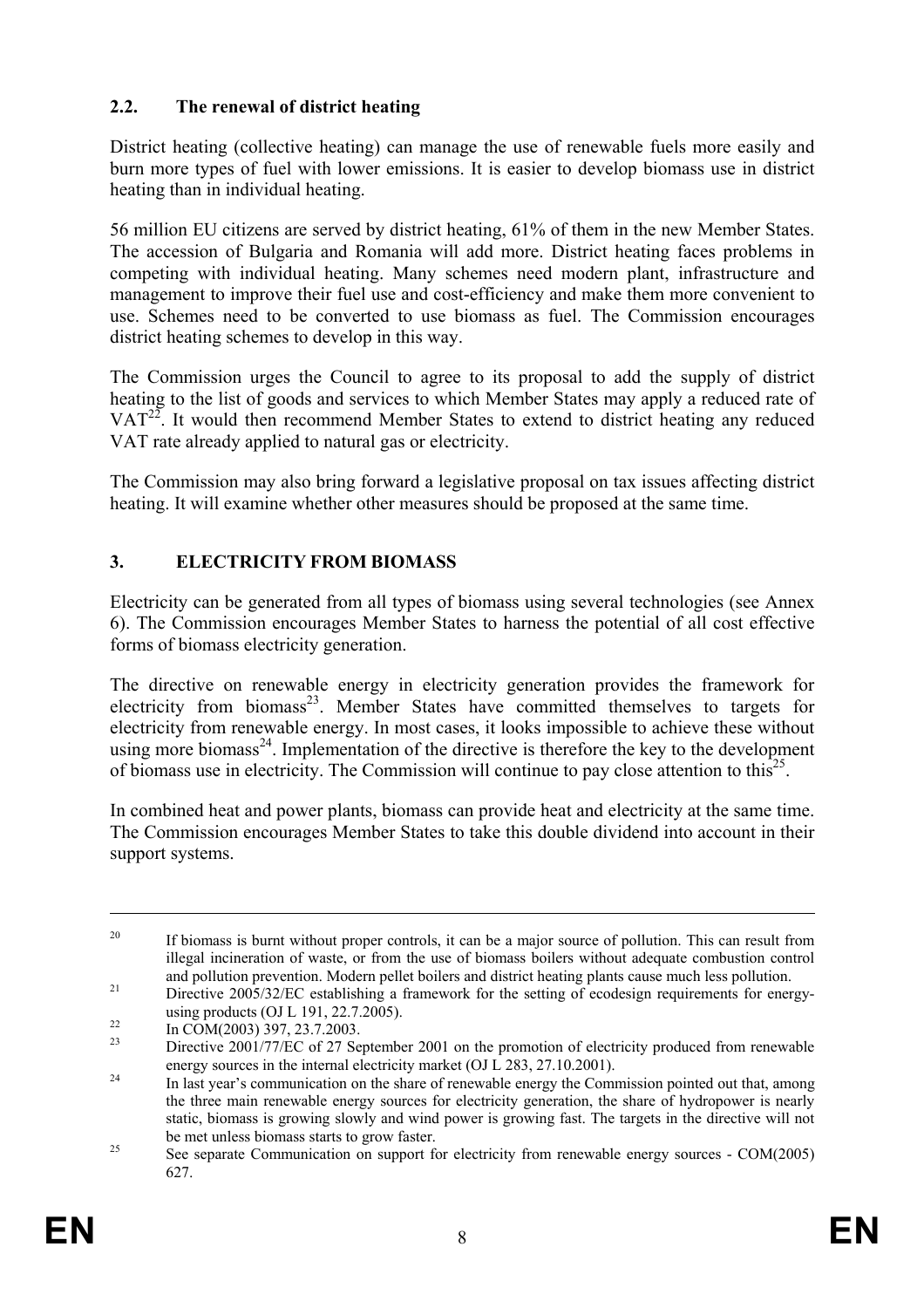#### **4. TRANSPORT BIOFUELS**

#### **4.1. Implementation of the biofuels directive**

As in electricity generation, a framework is set by Community legislation: the biofuels directive<sup>26</sup>, which sets as reference values a 2% market share for biofuels in 2005 and 5.75% share in  $2010^{27}$ .

The 2005 reference value will not be achieved. There is substantial variation in Member States' efforts<sup>28</sup>; if all Member States achieve the targets they have set, biofuels will attain a share of only 1.4%.

To implement the directive, many Member States are relying on fuel tax exemptions<sup>29</sup>. These are subject to state aid control. In line with the guidelines on environmental state aids, the Commission has taken a generally favourable attitude to the notifications received. However, a number of practical problems have arisen. A number of Member States have recently turned to biofuels obligations, requiring fuel supply companies to incorporate a given percentage of biofuels in the fuel they place on the market. More details of the two approaches are given in Annex 9. Biofuels obligations seem a promising way of overcoming difficulties with tax exemptions and ensuring that targets are achieved cost-effectively. They also make it easier to give favourable treatment to second-generation biofuels, which the Commission encourages.

In accordance with the biofuels directive, the Commission will bring forward a report in 2006 on the directive's implementation, with a view to a possible revision. It will address the issues of:

- national targets for the market share of biofuels;
- using biofuels obligations;
- requiring that, through a system of certificates, only biofuels whose cultivation complies with minimum sustainability standards will count towards the targets<sup>30</sup>.

The system of certificates would need to apply in a non-discriminatory way to domestically produced biofuels and imports.

## **4.2. The vehicle market**

The Commission will soon bring forward a legislative proposal to encourage public procurement of clean vehicles, which could include those using high biofuel blends<sup>31</sup>.

<sup>&</sup>lt;sup>26</sup> Directive 2003/30/EC of 8 May 2003 on the promotion of the use of biofuels or other renewable fuels for transport (OJ L 123, 17.5.2003).<br>See Annex 7.

 $\frac{28}{29}$  See Annex 8.

<sup>29</sup> These are facilitated by Directive 2003/96/EC of 27 October 2003 restructuring the Community framework for the taxation of energy products and electricity (OJ L 283, 31.10.2003).<br><sup>30</sup> The Commission will also look into how minimum sustainability standards could also be applied for

biomass used for other energy purposes.<br><sup>31</sup> Public procurement also has an important role in promoting other forms of biomass, especially for

heating.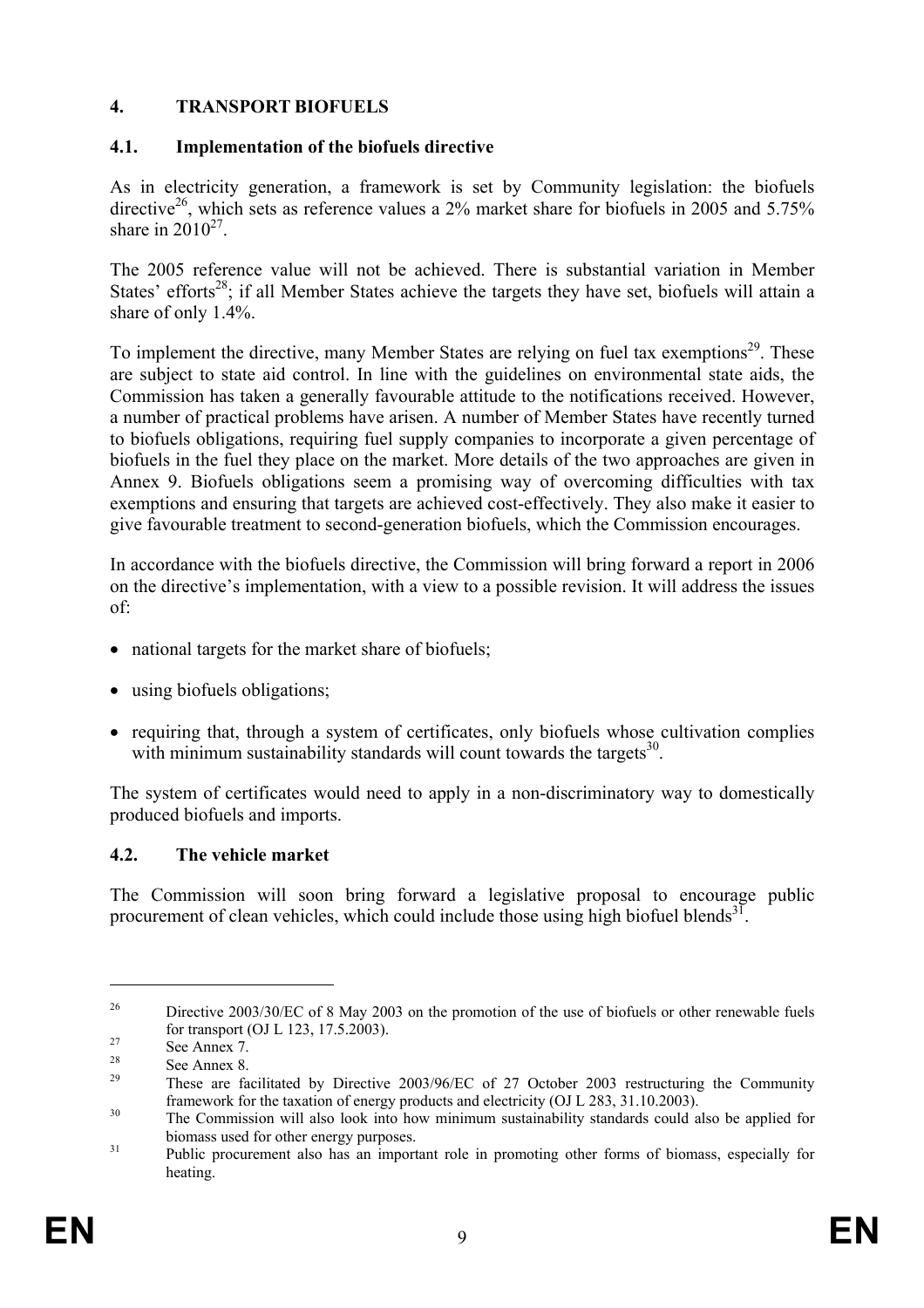The Commission is examining the scope for the use of alternative fuels, including biofuels, to count towards  $CO<sub>2</sub>$  reduction targets for light duty vehicles as part of its review of how to move towards the Community objective of average emissions of 120 g/km. The future strategy, to be proposed in 2006, will be based on an "integrated approach". This means that measures such as the use of biofuels, fiscal incentives, consumer information and congestion avoidance will be considered in addition to car manufacturers' efforts on vehicle technology. This strategy will take into account of the strategy on the future of the automobile industry, which will also be proposed in 2006.

### **4.3. Balancing domestic production and imports**

Biofuels and their raw materials are traded on world markets. An autarkic approach to meeting the EU's needs is neither possible nor desirable. However, the Union has some discretion about how far to encourage domestic production or imports. Annex 10 describes the current situation as far as trade in bioethanol is concerned. Annex 11 assesses three routes to a 5.75% market share for biofuels:

- minimum share for imports
- maximum share for imports
- balanced approach.

The Commission prefers the balanced approach. Therefore, it will:

- propose the amendment of standard EN14214 to facilitate the use of a wider range of vegetable oils for biodiesel, to the extent feasible without significant ill-effects on fuel performance;
- address the issue of amending the biofuels directive so that only biofuels whose cultivation complies with minimum sustainability standards count towards its targets;
- maintain market access conditions for imported bioethanol that are no less favourable than those provided by the trade agreements currently in force;
- pursue a balanced approach in ongoing free trade agreement negotiations with ethanolproducing countries/regions. The EU must respect the interests of domestic producers and EU trading partners, within the context of rising demand for biofuels;
- support developing countries that wish to produce biofuels and develop their domestic markets. This is of particular importance in the context of the sugar reforms $^{32}$ .

The Commission will take these objectives forward in bilateral negotiations (e.g. with Mercosur) and multilateral negotiations (e.g. the Doha World Trade Organisation round and discussion on trade in environmental goods).

<sup>&</sup>lt;sup>32</sup> This aspect will be addressed further in the forthcoming communication on biofuels.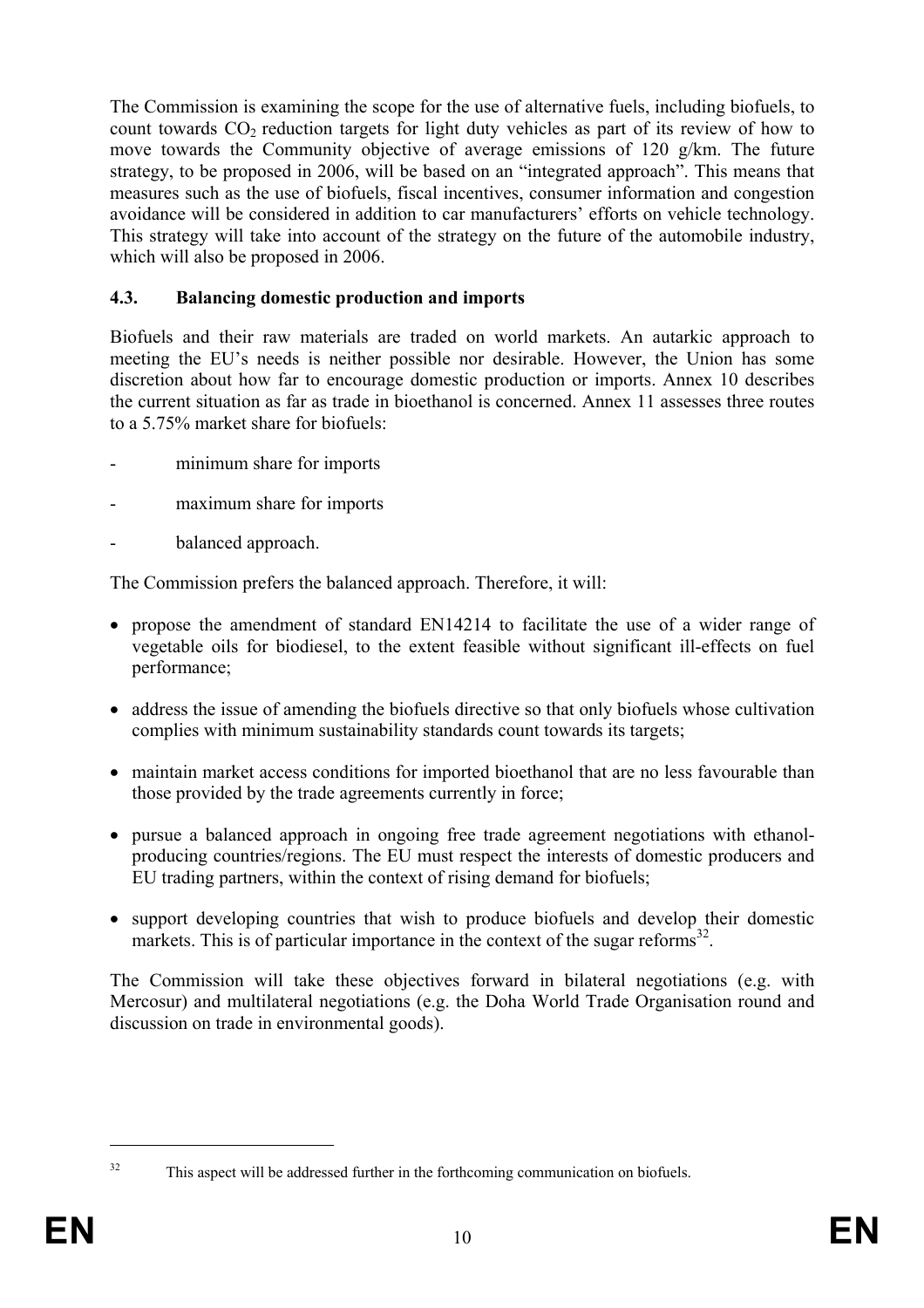### **4.4. Standards**

The fuel quality directive<sup>33</sup> establishes limits on the content of ethanol, ether and other oxygenates in petrol. It limits the vapour pressure of petrol. Standard EN590 states that diesel must contain no more than 5% biodiesel by volume (4.6% in energy terms). These limits constrain how increased use of biofuels can be achieved.

The Commission is reviewing the fuel quality directive. It will assess the impact of options to address the above issues. The Commission is considering a variety of factors, taking into account the costs and benefits of the affected sectors. In reviewing these options, the Commission will, inter alia, consider:

- impacts on health and environment (including pollutant emissions and greenhouse gas emissions);
- impacts on the achievement of the objectives in the biofuels directive and the cost of achieving them.

### **4.5. Removal of technical barriers**

There are technical barriers to the introduction of biofuels. For example, industry has argued that

- petrol blended with ethanol cannot be carried in oil pipelines;
- it is not practical to offer a petrol basestock with a reduced vapour pressure suitable for the direct blending of ethanol.

The Commission will ask the industries concerned to explain the technical justification for these barriers and will also seek the views of other interested parties. It will monitor the behaviour of the relevant industries to ensure that there is no discrimination against biofuels.

## **4.6. Use of ethanol to reduce demand for diesel**

The European vehicle fleet is biased towards diesel vehicles. However, Europe has greater capacity to produce bioethanol than biodiesel, using less land and with more room to reduce costs through economies of scale. There is also scope for increased imports of ethanol from third countries.

The Commission will encourage the use of ethanol to reduce demand for diesel, including the use of 95% ethanol in modified diesel engines. As part of the re-examination of standard EN14214, it will propose evaluation of a change to allow ethanol to replace methanol in biodiesel production.

<sup>&</sup>lt;sup>33</sup> Directive 98/70/EC of 13 October 1998 relating to the quality of petrol and diesel fuels (OJ L 350, 28.12.1998), as amended by Directive 2003/17/EC of 3 March 2003 (OJ L 76, 22.3.2003).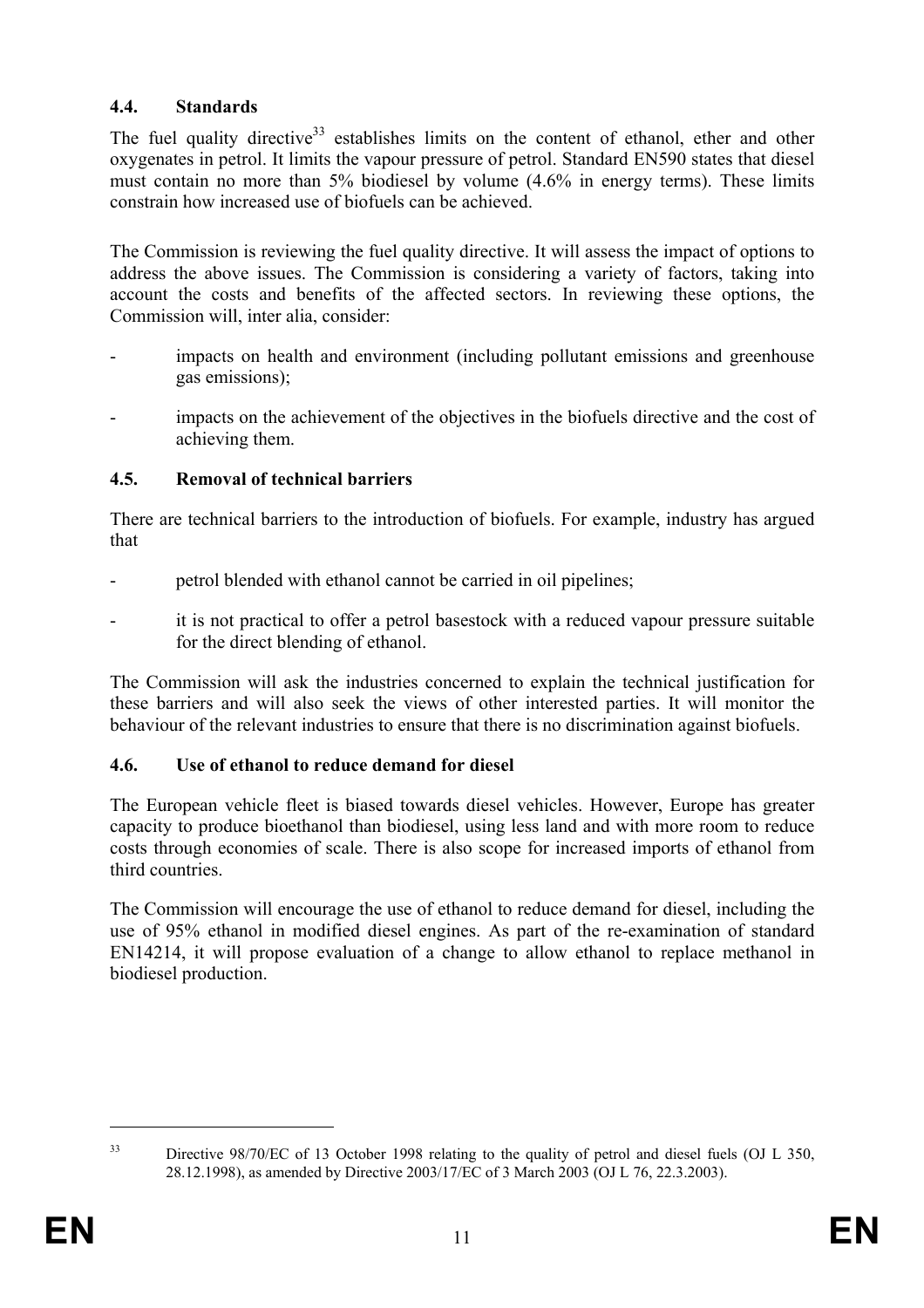### **5. CROSS-CUTTING ISSUES**

### **5.1. Supply of biomass**

The measures described above depend on the availability of an adequate supply of biomass. This section sets out measures to promote this.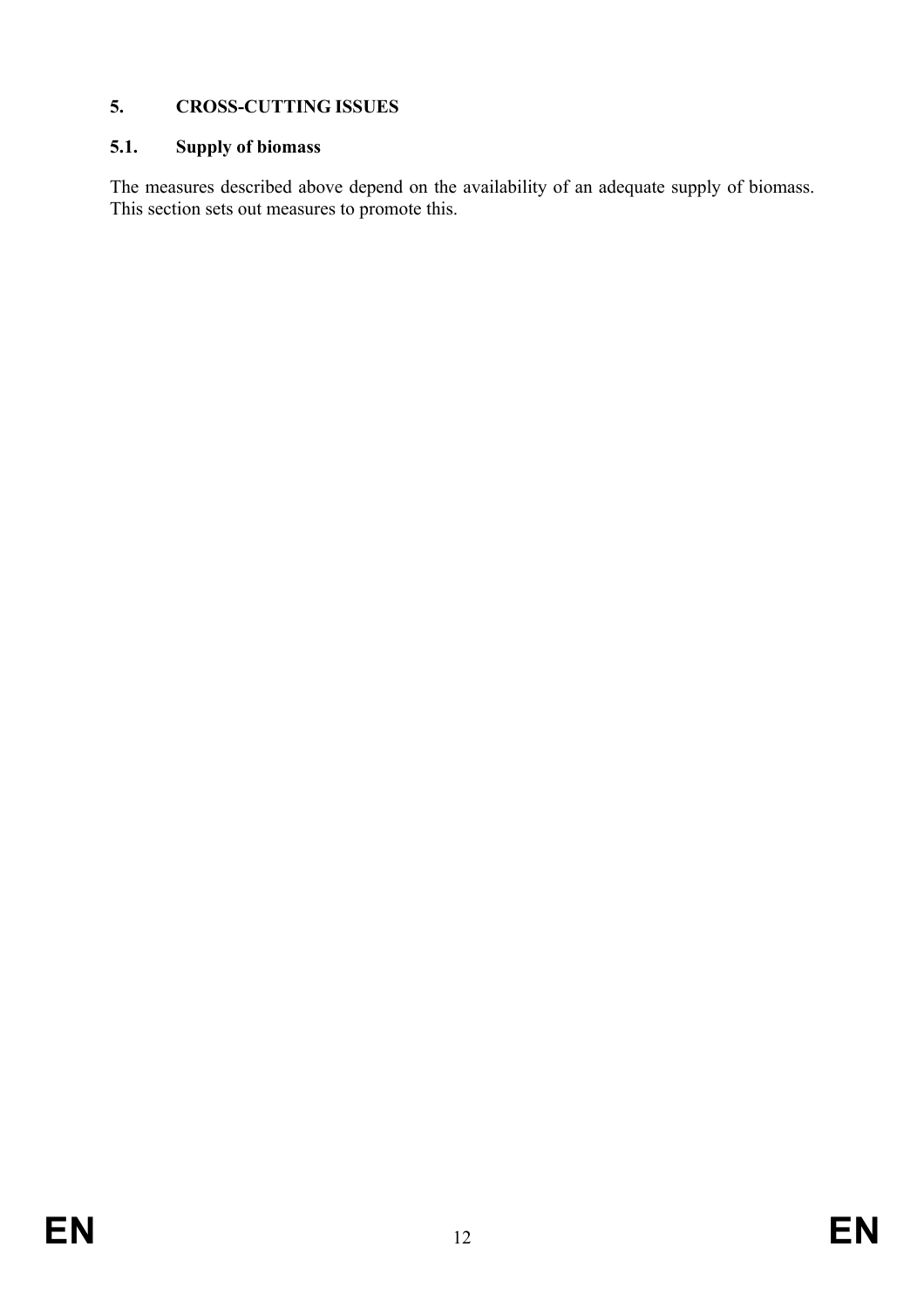### **Common agricultural policy (CAP)**

The 2003 reform of the CAP means that income support for farmers is no longer linked to the crops produced. As a result, farmers can respond freely to increasing demand for energy crops. This reform also introduced a special "aid for energy crops"<sup>34</sup> and maintained the possibility of using mandatory "set-aside" land for growing non-food crops (including energy crops). In 2006 the Commission will report to the Council on implementation of the aid for energy crops, accompanied, if appropriate, by proposals taking into account the Union's objectives for biofuels.

In the past, only a limited range of energy crops could benefit, through the set-aside regime, from support. The reform paved the way for farmers to grow more energy crops, including short rotation coppice and other perennial crops. Decisions about the appropriate energy crops to grow are best taken at a regional or local level. The Commission will finance an information campaign about the properties of energy crops and the opportunities they offer  $35$ . Fast-growing wood, in particular, needs a changed approach because farmers have to tie up land for several years and at least 4 years must pass before the first harvest.

#### **Forestry**

About 35% of the annual growth of wood in EU forests is not used<sup>36</sup>. In many countries there is only a limited market for small size thinnings, which can be used to produce heat and electricity. Most of the unused resources are in small private holdings, making their mobilisation difficult. Some countries have tackled this problem by setting up supply chains coupled to existing plants, and by supporting the organisation of logistics systems, forest owner cooperation and transport. The Commission will seek to disseminate the lessons learnt from this experience and support similar initiatives in other countries.

The Commission is preparing a forestry action plan, to be adopted in 2006; this will address energy uses of wood.

The Commission will review the impact of the energy use of wood and wood residues on forest based industries.

#### **Waste**

Waste is an underused energy resource. The Commission is developing a thematic strategy on the prevention and recycling of waste and preparing a proposal on the revision of the waste framework legislation. Options under consideration include:

- promotion of waste management techniques that reduce the environmental impact of using waste as a fuel;
- taking a market approach to recycling and recovery activities;

<sup>&</sup>lt;sup>34</sup> The "energy crop payment", under which a premium of  $\epsilon$ 45 per hectare is available, with a maximum guaranteed area of 1.5 million hectares as the budgetary ceiling, for the production of energy crops.<br>The campaign will also cover forestry.<br>36 Met counting forests in gratected gazes such as Nature 2000 gazes.

Not counting forests in protected areas such as Natura 2000 areas.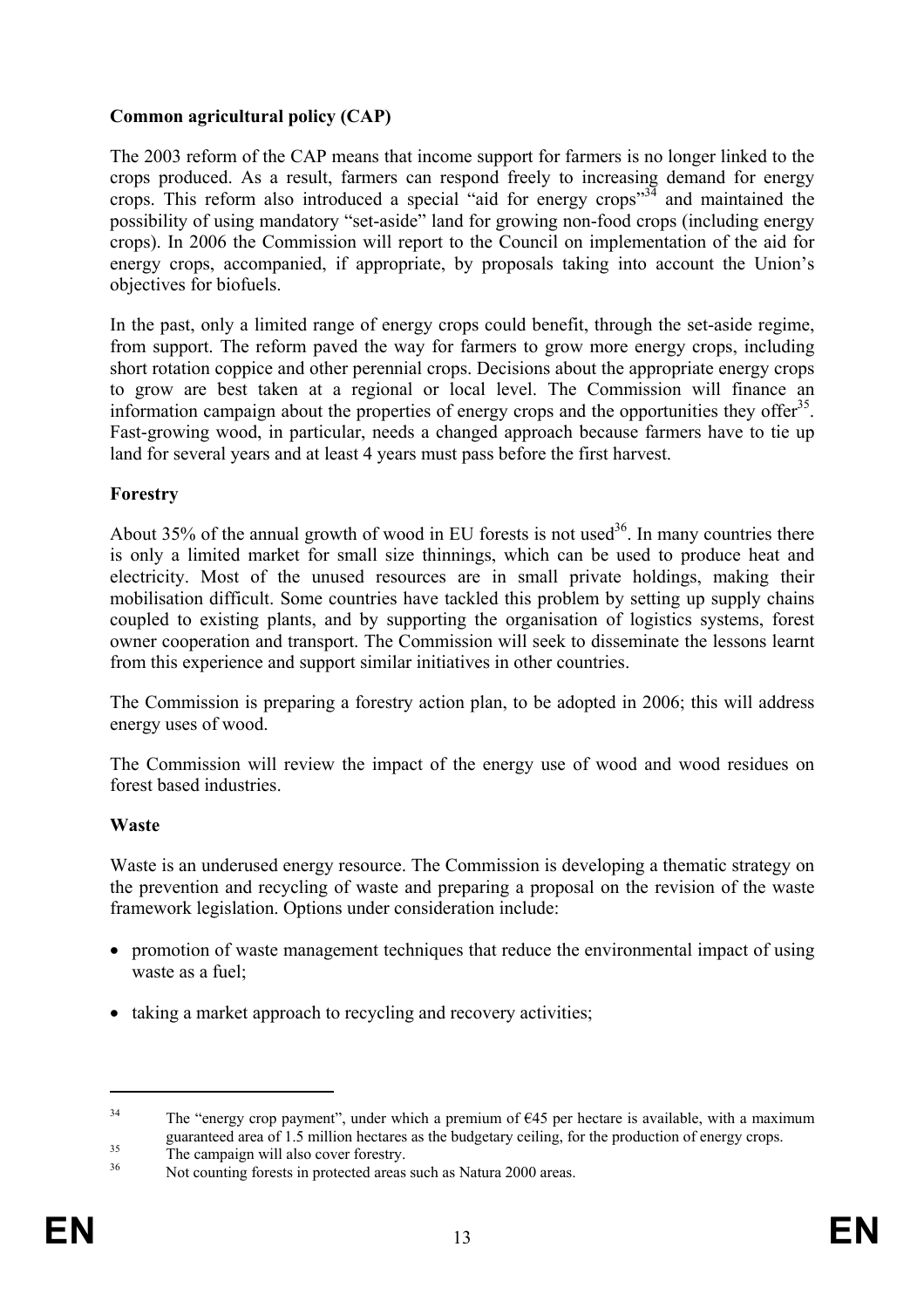- developing technical standards to enable recovered materials to be considered as goods (making it easier to use them for energy purposes);
- encouraging investment in energy-efficient techniques for the use of waste as fuel.

### **Animal by-products**

Animal by-products not intended for human consumption are increasingly being recovered for energy, especially in biogas and biodiesel. Technological and scientific progress constantly lead to the development of new production processes. The Commission will review the regulatory framework for the authorisation of such processes, so that new sources of energy may be opened up, while a high level of protection for public and animal health is maintained.

#### **Standards**

European standards for solid biomass fuels are needed to facilitate trade, develop markets and increase consumer confidence. The European Committee for Standardisation (CEN) is working on them. The Commission will encourage it to give high priority to this work.

### **Improving the supply chain**

A European trading floor for pellets and chips has been initiated with support from the EU Intelligent Energy for Europe programme. Volumes are low. The Commission will look at how the results can be improved, with a view towards an EU-wide trading system (if technically and economically feasible).

#### **National biomass action plans**

National biomass action plans can reduce investor uncertainty by assessing the physical and economic availability of biomass of different kinds, including wood and wood residues as well as wastes and agricultural crops, identifying priorities for the types of biomass to be used and how biomass resources can be developed, and indicating the measures that will be taken at national level to promote this. They can also be linked to consumer information campaigns on the benefits of biomass. Regions can usefully do the same thing. The Commission encourages the development of national biomass action plans.

## **5.2. EU financial support for biomass energy**

Many of the regions assisted by the structural and cohesion funds have high potential to pursue economic growth and employment creation or stabilisation through biomass. This is particularly true for rural regions in central and eastern Europe. Low labour costs and high resource availability can give these regions a comparative advantage in the production of biomass. Supporting the development of renewable and alternative energy sources such as the production of biomass is therefore an important objective for the structural and cohesion funds, as set out in the Commission's proposal for Community strategic guidelines for cohesion $^{37}$ . These funds can support the retraining of farmers; the provision of equipment for biomass producers; investment in facilities to produce biofuels and other materials; and fuel switching to biomass by electricity and district heat producers.

<sup>37</sup> COM(2005) 299, 5.7.2005.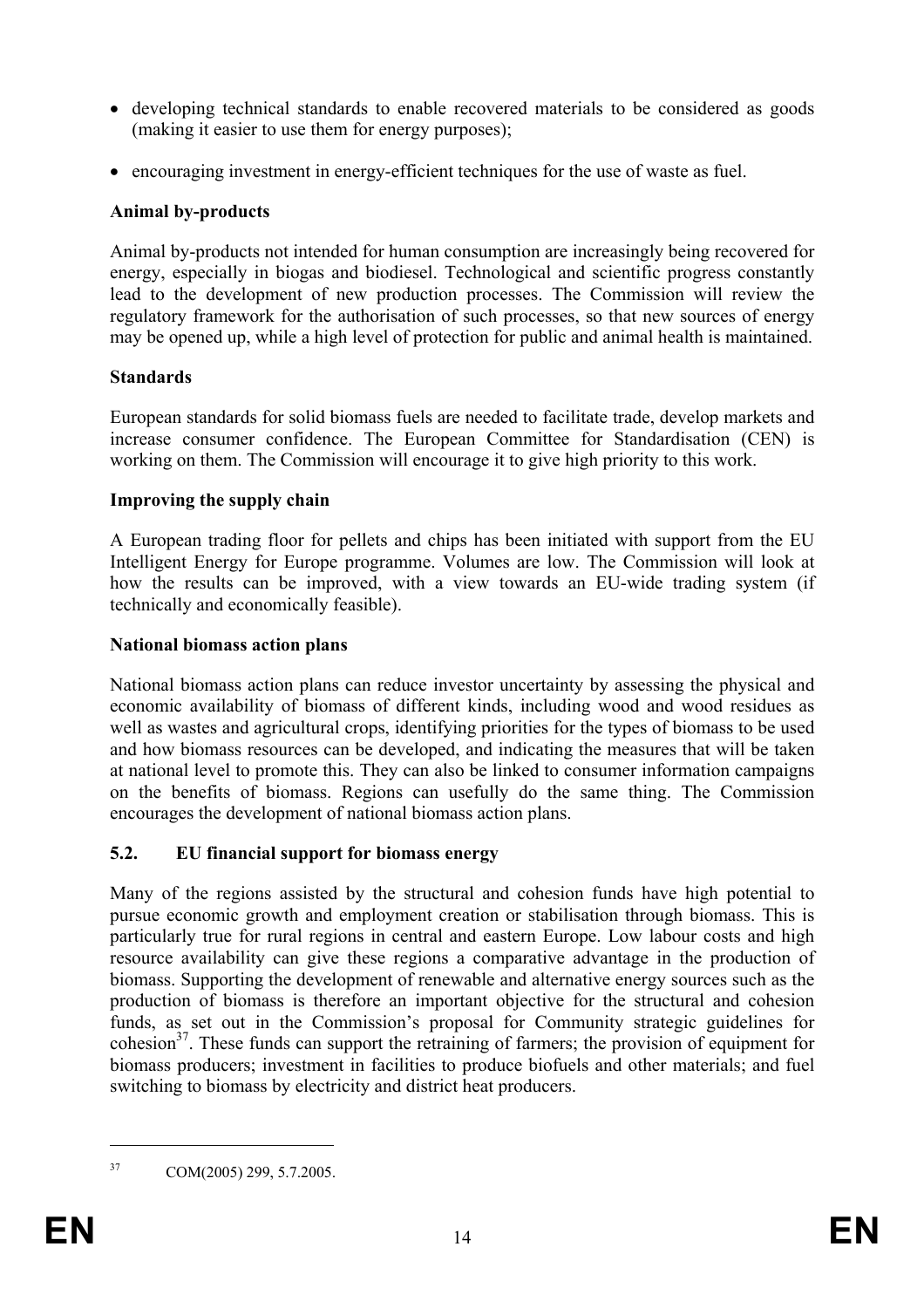The Commission calls upon Member States and regions, when preparing their National Strategic Reference Frameworks and operational programmes, to ensure that the potential benefits of biomass have been thoroughly taken into account.

Investment on or near farms, for example in biomass processing, can be supported through the rural development policy, as can the mobilisation of unused biomass by forest holders. The Commission has proposed Community strategic guidelines for rural development which emphasise renewable energy in general and biomass supply chains in particular<sup>38</sup>. The Commission encourages Member States to take up these opportunities for the development and diversification of the rural economy through their national rural development programmes. The Commission proposes a specific ad hoc group to consider biomass opportunities within these programmes.

#### **5.3. State aids**

Official support for biomass production and use must comply with Community state aid policy. The Commission can authorise investment aid and operating aid on the basis of the Community guidelines on State aid for environmental protection<sup>39</sup>. The rules in these guidelines take into account the beneficial effects that energy produced from biomass may have compared to energy production on the basis of fossil fuels. Aid for investments in assisted areas may be found compatible with the common market under the guidelines for national regional aid<sup>40</sup>. There should not be undue distortions of competition. See also Annex 9.

### **6. RESEARCH**

The Commission's proposal for the Seventh Framework Programme gives a high priority to biomass research. It includes several actions with a biomass component:

- "Biomass for fuels, electricity, heating and cooling", with the objective of developing and demonstrating a portfolio of technologies;
- "Smart energy networks", including the integration of biomass installations into electricity grids and feeding biogas and synthetic gas into the natural gas grid;
- "Life sciences and biotechnology for sustainable non-food products and processes", including the use of biotechnology to improve the productivity, sustainability and composition of biomass raw materials and develop new bio-processes.

Some of the most important areas of work will be:

- the development of an industry-led "biofuel technology platform":
- the "bio-refinery" concept, getting the most out of all parts of plants;

<u>.</u>

 $\frac{38}{39}$  COM(2005) 304.

 $^{39}$  OJ C 37, 3.2.2001, p. 3.

OJ C 74, 10.3.1998, p. 9.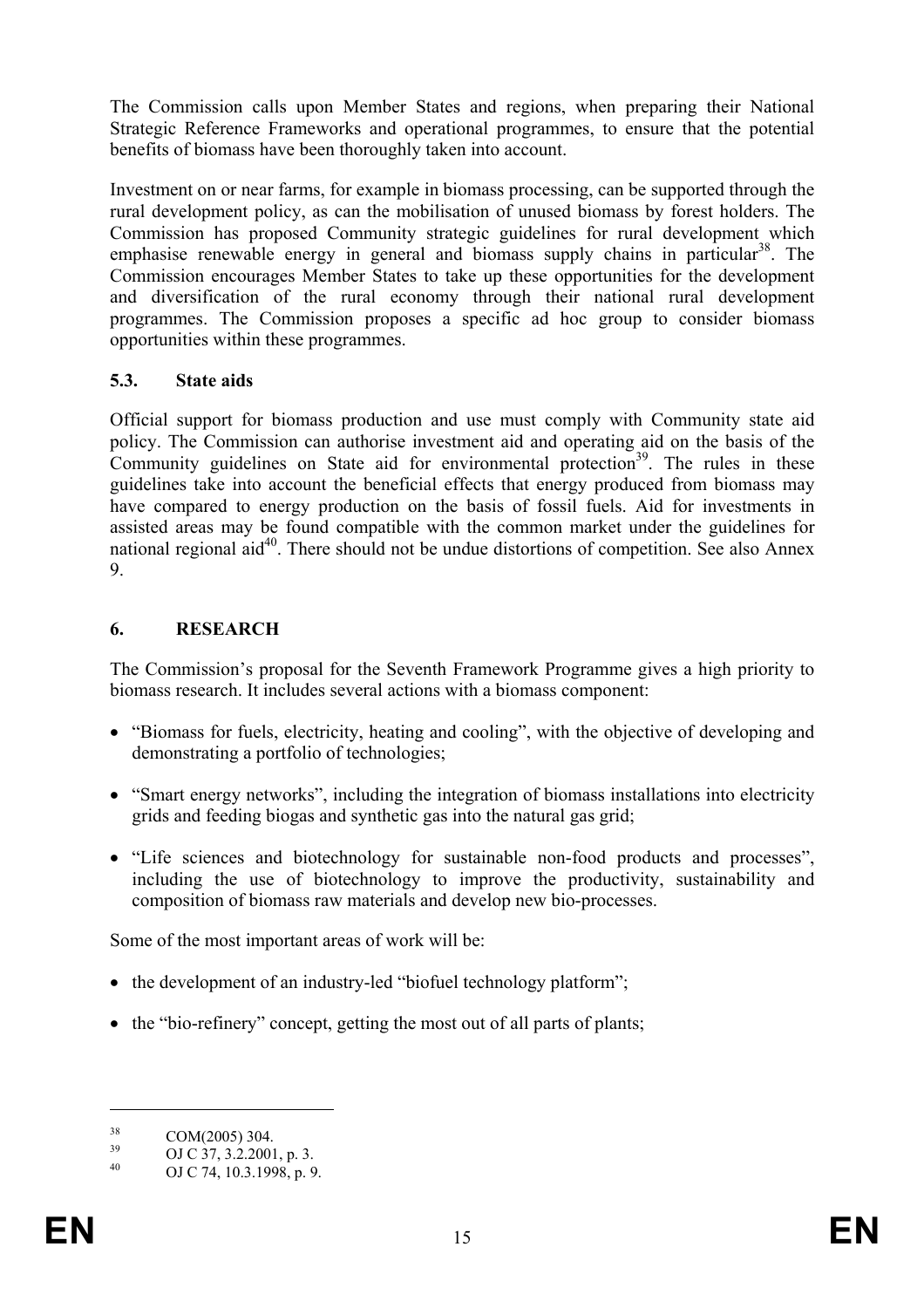• research into second-generation biofuels, where a substantial increase in Community funding is expected.

The Commission will consider how best to take forward research into the optimisation of agricultural and woody crops for energy purposes, and into conversion processes.

Through the Intelligent Energy for Europe programme, the Commission will support the dissemination of techniques that have been proven through research.

More details are given in Annex 12.

#### **7. CONCLUSION**

Europe needs to break its dependence on fossil fuels. Biomass is one of the main alternatives. Cost effective measures in favour of biomass need to be developed at European level to:

- draw maximum advantage from national and local innovation;
- provide a clear way forward for major industries organised on a European scale;
- share burdens fairly.

This communication sets out a coordinated programme for Community action, including measures to improve demand for biomass; improve supply; overcome technical barriers; and develop research.

The action plan has taken nearly a year to develop. It draws on widespread consultations with interested parties<sup>41</sup>. Their response to the idea of a vigorous Community approach in this area has been largely, and often powerfully, positive. The next step is to put the programme into practice. Next spring's Green Paper on a coherent European energy policy will address progress and further developments.

 $41$  See Annex 13.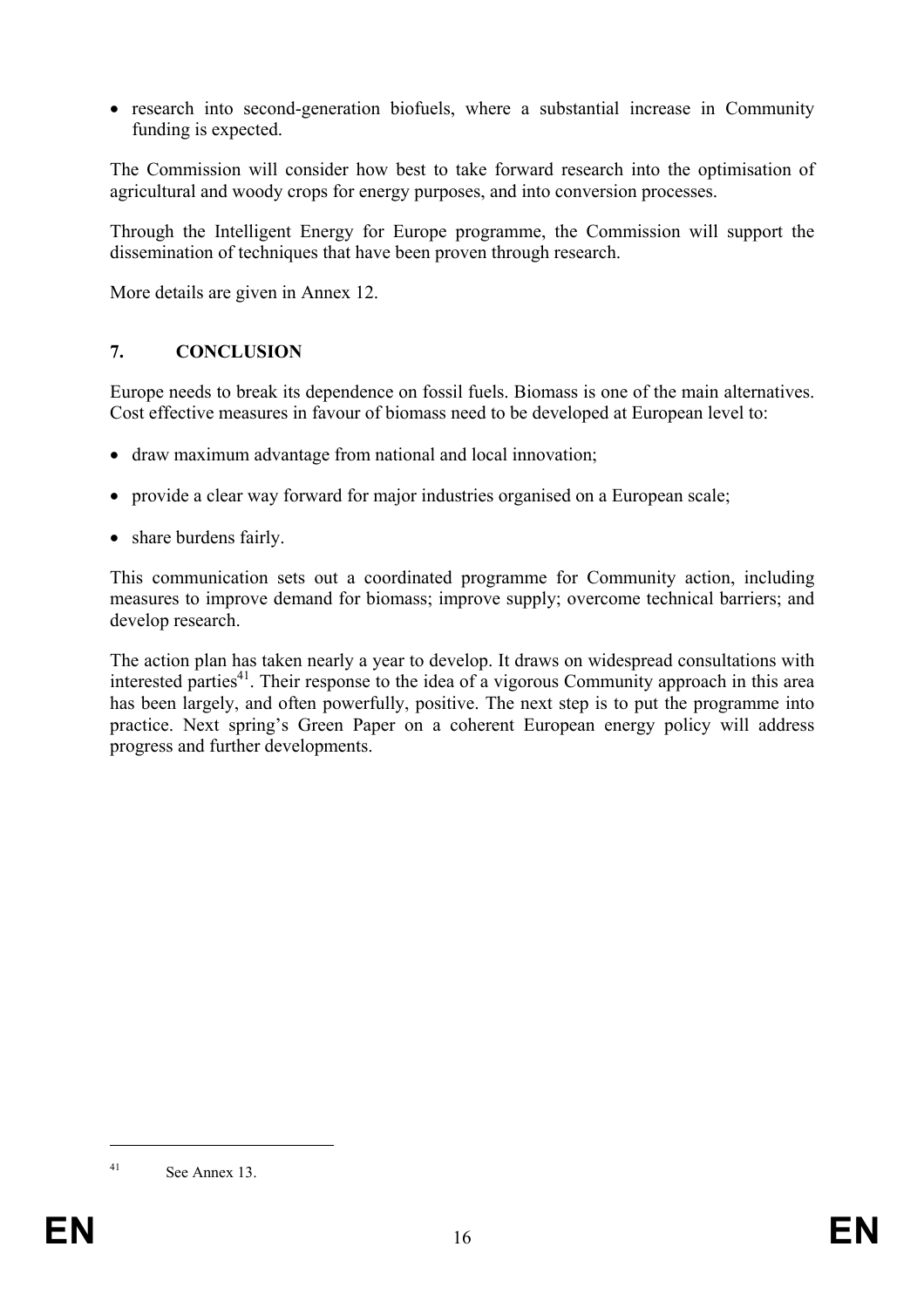### **ANNEX 1 – Biomass action plan: summary of measures**

Biomass for heating and electricity

The Commission will:

- work towards a proposal for Community legislation in 2006 to encourage the use of renewable energy, including biomass, for heating and cooling;
- examine how the directive on energy performance of buildings could be amended to increase incentives for the use of renewable energy;
- study how to improve the performance of household biomass boilers and reduce pollution, with a view to setting requirements in the framework of the eco-design directive;
- encourage district heating scheme owners to modernise them and convert them to biomass fuel;
- encourage Member States that apply a reduced VAT rate to gas and electricity to apply such a rate to district heating too;
- pay close attention to the implementation of the directive on electricity from renewable energy sources;
- encourage Member States to harness the potential of all cost-effective forms of biomass electricity generation;
- encourage Member States to take into account, in their support systems, the fact that, in combined heat and power plants, biomass can provide heat and electricity at the same time.

#### Transport biofuels

The Commission will:

- Bring forward a report in 2006 in view of a possible revision of the biofuels directive. This report will address the issues of:
	- setting national targets for the share of biofuels;
	- using biofuels obligations on fuel suppliers;
	- ensuring, through certification schemes, that the biofuels used to meet the targets satisfy minimum sustainability requirements.
- Encourage Member States to give favourable treatment to second-generation biofuels in biofuels obligations.
- Bring forward a legislative proposal promoting public procurement of clean and efficient vehicles, including those using high blends of biofuels.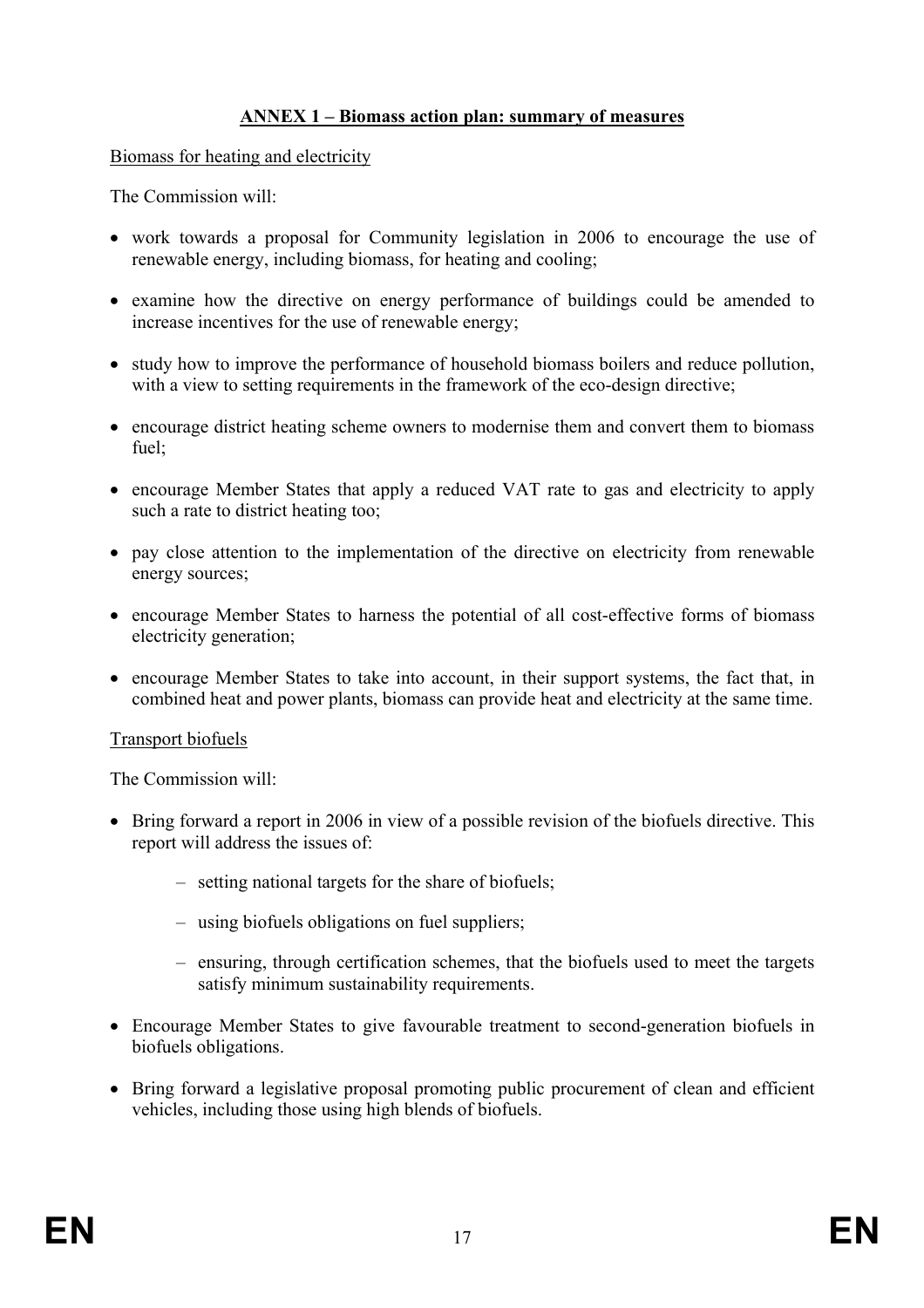- Examine how biofuel use can count towards the  $CO<sub>2</sub>$  emission reduction targets for car fleets.
- Pursue a balanced approach in ongoing free trade agreement negotiations with ethanolproducing countries/regions. The EU must respect the interests of domestic producers and EU trading partners, within the context of rising demand for biofuels.
- Propose amendments to the "biodiesel standard" to facilitate the use of a wider range of oils, including imported oils, to produce biodiesel, and allow ethanol to replace methanol in biodiesel production.
- Assess the impact of options to address the issues of limits on the content of ethanol, ether and other oxygenates in petrol; limits on the vapour content of petrol; and limits on the biodiesel content of diesel.
- Ask the relevant industries to explain the technical justification for practices that act as barriers to the introduction of biofuels and monitor the behaviour of these industries to ensure that there is no discrimination against biofuels.
- Support developing countries by helping them to produce biofuels and by maintaining market access conditions that are no less favourable than those provided by the trade agreements currently in force.
- Bring forward a communication dealing specifically with biofuels early in 2006.

### Cross-cutting issues

The Commission will:

- Assess the implementation of the energy crop scheme.
- Finance a campaign to inform farmers and forest holders about the properties of energy crops and the opportunities they offer.
- Bring forward a forestry action plan in which energy use of forest material will play an important part.
- Review the impact of the energy use of wood and wood residues on forest based industries.
- Consider how the waste framework legislation could be amended to facilitate the use of clean wastes as fuel.
- Review how the animal by-products legislation could be amended in order to facilitate the authorisation and approval of alternative processes for the production of biogas and other biofuels
- Encourage the European Committee for Standardisation to speed up work on standards for the quality of biomass fuels.
- Explore how to develop a European spot market in pellets and chips.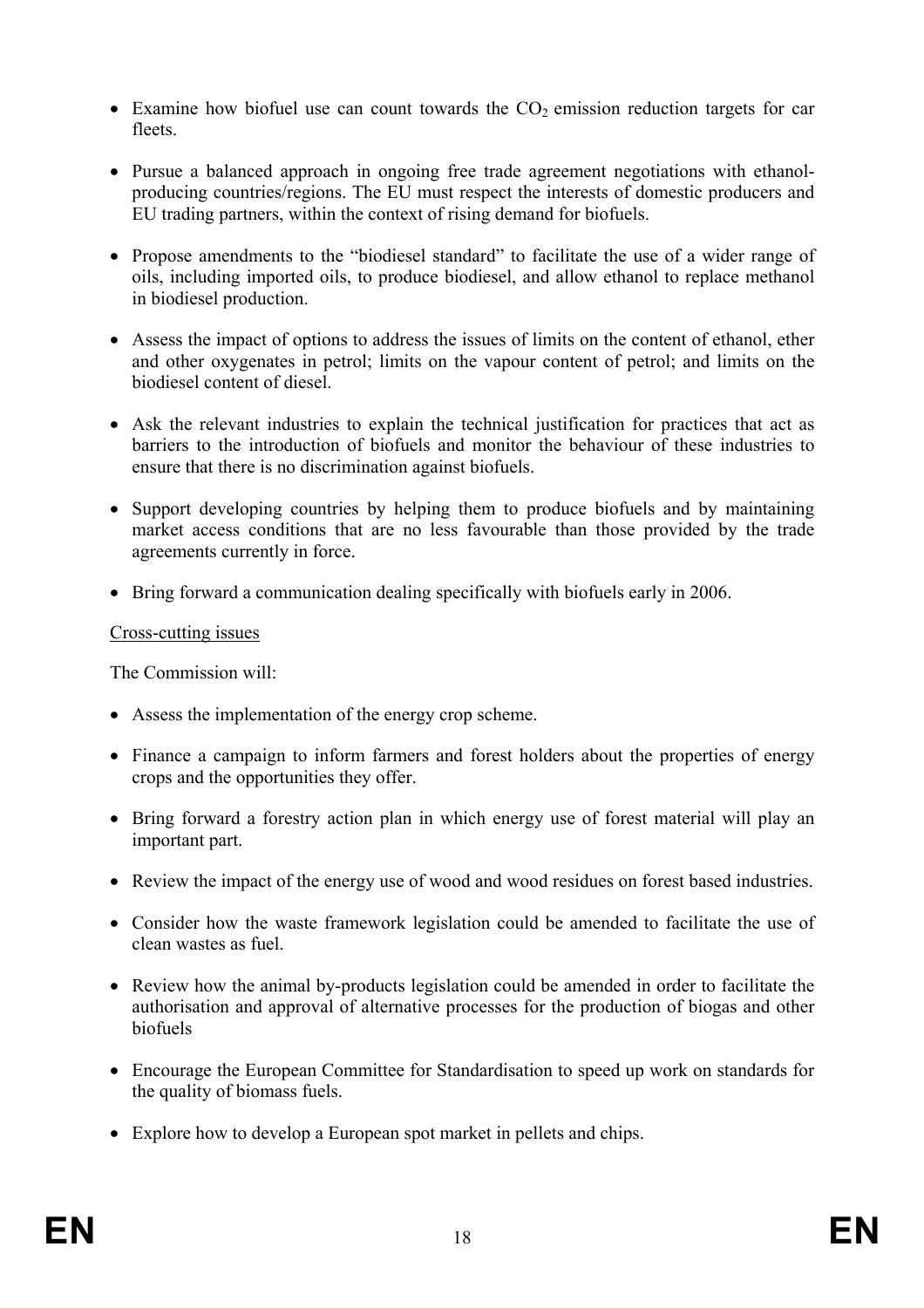• Encourage Member States to establish national biomass action plans.

Encourage Member States and regions to ensure that the benefits of biomass are taken into account when preparing their national reference frameworks and operational plans under the cohesion policy and the rural development policy.

### Research

The Commission will:

- Continue to encourage the development of an industry-led "Biofuel technology platform".
- Consider how best to take forward research into the optimisation of agricultural and woody crops for energy purposes, and biomass to energy conversion processes.
- Give a high priority to research into the "bio-refinery" concept, finding valuable uses for all parts of the plant.
- Give a high priority to research into second-generation biofuels, with an aim of improving their efficiency and cost-effectiveness; a substantial increase in Community funding is expected.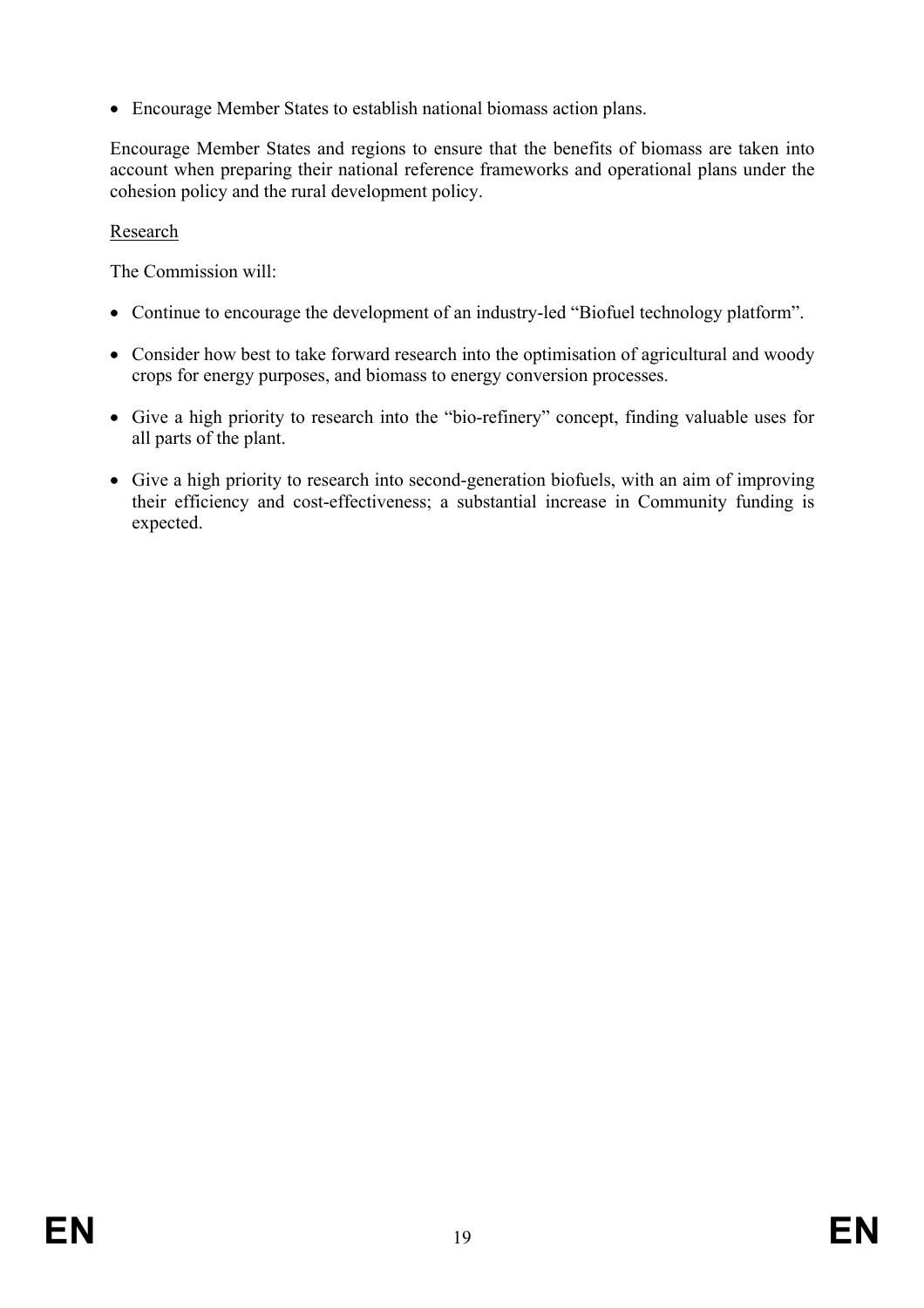### **ANNEX 2 – EU biomass production potential**

The table assesses the EU's potential to produce biomass for energy use. These estimates are conservative because they are based on the following assumptions:

- no effect on domestic food production for domestic use;
- no increase in pressure on farmland and forest biodiversity;
- no increase in environmental pressure on soil and water resources;
- no ploughing of previously unploughed permanent grassland;
- a shift towards more environmentally friendly farming, with some areas set aside as ecological stepping stones;
- the rate of biomass extraction from forests adapted to local soil nutrient balance and erosion risks.

The first column of the table shows the quantities of EU-produced biomass used for energy purposes today. The following columns show the potential contribution in 2010, 2020 and 2030. The potential for 2010 is 2½ times the contribution today. The potential for 2020 is 3 to 3½ times the contribution today, and the potential for 2030 is 3½ to 4½ times that of today. Forests, wastes and agriculture all make a big contribution to this potential for growth. The increase from forestry comes from an increase both in fellings and in the use of residues. The increase from agriculture is driven by the reform of the common agricultural policy.

| Mtoe                                                                                                     | <b>Biomass</b><br>consumption,<br>2003 | Potential,<br>2010 | Potential, 2020 | Potential, 2030 |
|----------------------------------------------------------------------------------------------------------|----------------------------------------|--------------------|-----------------|-----------------|
| Wood direct from<br>forest (increment<br>and residues)                                                   |                                        | 43                 | 39-45           | 39-72           |
| Organic wastes,<br>wood industry<br>residues,<br>agricultural and<br>food processing<br>residues, manure | $67^{43}$                              | 100                | 100             | 102             |
| <b>Energy crops</b><br>from agriculture                                                                  | $\overline{2}$                         | 43-46              | 76-94           | 102-142         |
| <b>TOTAL</b>                                                                                             | 69                                     | 186-189            | 215-239         | 243-316         |

#### **EU biomass production potential**<sup>42</sup>

<sup>&</sup>lt;sup>42</sup> Sources: 2003 data from Eurostat; projections for 2010, 2020 and 2030 from European Environmental Agency, "How much biomass can Europe use without harming the environment", briefing 2/2005.<br>This figure includes 59 Mtoe of wood and wood wastes; 3 Mtoe of biogas; and 5 Mtoe of municipal

solid waste.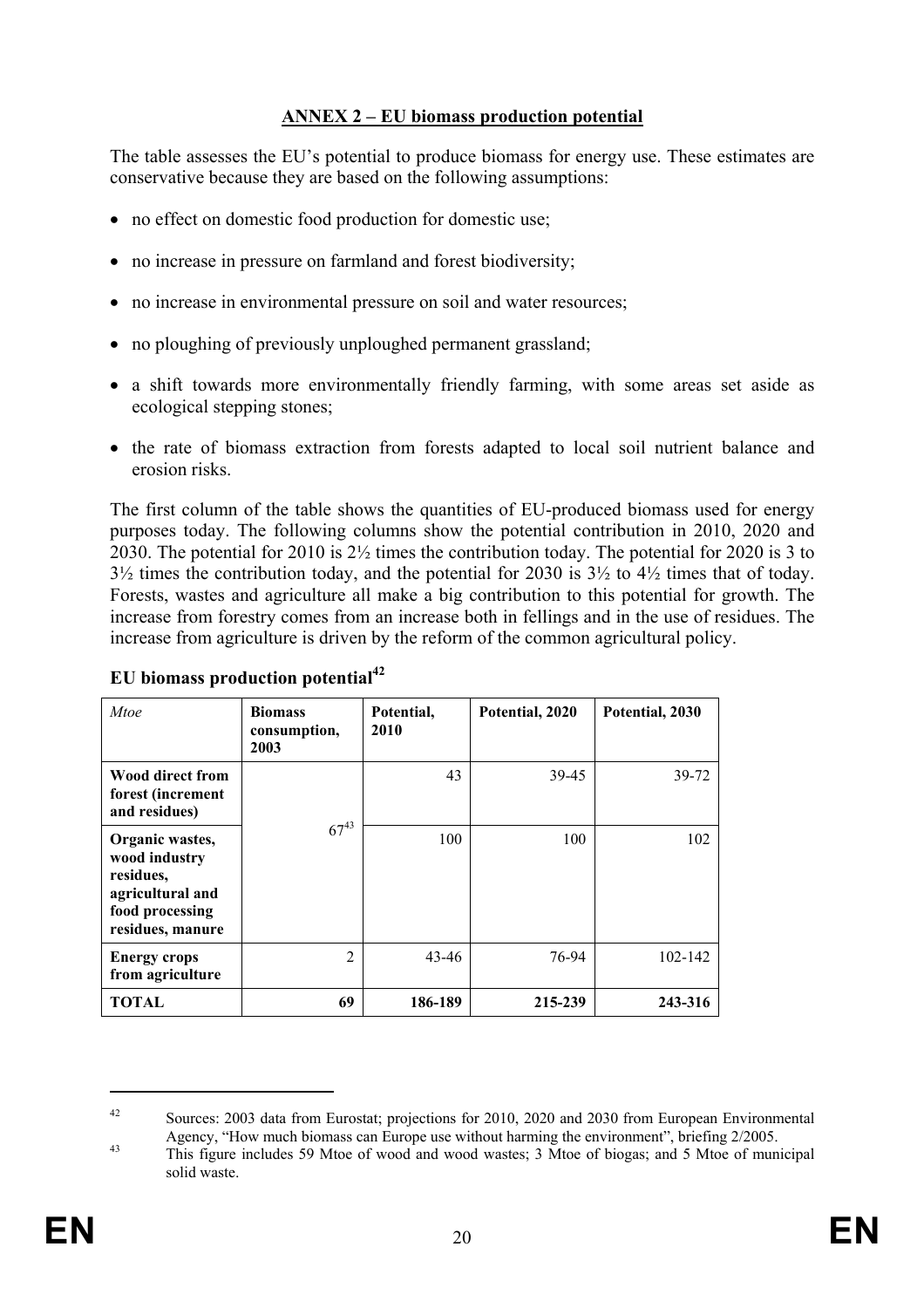It should be underlined that due to lack of data, this table only covers the EU-25. It does not include the contribution of Bulgaria and Romania. These countries will be EU members by 2010, and have high biomass production potential. Nor does the table include imports. Most regions of the world have higher potential to produce biomass, relative to their energy consumption, than the EU. Potential EU consumption is therefore significantly higher than these figures would suggest.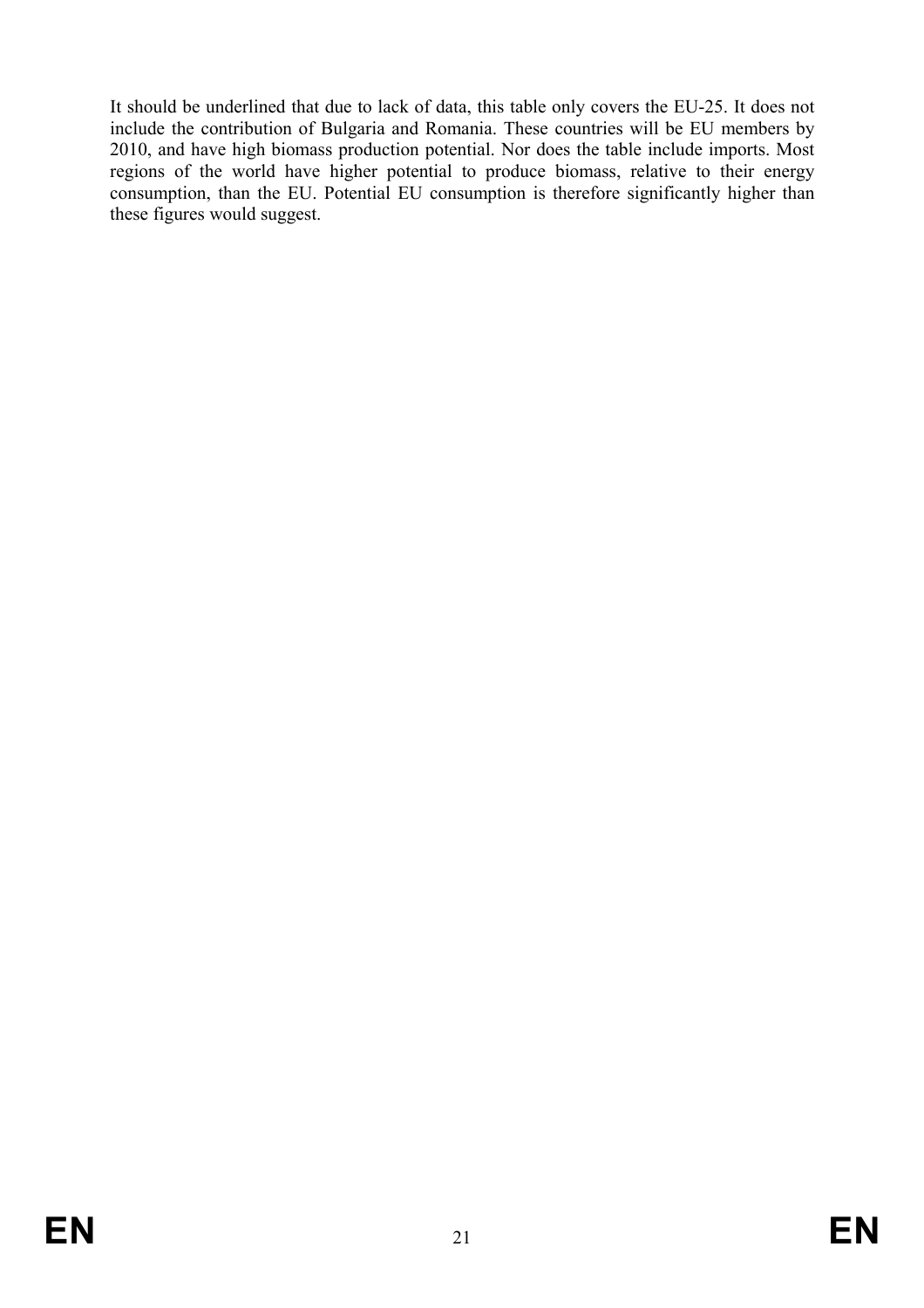| mtoe             | <b>Current (2003)</b> | <b>Future (2010)</b> | <b>Difference</b> |
|------------------|-----------------------|----------------------|-------------------|
| Electricity      | 20                    | 55                   | 35                |
| Heat             | 48                    | 75                   | 27                |
| <b>Transport</b> |                       | 19                   | 18                |
| <b>TOTAL</b>     | 69                    | 149                  | 80                |

**ANNEX 3 – A scenario to increase biomass energy using current technologies**

This scenario is drawn from the 2004 communication "The share of renewable energy", expanded to the EU-25. It is compatible with achievement of the Community's targets of: a 12% overall share of renewable energy; a 21% share of renewable energy in electricity generation; and a 5.75% market share for biofuels.

The Commission believes this scenario can be achieved in the three sectors sectors – electricity, heat and transport – through the measures in this action plan – if not in 2010, the year for which these targets were set, then within a year or two of that date.

This is the scenario that serves as the basis for the impact assessment on this Communication.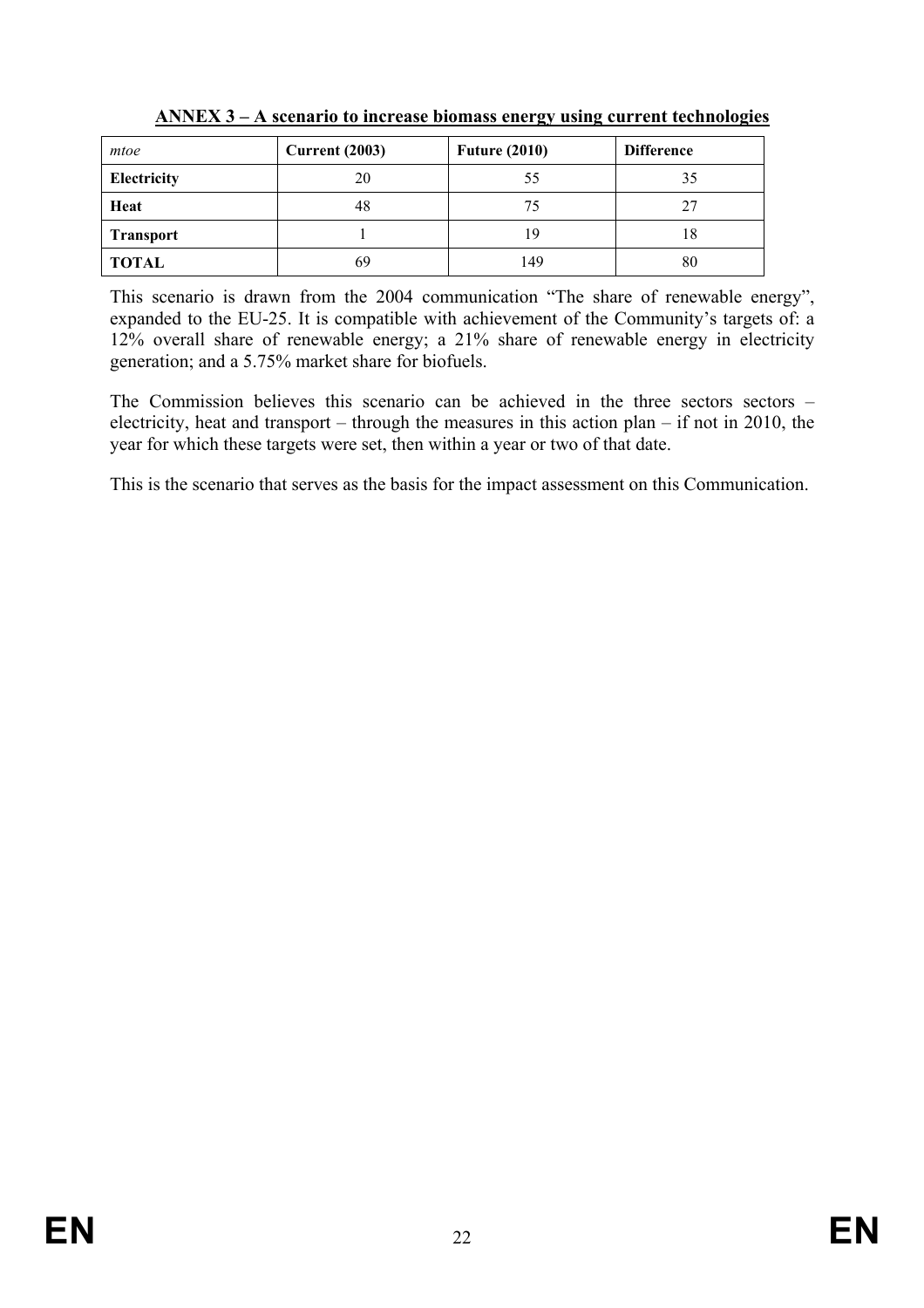### **ANNEX 4 – Environmental impacts**

Biomass has three main environmental impacts:

- Avoidance of greenhouse gas emissions

The Commission estimates that the scenario in Annex 3, if achieved, would reduce greenhouse gas emissions by 209 million tonnes of  $CO<sub>2-eq</sub>$  per year.

Environmental impact of the production of raw materials

Agriculture can have significant effects on the environment, positive and negative. In general, the level of harmful effects varies with the intensity of the agriculture. This is true whether crops are used for food or energy purposes. It can be particularly harmful to bring previously uncultivated land (permanent grassland) into agricultural use.

On the other hand, using grass cuttings from such land for biomass production can help to prevent the decline of biodiversity on species-rich grasslands due to land abandonment.

Energy crop cultivation can help to improve the overall profitability of the farm business, contributing to the maintenance of farming in areas where this may be useful from an environmental (or wider sustainable development) perspective. This is important in a number of regions to improve soil stability and prevent irreversible landslide damage. Another potential positive aspect of energy crop production is its contribution to the establishment of new crop rotation systems that are more advantageous from a wider environmental point of view (for example, alternatives to the monoculture of maize).

If energy crops are grown on agricultural land that was previously used for food production, the change in environmental pressure depends on which biomass crops are cultivated.

The plantation of tree crops to enhance soil cover on degraded land can also have a globally positive impact. However this should not take place on steppic or mountain habitats that have a high biodiversity value.

The use of wastes and residues for energy purposes often gives an environmental bonus compared with other means of disposal. For forest residues, the environmental impact depends on the local soil nutrient balance and the risk of erosion, which may require a certain amount of the residues (especially foliage) to be left on site. In some regions, however, their extraction help to reduce the risk of fire.

- Environmental impact of the use of biomass

Like fossil fuels, biomass emits pollutants. Advanced emission control equipment can virtually eliminate this, however. Such equipment is already standard in transport and, increasingly, in electricity generation. The situation is less favourable with heating, particularly home heating.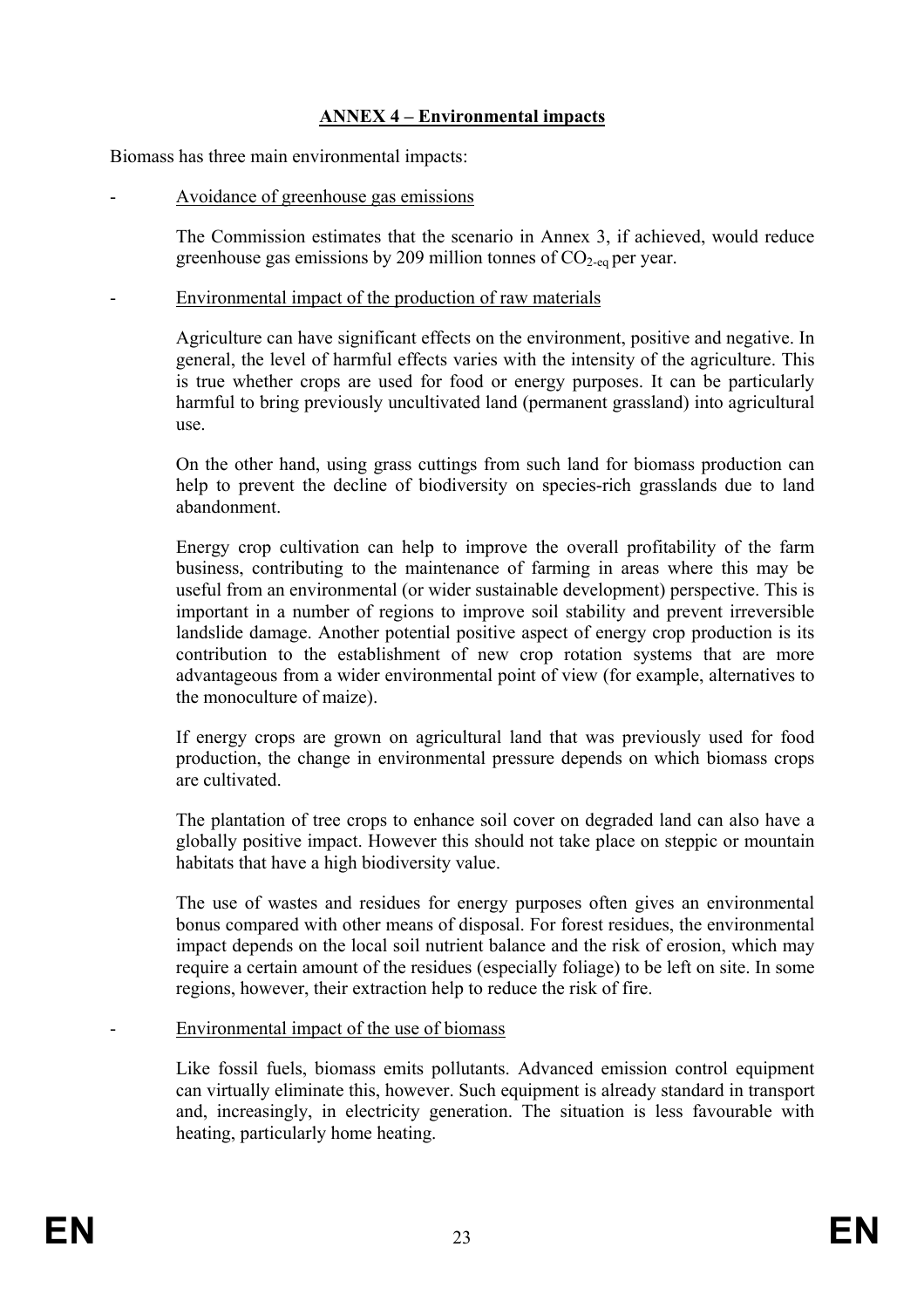This analysis points to two priorities:

- the need to guarantee that site-specific environmental requirements are observed when producing biomass – this will be addressed in the Commission's 2006 report on the implementation of the biofuels directive;
- improving the pollution performance of household biomass burning this will be addressed as part of the measures proposed in this action plan to develop biomass heating.

The Commission will also take steps to improve understanding of the costs and environmental impacts of all transport fuels, including conventional biofuels.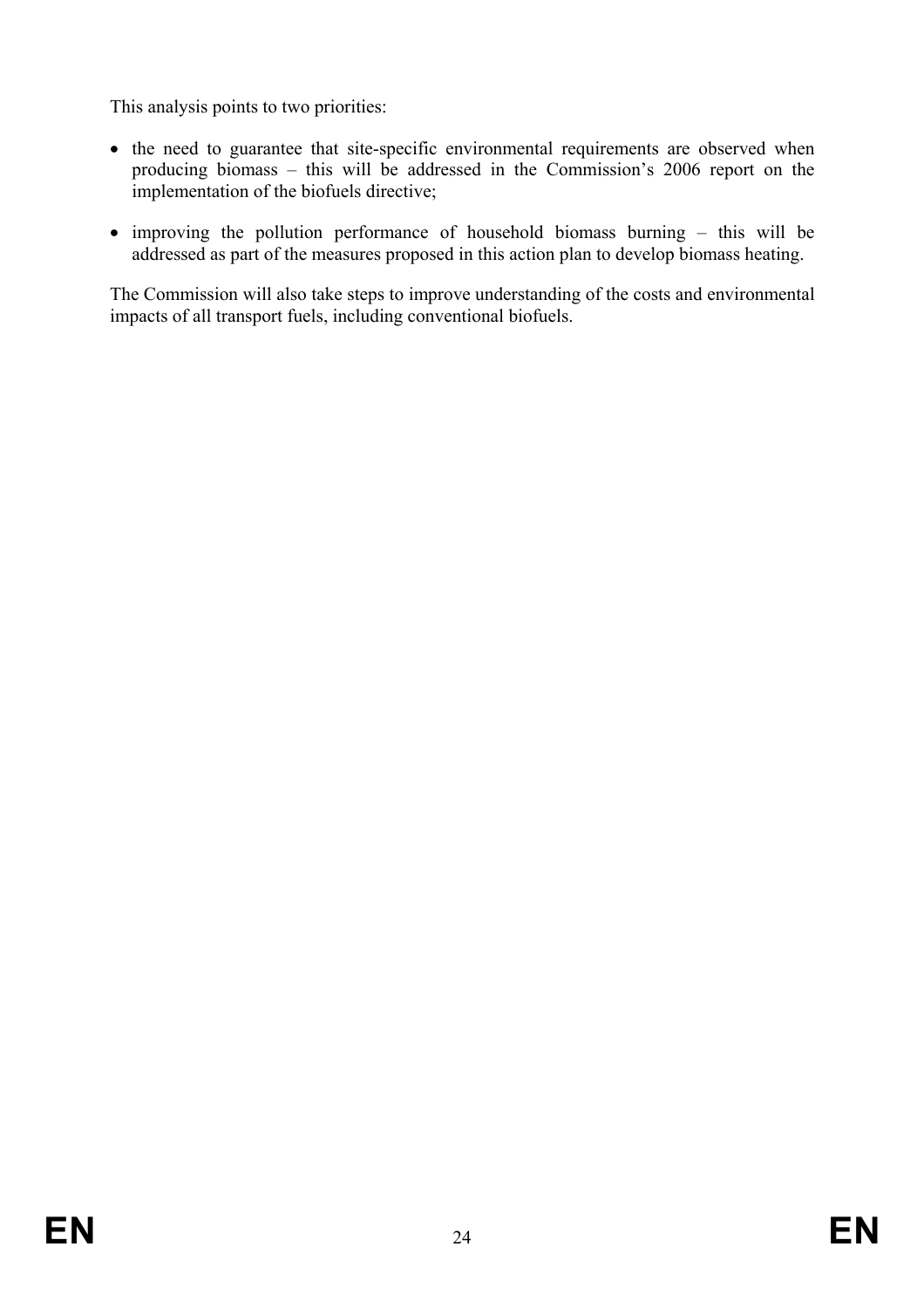## **ANNEX 5 – Renewable energy and the directive on the energy performance of buildings**

The directive on the energy performance of buildings<sup>44</sup> requires Member States, when calculating the energy performance of buildings, to take into account the positive influence of "heating and electricity systems based on renewable energy sources". The relative importance attached to different kinds of renewable energy will be decided by the Member States in their transposition of the directive, allowing them, in principle, to attach substantial premia to the use of biomass in their calculation methods.

Moreover, for new buildings larger than 1000 square meters, Member States are required to carry out technical, environmental and economic feasibility studies on the use of decentralised energy supply systems based on renewable energy, on CHP and on district or block heating or cooling. This also gives Member States considerable leeway to promote biomass. In many Member States, biomass heating is one of the most practical and cost-effective options.

During 2006, taking into account comments received on the energy efficiency Green Paper<sup>45</sup>, the Commission will decide how it thinks the directive should be further developed. The possibilities it will consider could include:

- amending the annex to the directive to ensure that calculation procedures allow greater weight and more active promotion to be given to biomass heating and other forms of renewable energy;
- reducing the thresholds in the directive so that many more new buildings would have to be considered for renewable energy before construction starts, and many more renovation projects would need to meet minimum efficiency requirements based on energy performance calculations that include the positive influence of renewable energy sources, including biomass;
- setting EU-wide minimum energy performance standards and criteria that could also promote the use of biomass where it is technically feasible and economically interesting.

At the same time, the Commission will examine other options for development of the directive, including *inter alia* the use of energy-efficient building materials.

<u>.</u>

<sup>&</sup>lt;sup>44</sup> Directive 2002/91/EC of the European Parliament and of the Council of 16 December 2002 on the energy performance of buildings (OJ L 1, 4.1.2003).<br>COM(2005) 265, 22.6.2005.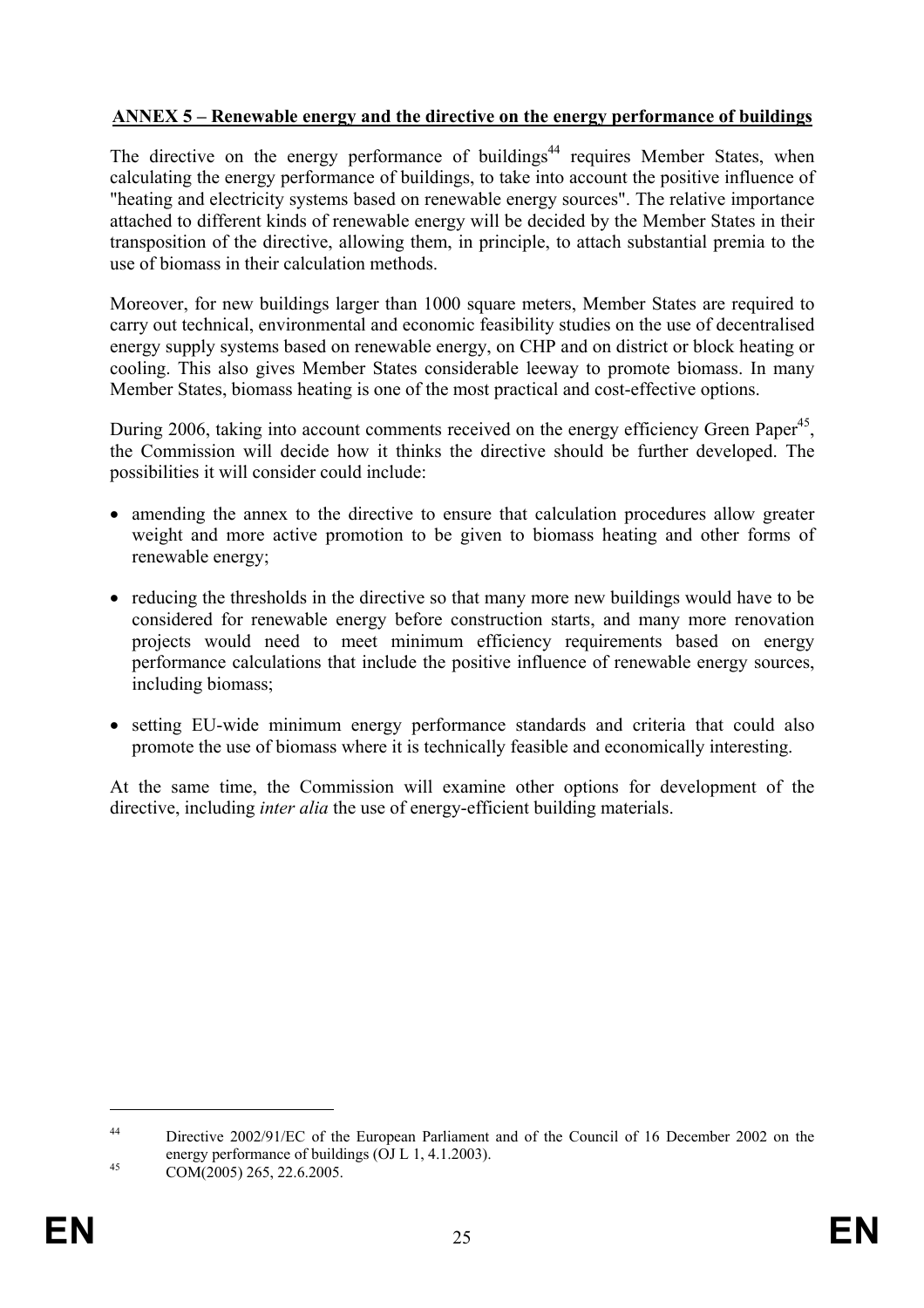#### **ANNEX 6 – Biomass for electricity generation**

Electricity can be generated from all types of biomass. Several reliable technologies are available. These technologies can be used to "co-fire" biomass, by mixing it with coal or natural gas, or to run freestanding power stations.

Large centralised power plants, like those used to burn straw in Denmark or forest residues in Finland, offer the best economic performance, especially if they are also used for heat (combined heat and power, CHP). Co-firing biomass with coal is another good centralised option in existing large power plants.

It is more efficient, when electricity is generated from biomass, to make use of the heat that is produced as well. Member States can support this in the design of support schemes for electricity generated from renewable energy sources, or through CHP support schemes developed in accordance with the harmonised European efficiency reference values for CHP which will come into force in February 2006 in accordance with the CHP directive $46$ .

Smaller decentralised plants burning solid biomass or biogas tend to cost more, but often have advantages for the environment and for rural development. The EU structural funds or its rural development programme can be used to study their optimal location in relation to biomass availability, transport infrastructure, grid connection possible and labour markets.

The Commission encourages Member States to harness the potential of all cost-effective forms of biomass electricity generation rather than focusing on one form alone.

<u>.</u>

<sup>46</sup> Directive 2004/8/EC of the European Parliament and of the Council of 11 February 2004 on the promotion of cogeneration based on a useful heat demand in the internal energy market and amending Directive 92/42/EEC (OJ L 52, 21.2.2004).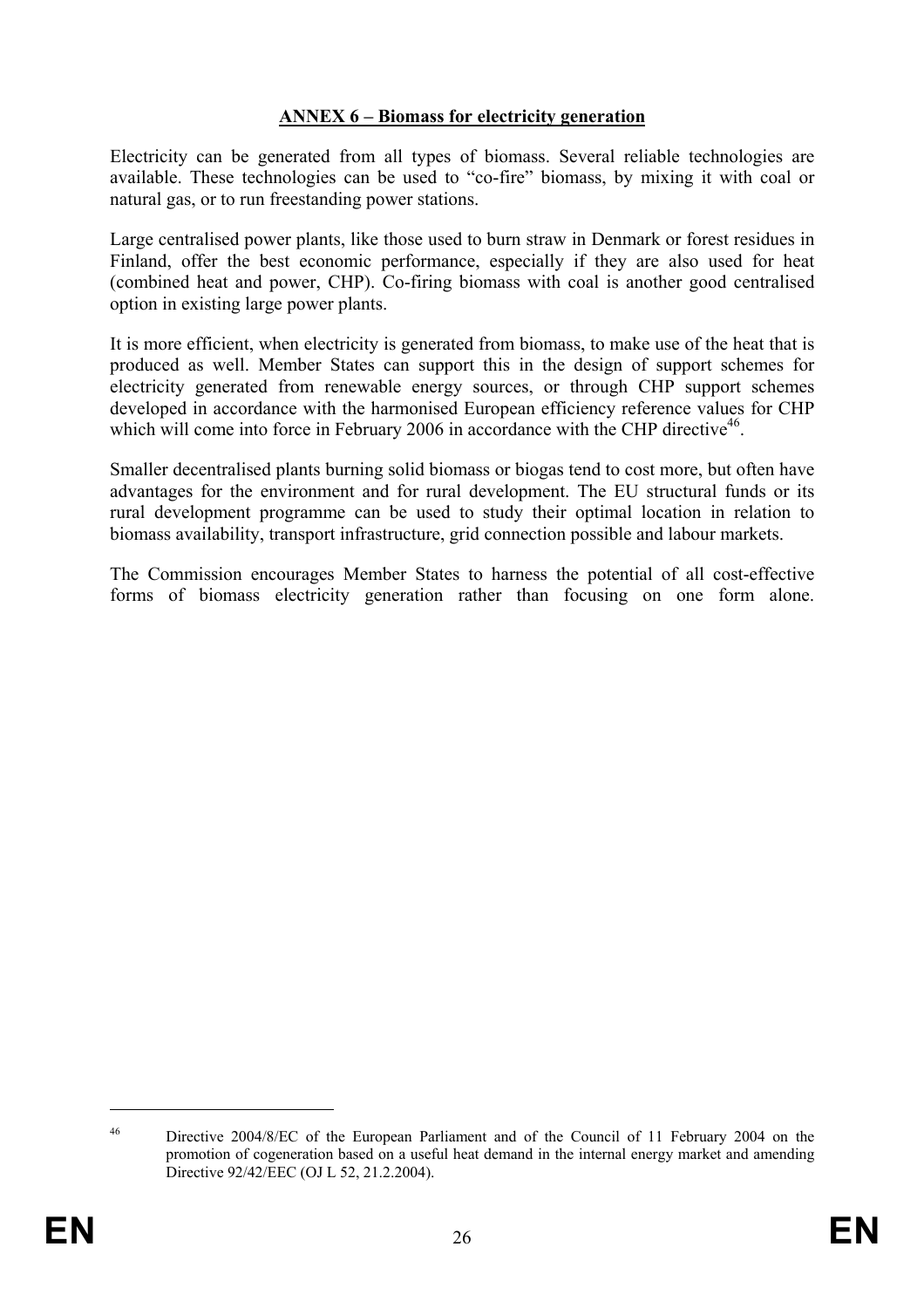### **ANNEX 7 – Transport biofuels: background**

In 2001 the Commission adopted a communication on alternative fuels for road transport, identifying three fuels (biofuels, natural gas and hydrogen) that could play a big part.<sup>47</sup> It was accompanied by legislative proposals requiring Member States to promote biofuels and making it easier to use fuel tax exemptions to do this. These proposals were adopted, in amended form, in  $2003^{48}$ .

Since the adoption of the communication the market share of biofuels has increased from 0.2% in 2000 to 0.8% in 2004. About 90% of biofuel consumption is covered by domestic raw materials, 10% by imports. Out of the EU25's total arable land of 97 million hectares, about 1.8 million hectares were used for producing raw materials for biofuels in 2005. As expected, there has been a shift towards low blends and away from the high blends or pure biofuels that prevailed in 2001. Biodiesel's share of total biofuel consumption has stayed at 70 to 80%.

The rise in the oil price and a growing interest in new markets for agricultural products in the light of the reform of the common agricultural policy - and the sugar regime in particular have led to a wider appreciation of biofuels' advantages at European level and have provoked widespread discussion in Member States.

"Second-generation" biofuels from wood and wastes are currently more expensive than firstgeneration biofuels from agricultural crops and have not yet been fully demonstrated on a commercial scale. Once that has been achieved, they will widen the range of raw materials that can be used and could also further improve biofuels' environmental profile. It should be underlined, however, that first-generation biofuels already offer significant benefits and that any significant contribution from second-generation biofuels will not materialise until after 2010. Therefore, the emphasis of this action plan is on first-generation biofuels.

 $\overline{a}$ 

 $^{47}$  COM(2001) 547.

Directive 2003/30/EC of the European Parliament and of the Council of 8 May 2003 on the promotion of the use of biofuels or other renewable fuels for transport (OJ L 123, 17.5.2003), and Council Directive 2003/96/EC of 27 October 2003 restructuring the Community framework for the taxation of energy products and electricity (OJ L 283, 31.10.2003).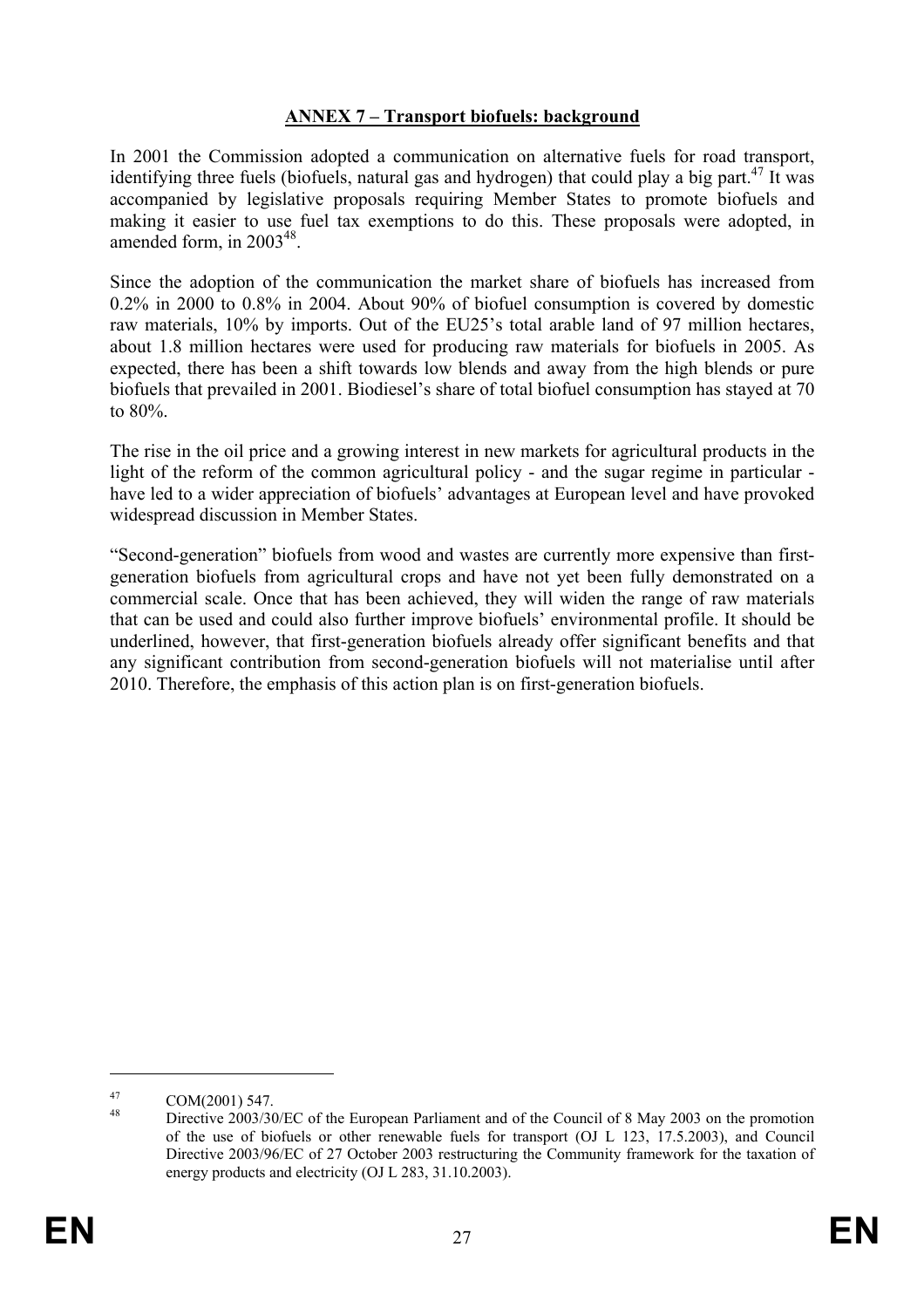| <b>Member</b><br><b>State</b>     | <b>Market</b> share<br>2003 | <b>National indicative</b><br>target for 2005 | Targeted increase, 2003-2005                                            |
|-----------------------------------|-----------------------------|-----------------------------------------------|-------------------------------------------------------------------------|
| $\mathbf{A}\mathbf{T}$            | 0.06%                       | 2.5%                                          | $+2.44%$                                                                |
| $\rm BE$                          | $\boldsymbol{0}$            | 2%                                            | $+2%$                                                                   |
| <b>CY</b>                         | $\boldsymbol{0}$            | $1\%$                                         | $+1\%$                                                                  |
| CZ                                | 1.12%                       | $3.7\%$ (2006)                                | $+ 1.72\%$ (assuming linear path)                                       |
| DK                                | $\boldsymbol{0}$            | $0\%$                                         | $+0\%$                                                                  |
| $\rm EE$                          | $\boldsymbol{0}$            | 2%                                            | $+2%$                                                                   |
| ${\rm FI}$                        | 0.1%                        | 0.1%                                          | $+0\%$                                                                  |
| ${\rm FR}$                        | 0.68%                       | 2%                                            | $+1.32%$                                                                |
| DE                                | 1.18%                       | 2%                                            | $+0.82%$                                                                |
| <b>GR</b>                         | $\boldsymbol{0}$            | 0.7%                                          | $+0.7%$                                                                 |
| HU                                | $\boldsymbol{0}$            | $0.4 - 0.6%$                                  | $+0.4 - 0.6%$                                                           |
| IE                                | $\boldsymbol{0}$            | 0.06%                                         | $+0.06%$                                                                |
| $\ensuremath{\mathsf{IT}}$        | 0.5%                        | $1\%$                                         | $+0,5%$                                                                 |
| LA                                | 0.21%                       | 2%                                            | $+1.79%$                                                                |
| ${\rm LI}$                        | 0 (assumed)                 | 2%                                            | $+2%$                                                                   |
| ${\rm LU}$                        | $0$ (assumed)               | not yet reported,<br>assume 0                 | not yet reported                                                        |
| MT                                | 0.02%                       | 0.3%                                          | $+0.28%$                                                                |
| $\rm NL$                          | 0.03%                       | $2\% (2006)$                                  | $+0\%$ (promotional measures will come into<br>force from January 2006) |
| PL                                | 0.49%                       | 0.5%                                          | $+0.01%$                                                                |
| PT                                | $\boldsymbol{0}$            | 2%                                            | $+2%$                                                                   |
| $\ensuremath{\mathbf{SK}}\xspace$ | 0.14%                       | 2%                                            | $+1.86%$                                                                |
| $\rm SI$                          | 0 (assumed)                 | 0.65%                                         | $+0.65%$                                                                |
| $\mathop{\hbox{\rm ES}}$          | 0.76%                       | 2%                                            | $+1.24%$                                                                |
| SV                                | 1.32%                       | 3%                                            | $+1.68%$                                                                |
| <b>UK</b>                         | 0.03%                       | 0.3%                                          | $+0.27%$                                                                |
| <b>EU25</b>                       | 0.6%                        | 1.4%                                          | $+0.8\%$                                                                |

# **ANNEX 8 – Biofuels: progress at national level**

*Sources*

**2003**: National reports under the biofuels directive except Belgium: Eurostat (figure for 2002) and Italy: EurObserv'Er.

**2005**: National reports under the biofuels directive.

National reports under the biofuels directive are available at http://europa.eu.int/comm/energy/res/legislation/biofuels\_en.htm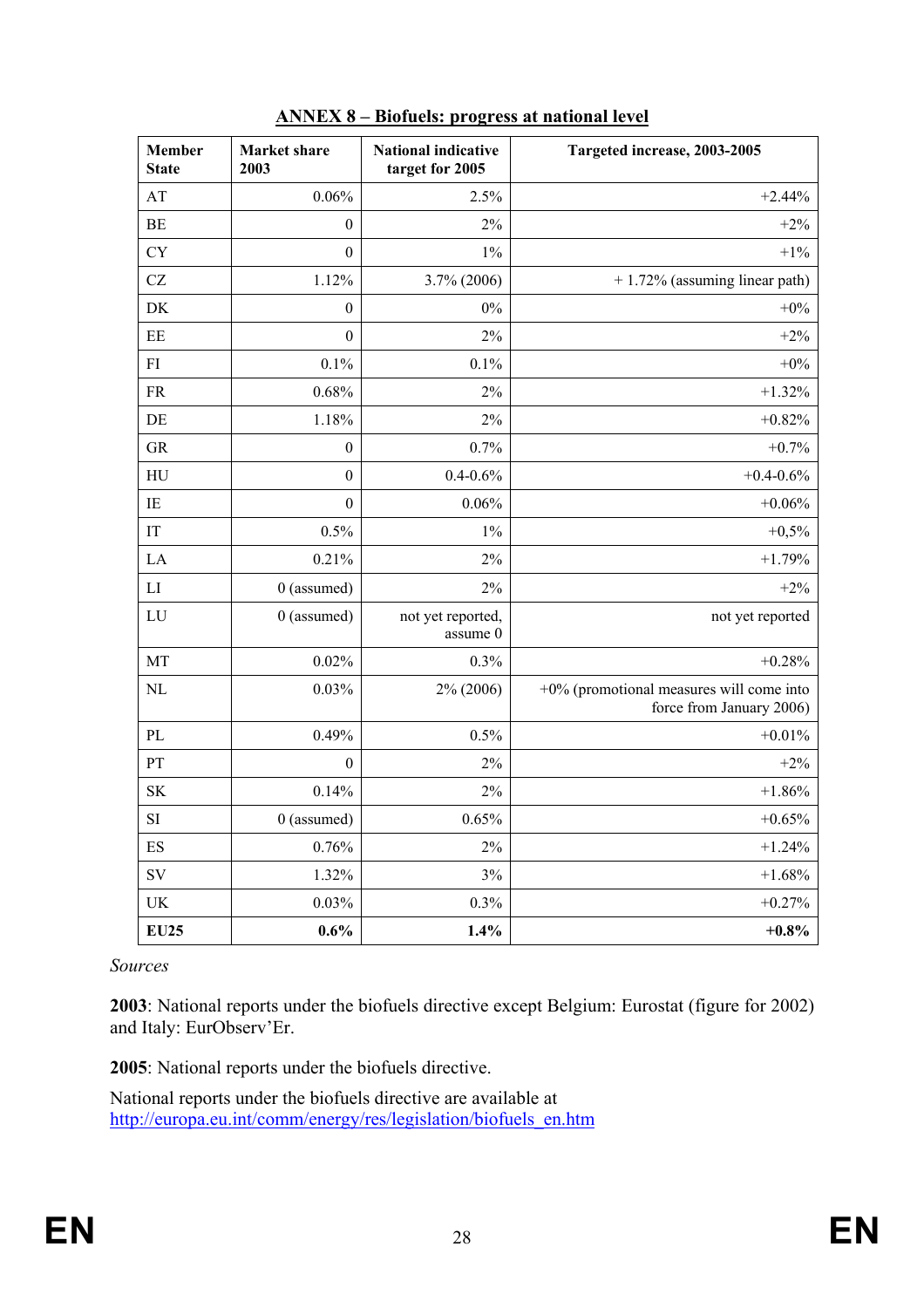#### **ANNEX 9 – Implementing the biofuels directive: fuel tax exemptions and biofuel obligations**

Member States are using two main tools to implement the Biofuels Directive: tax exemptions and biofuels obligations.

#### Tax exemptions

Member States make a good deal of use of fiscal policy to promote biofuels. The energy taxation directive establishes the framework for the consequent tax exemptions.

Under Article 16 of this Directive, Member States can reduce taxes on biofuels or completely exempt them from taxes, without needing the Commission's prior approval (on fiscal grounds), as long as they respect certain strict conditions.

The tax reduction or exemption cannot exceed the amount of tax which would otherwise be payable on the volume of biofuel present in the product that is eligible for the reduction. In addition, it should be emphasised that the tax reductions or exemptions introduced by Member States must be modified in line with changes in the price of raw materials, in order to ensure that the reductions do not lead to overcompensation of the additional costs of biofuel production. The fiscal advantage (exemption or reduction) granted to a fuel of renewable origin cannot exceed the difference between this fuel and an equivalent fossil fuel.

These fiscal measures no longer need the prior, unanimous approval of other Member States. However, they remain subject to state aid control. The Commission has taken a generally favourable attitude to the notifications received. The exemptions that have received state aid approval are listed in the table.

| Case              | <b>Biofuels</b> concerned                      | reference                  |
|-------------------|------------------------------------------------|----------------------------|
| C64/2000 FR       | <b>ETBE</b>                                    | OJ L 94, 10.4.2003, p. 1   |
| N461/01 IT        | <b>Biodiesel</b>                               | OJ C 146, 19.6.2002, p. 6  |
| N480/02 SE        | All CO2-neutral fuels                          | OJ C 33, 6.2.2004, p.      |
| N804/01 UK        | <b>Biodiesel</b>                               | OJ C 238, 3.10.2002, p. 10 |
| N512/02 SE        | Biofuel pilot projects                         | OJ C 75, 27.3.2003, p. 2   |
| N685/02 DE        | Bioethanol, biodiesel and vegetable oils       | OJ C 86, 6.4.2004, p. 15   |
| N717/02 IT        | Bioethanol and ETBE                            | OJ C 16, 22.1.2004, p. 22  |
| N407/03 UK        | Bioethanol                                     | OJ C 193, 28.4.2005, p. 17 |
| <b>NN43/04 AT</b> | Bioethanol, biodiesel and vegetable oils       | Not published yet          |
| N187/04 SE        | Biofuel pilot projects                         | Not published yet          |
| N206/04 CZ        | <b>Biodiesel</b>                               | Not published yet          |
| N427/04 HU        | <b>Biodiesel and ETBE</b>                      | OJ C133, 31.5.2005, p. 2   |
| N582/04 IT        | Biodiesel (prolongation of N461/01)            | Not published yet          |
| N599/04 IRL       | Biodiesel, bioethanol and vegetable oils       | OJ C 98, 22.4.2005, p. 10  |
| N44/05 LT         | Biodiesel, bioethanol, vegetable oils and ETBE | Not published yet          |
| N223/05 CZ        | <b>Biodiesel</b>                               | Not published yet          |
| N314/05 EE        | Bioethanol, biodiesel and vegetable oils       | Not published yet          |

*Table - Biofuel tax exemptions that have received state aid approval* 

*All decisions not to raise objections can be found on the Commission's website: http://europa.eu.int/comm/secretariat\_general/sgb/droit\_com/index\_en.htm#aides*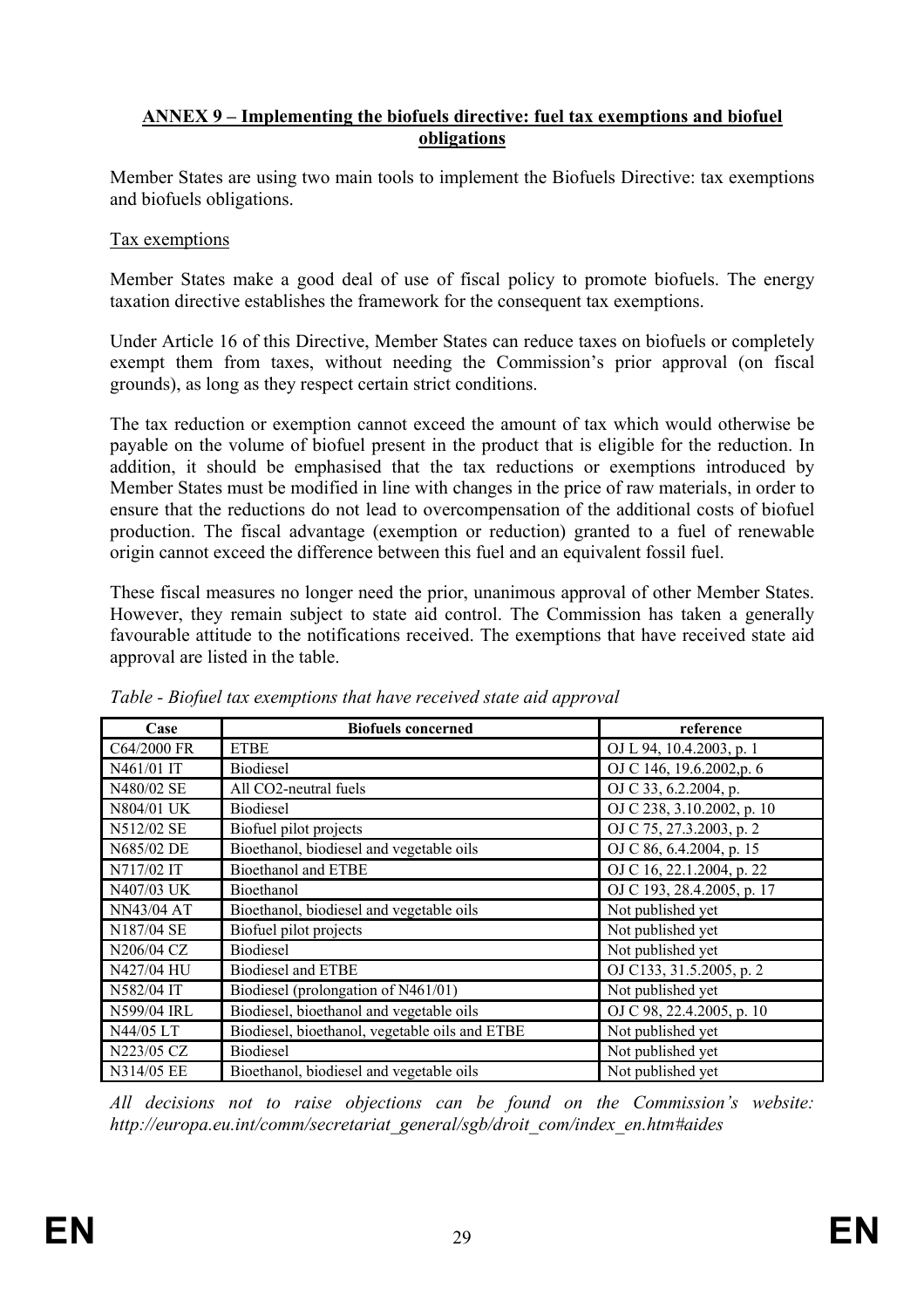However, the Commission is aware that the system of tax exemptions, as implemented, is giving rise to three problems:

- 1) The risk of **unnecessarily high cost to the state and unnecessarily high payments to undertakings**. Biofuels producers have different costs but, under the tax exemption system, all receive the same level of compensation. If the level of compensation is enough to bring high-cost producers into the market, there is a risk that it overcompensates lower-cost producers. The risk of overcompensation appears to be widespread, both within the Community and internationally. The services of the Commission are presently looking into several possibilities, including the limitation of detaxation to undenatured bioethanol (which is subject to the highest import duty) and/or making the rate of detaxation depend on the raw material used.
- 2) Insufficient **investor certainty**. The Energy Taxation Directive limits the duration of tax exemptions to six years. Among the schemes adopted to date, only the French scheme lasts as long as this. In general, Member States could consider taking coordinated measures to create a stable investment climate, in particular by making full use of the possibility under Community law to adopt six-year tax reliefs and to arrange for their extension well before the term has expired. However, stakeholder consultation has clarified that even this period of certainty is less than needed for some investments, particularly in second-generation biofuels but also in firstgeneration ethanol plants.
- 3) While some Member States use open aid schemes, available to all, others have opted for a **quota-based approach**, limiting the quantity of biofuel that will qualify for the tax exemption and setting up a process to choose the firms that will benefit from it. The Commission sees risks of non-transparency, arbitrary allocation and increased market concentration in quota-based schemes.

#### Biofuels obligations

At present there is increasing interest among Member States in the use of **biofuel obligations**, requiring fuel supply companies to incorporate a given percentage of biofuels in the fuel they place on the national market or face a penalty<sup>49</sup>. Obligations are in force in France and Austria and will come into force in Slovenia in 2006 and in the Czech Republic and the Netherlands in 2007. The UK and Germany have recently said that they will introduce them. Schemes vary in relation to: the point in the distribution chain where the obligation is placed; whether individual types of biofuel are distinguished; how compliance is monitored; whether they are implemented through a system of tradable certificates; and whether they coexist with fuel tax exemptions.

Obligations have a number of advantages. They place responsibility for addressing the problem of excessive oil dependence on the sector where it originates – while implying only a negligible increase in the cost of fuel. They give fuel supply companies an incentive to push

<u>.</u>

<sup>&</sup>lt;sup>49</sup> Obligations that take this form are compatible with the Fuel Quality Directive (Directive 98/70/EC of the European Parliament and of the Council of 13 October 1998 relating to the quality of petrol and diesel fuels and amending Council Directive 93/12/EEC (OJ L 350, 28.12.1998), as amended by Directive 2003/17/EC of the European Parliament and of the Council of 3 March 2003 (OJ L 76, 22.3.2003). By contrast, an obligation to incorporate a given proportion of biofuel in each litre of fuel sold would not be compatible with the Directive..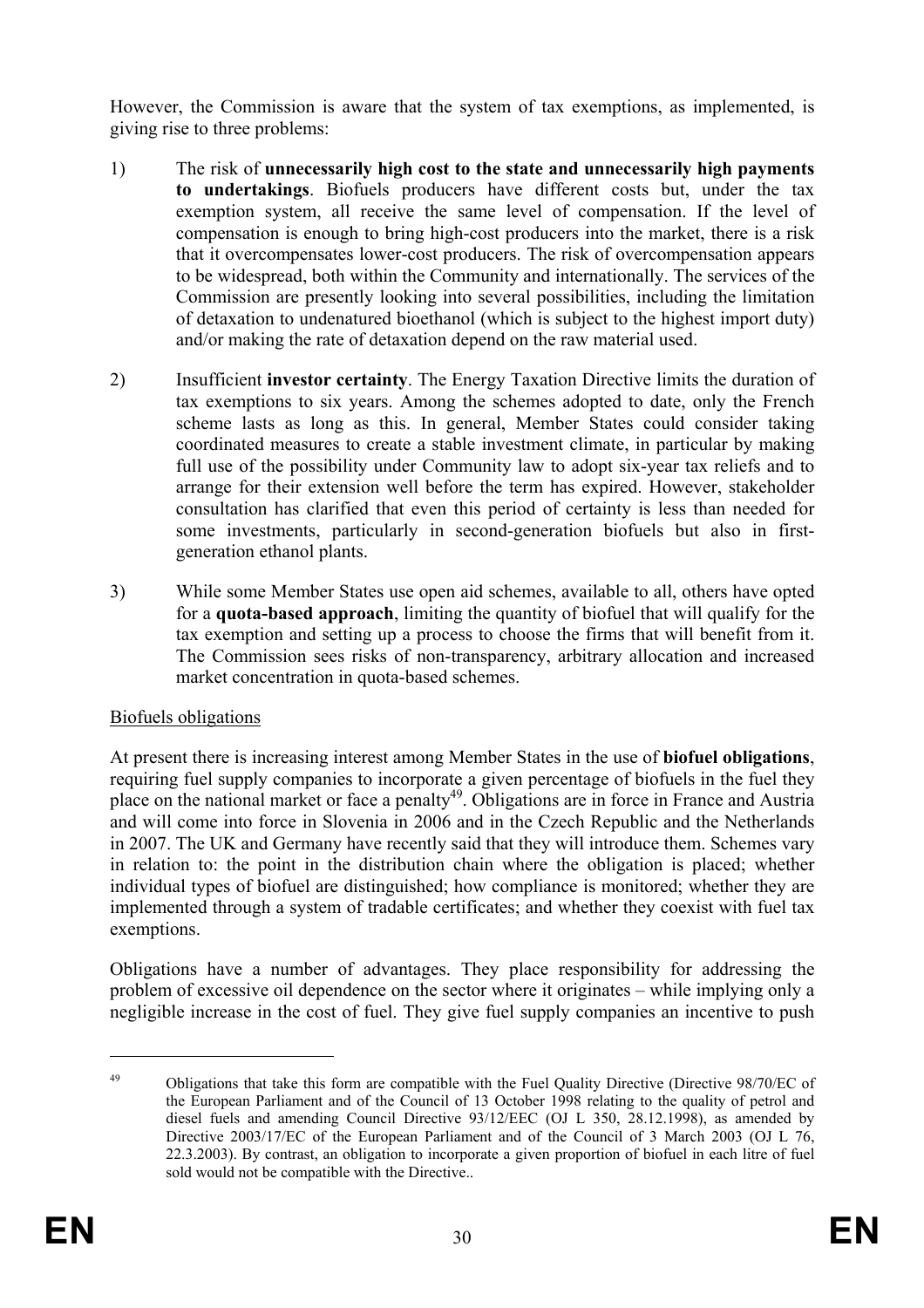down the cost of biofuels – and it follows that they are more cost-efficient. They can include a premium for second-generation biofuels. Unlike state aids, they are not subject to a time limit and so could be a good way to establish the stable framework that investors want.

#### Compatibility between obligations and exemptions

It is important to point out that Article 16(6) of the energy taxation directive states that if Community law requires Member States to comply with legally binding obligations requiring them to place a minimum proportion of biofuels, the option for Member States to reduce excise duties under fiscal control (that is, without needing specific authorisation from the Council under unanimity) would disappear.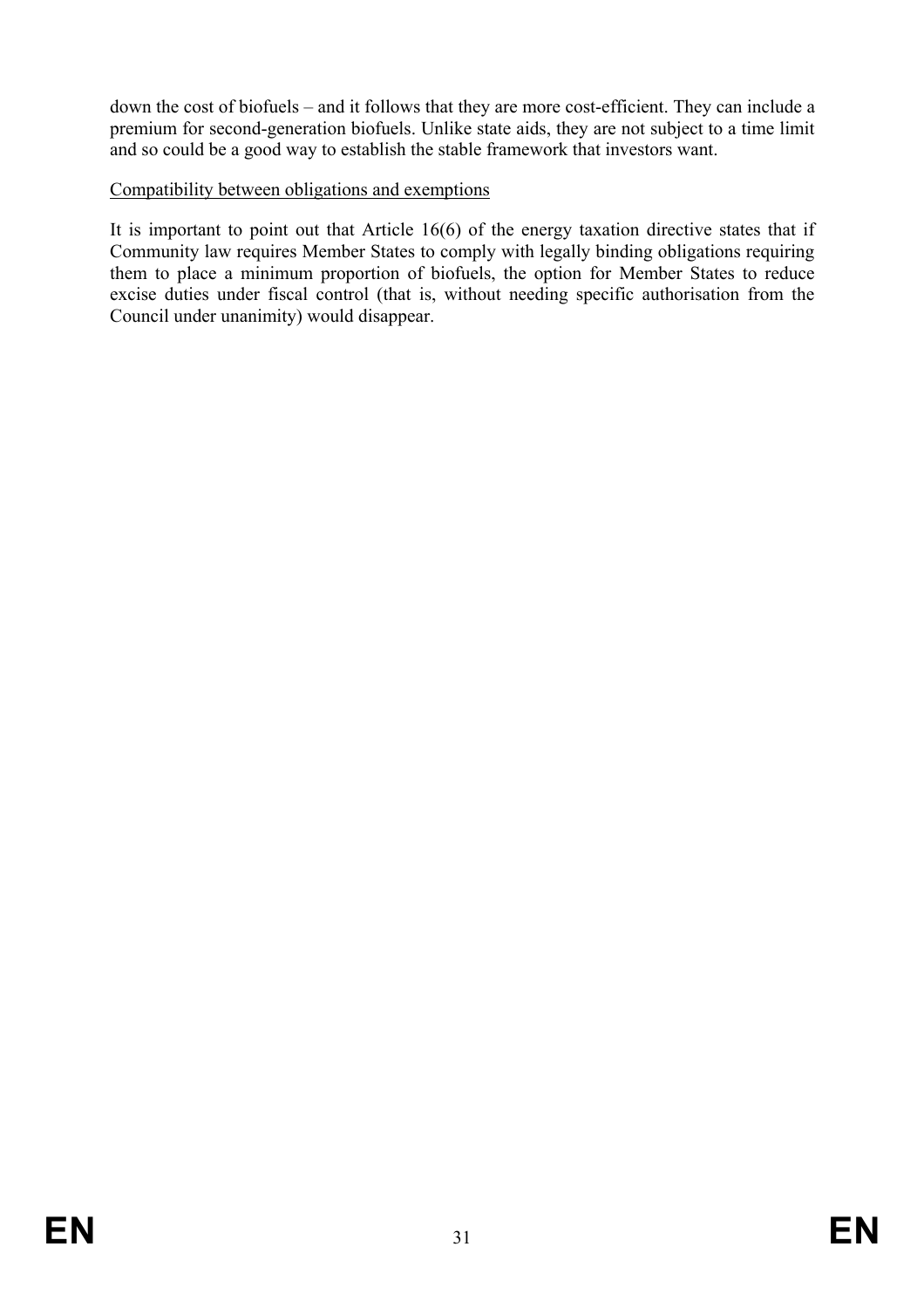## **ANNEX 10 – Trade in bioethanol**

#### **1. Current trade in bioethanol**

There is currently no specific customs classification for bioethanol for biofuel production. This product is traded under code 22 07 which covers both denatured (CN 22 07 20) and undenatured alcohol (CN 22 07 10). Both denatured and undenatured alcohol can then be used for biofuel production. It is not possible to establish from trade data whether or not imported alcohol is used in the fuel ethanol sector in the EU.

An import duty of  $E19.2/hl$  is levied on undenatured alcohol, while an import duty of  $€10.2/h$ l applies to denatured alcohol.

| Imports under code 2207 (in hl)                          |           |               |       |  |  |  |  |
|----------------------------------------------------------|-----------|---------------|-------|--|--|--|--|
| $%$ of total $(02-04)$<br>Av. $2002-04$<br>Av. 1999-2001 |           |               |       |  |  |  |  |
| Undenatured alcohol                                      | 1 167 935 | 2 3 8 3 2 3 9 | 93%   |  |  |  |  |
| Denatured alcohol                                        | 279 904   | 180 988       | $7\%$ |  |  |  |  |
| Total                                                    | 447839    | 2 5 6 4 2 2 6 | 100%  |  |  |  |  |

**Table I** 

Overall imports of alcohol under code 2207 averaged 2 564 226 hl over the 2002-04 period, up from 1 447 839 hl over 1999-2001. Over 93% of them came under code 22 07 10 (undenatured alcohol).

The principal trade trends are summarised in Table II:

| Total imports of alcohol under code 22 07 (in hl) by type of duty |           |               |           |               |            |  |  |
|-------------------------------------------------------------------|-----------|---------------|-----------|---------------|------------|--|--|
|                                                                   | 2002      | 2003          | 2004      | Av. $2002-04$ | % of total |  |  |
| <b>Reduced duty</b>                                               | 227 285   | 182 940       | 288 364   | 232 863       | 9%         |  |  |
| Duty-free                                                         | 980 693   | 2 0 2 7 6 3 2 | 1709 282  | 1 572 536     | 61%        |  |  |
| MFN                                                               | 657 011   | 494 771       | 1 124 699 | 758 827       | 30%        |  |  |
| <b>TOTAL</b>                                                      | 1 864 989 | 2 705 344     | 3 122 345 | 2 5 6 4 2 2 6 | 100%       |  |  |

#### **Table II**

- a) average imports of bioethanol increased by 77% over 2002-2004 compared to the previous three-year period (1999-2001) when they totalled 1 447 839 hl;
- b) over that period 70% of these imports were traded under preferential conditions, out of which almost 61% were duty-free, while 9% benefited from some type of duty reduction;
- c) 30% of EU trade under code 22 07 takes place under MFN (most favoured nation) conditions.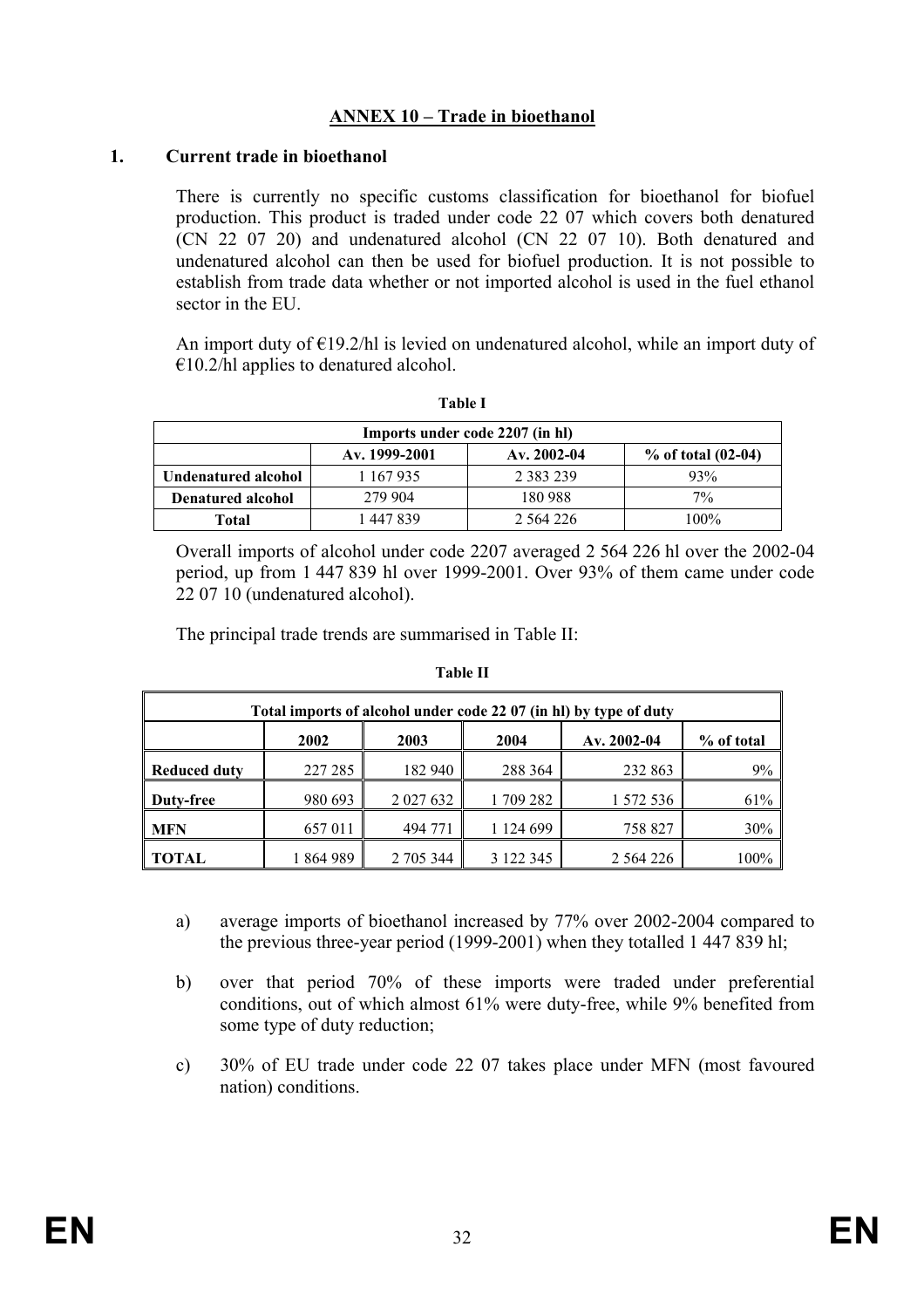With respect to the largest exporting countries:

- a) over the 2002-2004 period, Pakistan was the largest duty-free exporter with an average of 501 745 hl followed, at a distance, by Guatemala with 223 782 hl;
- b) Brazil is the only country capable of exporting large quantities as MFN with an average of 649 640 hl over the same period, with the second MFN exporter, the USA, on only 20 109 hl;
- c) one country Ukraine accounts for the vast majority of imports at reduced duty with 107 711 hl over the 2002-04 period. Egypt came second with over 43 000 hl.

## **2. Preferential imports of bioethanol into the EU**

The EU's preferential trade basically comes under two regimes: the Generalised System of Preferences (including, among others, the Everything But Arms (EBA) initiative) and the Cotonou Agreement. The main preferences accorded by each of them are summarised in Table III and described in detail in the following sections.

| Import conditions under code 22 07 under EU's main preferential agreements |                            |                                                                                                                                                   |                  |         |         |  |  |
|----------------------------------------------------------------------------|----------------------------|---------------------------------------------------------------------------------------------------------------------------------------------------|------------------|---------|---------|--|--|
|                                                                            | <b>GSP</b> normal          |                                                                                                                                                   | $GSP+$           | EBA     | Cotonou |  |  |
| Duty<br>reduction                                                          | $15\%$ up to<br>31.12.2005 | $0\%$ as of<br>1.1.2006                                                                                                                           | $100\%$          | $100\%$ | $100\%$ |  |  |
| NO.<br><b>Ouantitative</b><br>restrictions                                 |                            | NO.                                                                                                                                               | NO.              | NO.     |         |  |  |
| <b>Beneficiaries</b><br>All GSP beneficiaries if<br>not graduated.         |                            | Bolivia, Colombia, Costa<br>Rica, Ecuador, Guatemala,<br>Honduras, Panama, Peru,<br>El Salvador, Venezuela,<br>Georgia, Sri Lanka and<br>Mongolia | LDC <sub>s</sub> | ACPs    |         |  |  |

**Table III** 

#### **2.1. GSP**

The current Council Regulation (Regulation (EC) 2501/2001), in force until 31 December 2005, classifies denatured and undenatured alcohol under code 22 07 as a sensitive product, According to article 7.4 of the regulation, imports of this alcohol from all GSP beneficiary countries qualify for a 15% reduction of the MFN duty<sup>50</sup>.

Under the special drugs regime envisaged by Council Regulation (EC) 2501/2001, which was in force from the early nineties until repealed on - 30 June 2005, exports from a number of countries (Bolivia, Colombia, Costa Rica, Ecuador, Guatemala, Honduras, Nicaragua, Panama, Peru, Pakistan, El Salvador and Venezuela) qualified for duty-free access under code 22 07.

<sup>50</sup> Article 7(4) of Council Regulation (EC) No 2501/2001 of 10 December 2001.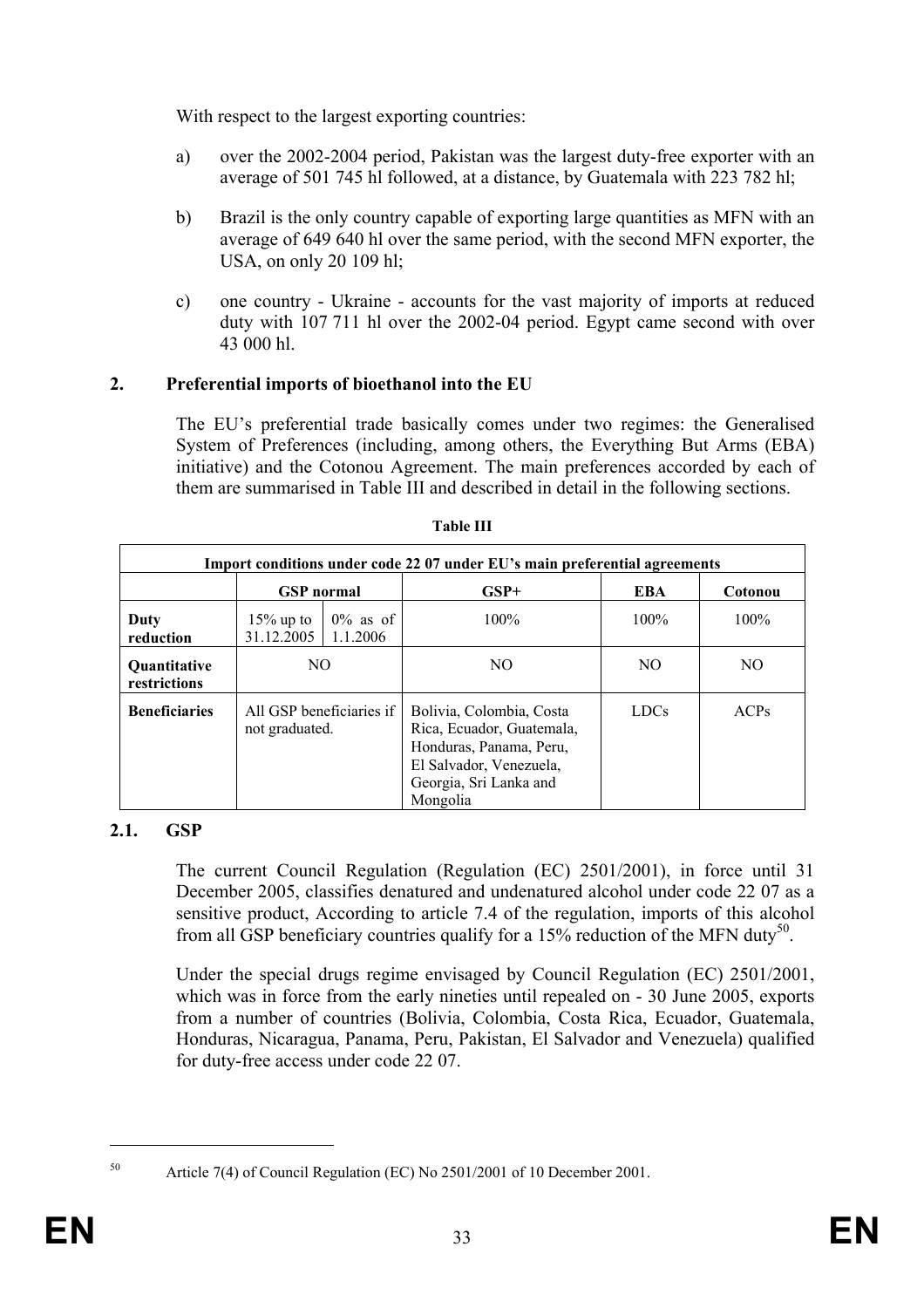The new GSP Regulation [Council Regulation (EC) No 980/2005 of 27 June 2005], which will apply from 1 January 2006 to 31 December 2008, no longer envisages any tariff reduction for either denatured or undenatured alcohol under code 22 07 (still classified as a sensitive product). This Regulation put in place a special incentive arrangement for sustainable development and good governance (the new  $GSP +$  incentive scheme) which has been applying on a provisional basis since 1 July 2005 and will apply on a permanent basis from 1 January 2006 to 31 December 2008. This new incentive arrangement grants unlimited and duty free access (suspension of Common Customs Tariff duties) to denatured or undenatured alcohol under code 2207. It includes all the countries which already benefited from the previous drugs scheme, with the exception of Pakistan which is subject to the full MFN duty.

The new incentive arrangement now also includes Georgia, Sri Lanka and Mongolia, which have not so far exported bioethanol to the EU.

Moreover, a special arrangement for least developed countries (the EBA initiative) provided for by the new GSP Regulation offers an unlimited duty-free access to denatured or undenatured alcohol under code 2207.

#### **2.2. Cotonou Agreement**

Under the Cotonou Agreement, ACP countries qualify for duty-free access for denatured and undenatured alcohol under code 22 07 with the sole exception of South Africa. According to Regulation (EC) 2501/2001, South Africa enjoys a 15% reduction in customs duties. From 1 January 2006 it will therefore have to pay full MFN duty. During the ongoing European Partnership Agreement (EPA) negotiations with ACP countries, the customs duties of alcohol under code 22 07 will need to be negotiated.

#### **2.3. Other countries with preferential arrangements**

Egypt currently has unlimited duty-free access to the EU under the Euro-Mediterranean Agreement. Before that, it qualified for a 15% reduction under the GSP scheme.

Norway, which ranks among the top ten exporters with a total of 89 375 hl under code 22 07 in 2004, has been granted duty-free access to the EU within the framework of tariff rate quotas (TRQs) since the mid-nineties. In 2005 the TRQ will total 164 000 hl for exports under code 22 07 10 (up from 134 000 hl the previous year) and 14 340 hl under code 22 07 20, up from 3 340 hl.

#### **3. Trade analysis**

Table IV sums up trade under the various preferential arrangements.

| <b>Imports under preferential conditions <math>2002 - 2004</math> (in hI)</b> |         |         |         |               |                             |  |
|-------------------------------------------------------------------------------|---------|---------|---------|---------------|-----------------------------|--|
|                                                                               | 2002    | 2003    | 2004    | Av. $2002-04$ | % of total trade<br>2002-04 |  |
| <b>GSP</b> normal                                                             | 227 285 | 182 940 | 288 364 | 232 863       | 9%                          |  |

| Гable I |  |
|---------|--|
|---------|--|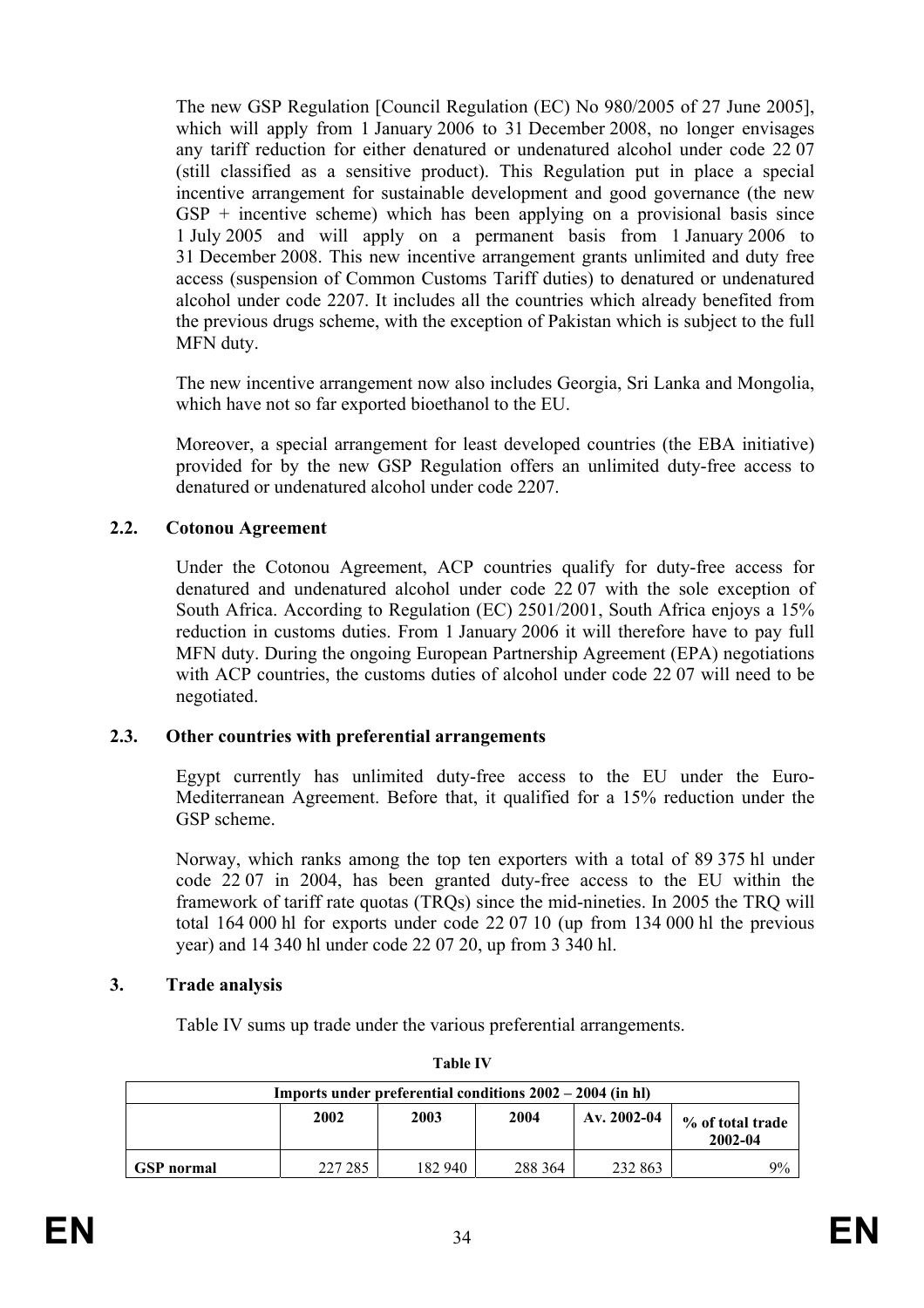| $GSP +$                   | 553 156   | 1 569 005   | 1412896   | 1 178 352     | 47.5% |
|---------------------------|-----------|-------------|-----------|---------------|-------|
| <b>ACP</b>                | 291 055   | 268 784     | 154 663   | 238 167       | 9%    |
| EBA                       | 30 018    | 86 247      | 18956     | 45 0 74       | 1.5%  |
| <b>Others</b>             | 106 464   | 103 597     | 122 768   | 110 943       | 4%    |
| <b>Total preferential</b> | 1 207 978 | 2 2 10 5 73 | 1 997 646 | 1805399       | 70%   |
| <b>Total MFN</b>          | 657 011   | 494 771     | 1 124 699 | 758 827       | 30%   |
| <b>Grand</b> total        | 1864989   | 2 705 344   | 3 122 345 | 2 5 6 4 2 2 6 | 100%  |

#### **3.1. GSP**

Trade data for 2001–2004 show a dramatic increase in bioethanol exports from the countries benefiting from the special drugs regime in previous years. Although these countries have benefited from the same regime since the 1990s, the unlimited dutyfree access enjoyed under it at a moment of rising demand for alcohol under code 22 07 can be considered the single most important factor underlying the doubling of bioethanol exports from these countries to the EU. All major exporters under code 22 07 over the last three years benefit from such a scheme: Pakistan, Guatemala, Peru, Bolivia, Ecuador, Nicaragua and Panama.

Altogether, exports of ethanol from the GSP plus beneficiaries totalled 1 412 896 hl in 2004: practically all duty-free exports to the EU and 46% of all exports under code 22 07 to the EU over the 2002-2004 period.

Thanks to its lower production costs, Pakistan took a big lead over the other GSP beneficiaries with 1 008 656 hl in 2004 (the second largest exporter in the world) followed, at a distance, by Guatemala with over 250 000 hl.

Under the new GSP an exclusion of Pakistan from the list of countries having unlimited duty-free access to the EU market, will remove from the market one of the most aggressive and competitive producers. All old direct competitors under the GSP drugs regime will continue to enjoy duty-free access to the EU market and might be expected to fill the gap left by Pakistan as they have relatively low production costs too.

Nevertheless, at US\$14.52/hl, Pakistan has production costs closer to Brazil's which, with production costs of US\$13.55/hl, manages to export substantial quantities to the EU paying the full MFN duty. Pakistan might therefore be expected to continue to be able to export significant quantities of ethanol to the EU, albeit not at the same pace as before, thus utilising the increased production capacity built over the last couple of years.

By contrast, the 15% reduction offered by the normal GSP regime opened access for approximately 9% of exports of the same product to the EU market. Unlike the obvious favourable impact of the GSP drugs regime, the impact of the 15% duty reduction is more difficult to assess. The two largest exporting countries benefiting from such a reduction are Ukraine and South Africa. In the case of Ukraine, the introduction of the 15% reduction coincided with a dramatic increase in exports over the 2002-2004 period. For South Africa, on the other hand, the last two years showed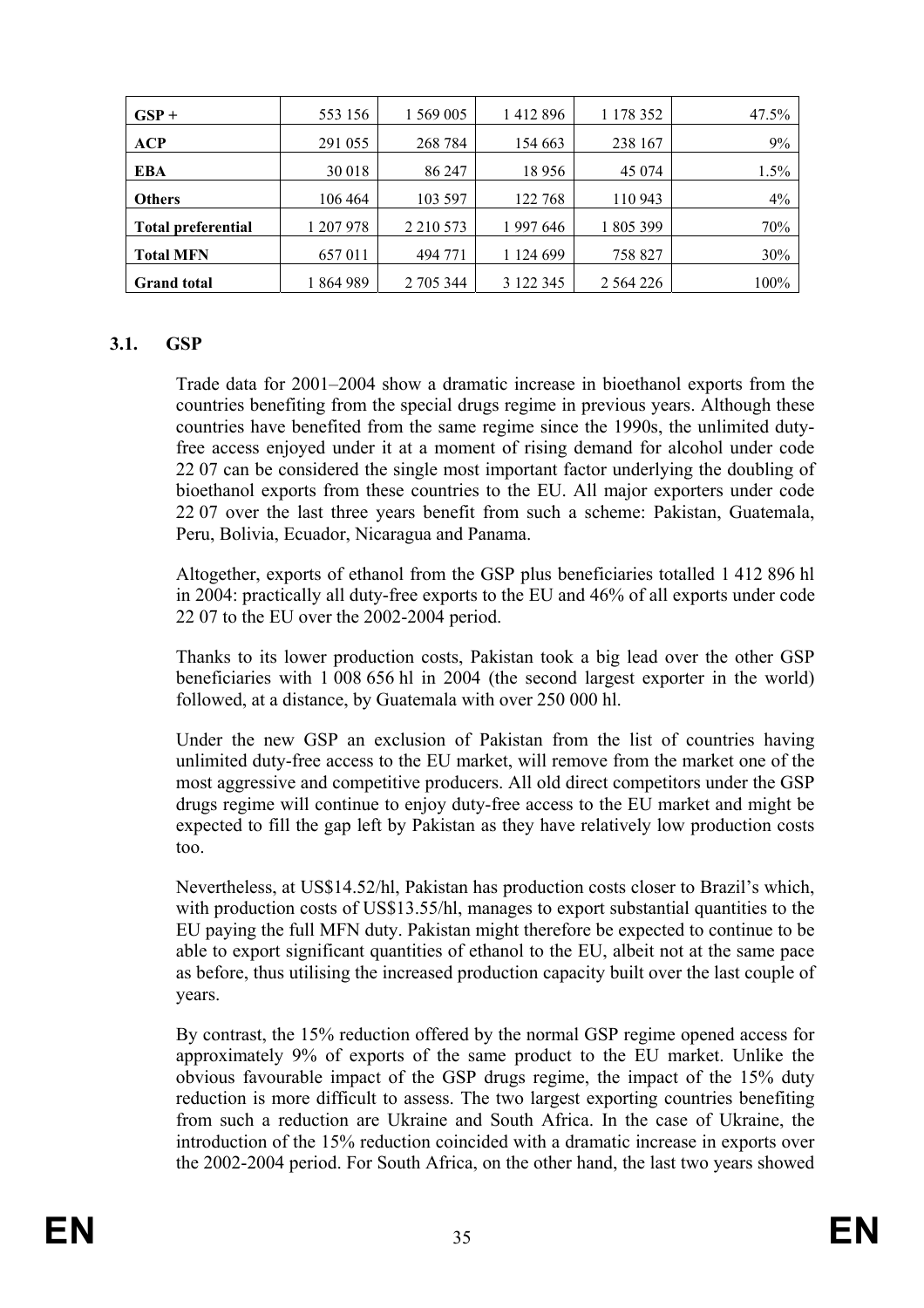exports stable on approximately 50 000 hl, with a dramatic decrease over the 2000- 2001 period. Under these conditions, it is difficult to predict the impact of removal of the 15% import duty reduction although it seems fair to say that even such a small reduction seemed to provide a competitive advantage over the countries paying full duty.

#### **3.2. EBA**

So far, exports of bioethanol from countries benefiting from the special arrangement for the least developed countries (the EBA initiative) under the GSP (EC) Regulation 980/2005 to the EU have been negligible and have primarily come from one country - the Democratic Republic of Congo - which already qualified for duty-free access as an ACP country. At the moment, the Democratic Republic of Congo is the only LDC with sizeable, though erratic, exports of alcohol to the EU under code 22.07 since 1999. In 2004 exports totalled 18 956 hl after peaking at 86 246 hl the year before.

It is fair to recognise, however, that EBA dates back to only 2001 and that some of the countries which did not have duty-free access under other earlier regimes (notably Bangladesh, Laos, Cambodia, Afghanistan and Nepal) might find new ways of access to the EU in the medium or longer term.

New opportunities might emerge in these countries - which generally do not produce (or are not very competitive at producing) sugar cane or any other raw material for bioethanol production from their own resources – in the form of processing molasses imported from their competitive, sugar-producing neighbours. This might be the case with Cambodia which could use raw material from Thailand, or with Bangladesh and Nepal which might process raw material from India. At the moment it is difficult to quantify future potential production from these countries but investments are known to have been made in some of them, like Bangladesh.

In this respect it is important to stress that under Council Regulation (EC) 2501/2001, imports are subject to the GSP rules of origin plus regional cumulation. The Commission is currently examining a proposal for a new regulation which would introduce the principle of determination of the preferential rules of origin based on the value-added method. Distillation should continue to be considered an operation with sufficient added value to confer origin on the finished product.

## **3.3. Cotonou Agreement**

- On the whole, ACP exports to the EU under code 22 07 have so far been limited. Over the last couple of years they have, however, been fairly stable at 238 167 hl despite a low of 154 663 hl in 2004 (excluding South Africa: 48 728 hl)*.*
- Swaziland and Zimbabwe are by far the leading exporters with an average of 85 562 hl and 120 261 hl respectively over the 2002-04 period. A number of ACP countries are likely to consider bioethanol production as an alternative to sugar production as part of the restructuring resulting from the EU sugar reform. However, bioethanol production from sugar cane might remain relatively low and limited only to countries where sugar production is competitive, such as Swaziland and Zimbabwe, which have production costs close to Brazil's and India's and which are already exporting substantial quantities to the EU under code 22 07.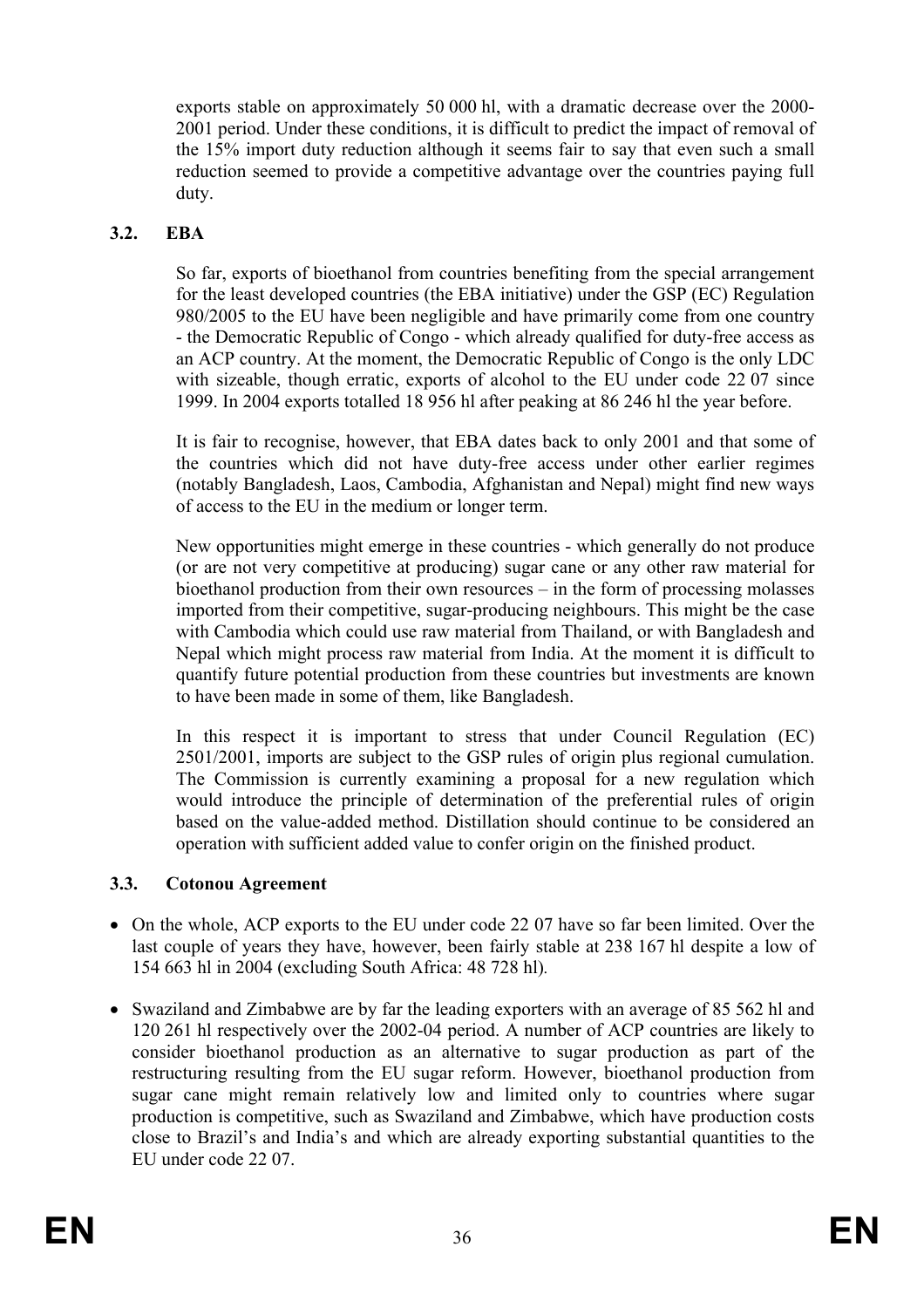#### **ANNEX 11 – Achieving the 5.75% biofuels target: the balance between domestic production and imports**

One of the key variables in biofuel policy is the balance between domestic production and imports. Biofuels and their raw materials are traded on world markets. An autarkic approach to meeting the EU's needs is neither possible nor desirable. But the Union still has a degree of discretion about how far to encourage domestic production and/or imports. The purpose of this annex is to set out the facts and assess the pros and cons of different options.

#### Tools for shifting the balance between domestic production and imports

The starting point is to understand the tools that can be used to shift the balance between domestic production and imports.

In the case of **bioethanol**, the main tool for shifting the balance is the duty paid. EU-produced bioethanol can be expected to cost about €900/toe by 2010 (costs are currently higher because most production plants are rather small). The cheapest imported bioethanol (from Brazil) can be bought in Europe at around €680/toe. Bioethanol imports are subject to duties ranging from zero (for imports from certain countries and/or under certain conditions) to about €376/toe (for undenatured ethanol imported at the maximum tariff). Consequently, imported bioethanol is cheaper than European if no import duty is paid, and more expensive if the maximum tariff is paid. If all tariffs on bioethanol were removed, it would be difficult for domestic producers to stay in the market.

In Germany, only fuel containing undenatured ethanol is eligible for fuel tax exemption. Even imported bioethanol needs the exemption in order to be price-competitive with petrol (currently around  $\epsilon$ 457/toe<sup>51</sup>).

More details on trade arrangements affecting bioethanol are given in Annex 10.

Imports of **biodiesel** or of the vegetable oils used to make it are subject to low or zero tariffs.

Biodiesel can be made from most types of vegetable oil, notably rape oil, soya oil and palm oil.

EU rape oil competes at the world market price. Imported soya oil and palm oil are cheaper. However, biodiesel made predominantly from one or another of these oils does not comply with the "biodiesel" or "FAME" standard, EN14214 – and it needs to comply with this standard if it is to be sold for use in unadapted vehicles. Biodiesel made predominantly from rape oil does comply with the standard, even if blended with a small amount – around  $25%$  – of one of the other oils.

The Commission believes that the limits in standard EN14214 could be adapted to allow a higher proportion of other oils – perhaps 50% – to be used in biodiesel.

<sup>&</sup>lt;sup>51</sup> Assuming oil at \$60/barrel and the  $\epsilon$  at \$1.25.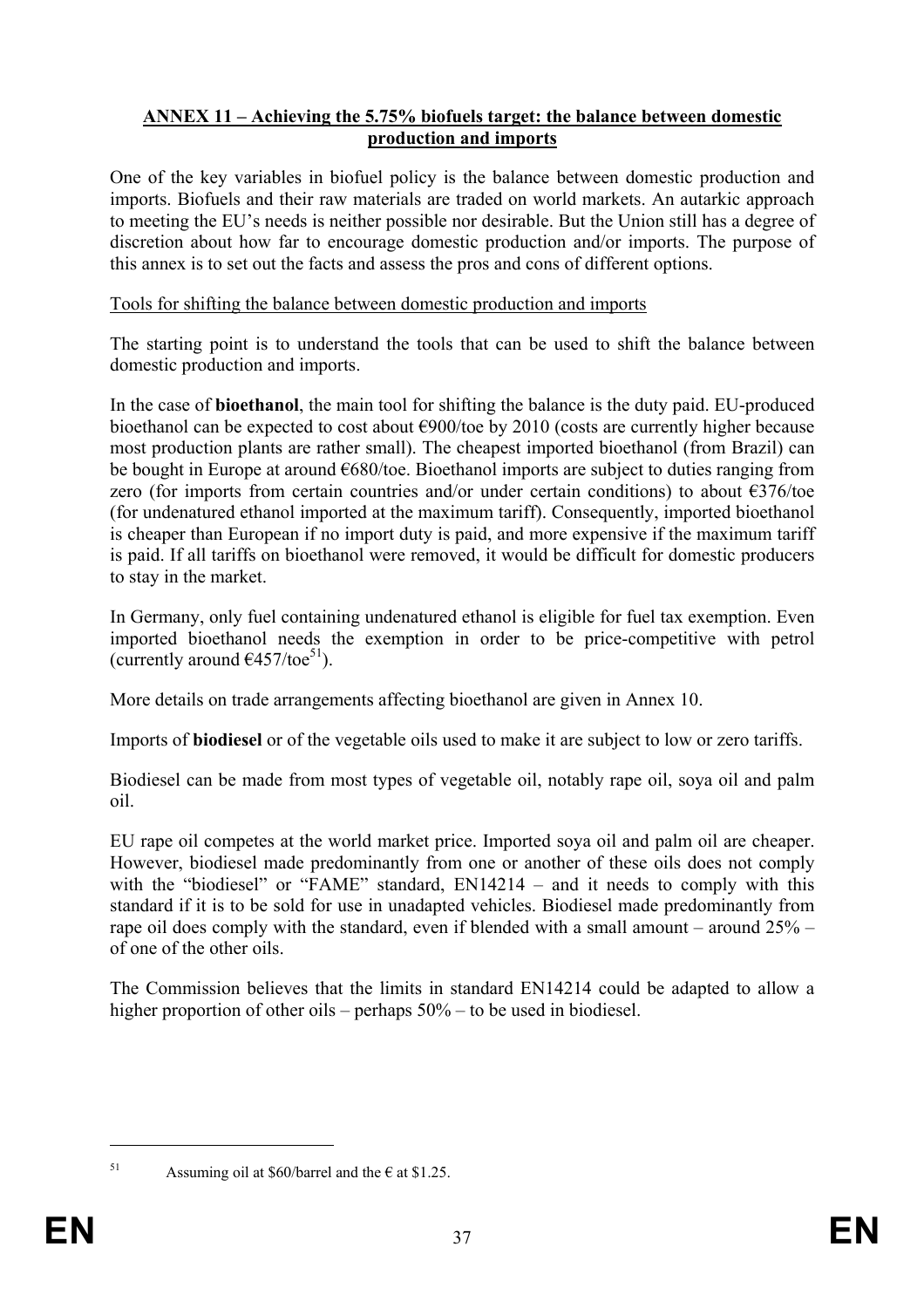#### Scenarios for assessment

Three theoretical models must be assessed:

- 1) Minimum share for imports;
- 2) Maximum share for imports;
- 3) Balanced approach.

#### Scenario 1: Minimum share for imports

The first point to assess is the technical feasibility of this option and, in particular, whether sufficient land is available to produce the necessary crops.

The Commission estimates that in order to meet the biofuel directive's objective of a 5.75% share of the petrol and diesel market in 2010, 18.6 mtoe of biofuels will be needed. Most domestic biofuel production will come from three crops: sugarbeet and cereals (for bioethanol, replacing petrol) and rape (for biodiesel, replacing diesel). Average biofuel yields per hectare vary widely, depending on the characteristics of the crops, the soil and the climate. The following averages have been assumed:

| Sugarbeet | 2.9 toe/ha   |
|-----------|--------------|
| Cereals   | $0.9$ toe/ha |
| Rape      | $1.1$ toe/ha |

On the basis of this it can be estimated that about 17 million hectares of EU agricultural land would be needed to meet the directive's objective entirely from domestic production.

This can be compared with total EU arable land of 97 million hectares.

In the present context where crop production per hectare is rising steadily and the reform of the sugar regime will release resources currently used for food production, this appears to be technically feasible in principle. The Union is technically capable of meeting its biofuels targets for 2010 from domestic production, although it should be noted that there are agronomic limits on the cultivation of individual crops (e.g. the frequency with which rape can be included in crop rotation cycles).

However, it should be pointed out that: existing trade arrangements and World Trade Organisation commitments do not permit the EU to close the door to imports of biofuels and biofuel raw materials; these materials are already being imported today; and there is no proposal to increase tariff protection for these goods. Therefore, the scenario of 100% domestic production is a theoretical one and would not be possible in practice.

Even interpreted as "minimum imports" rather than "no imports", this scenario would have two disadvantages.

First, it would expose the EU food and biofuels sectors to excessive increases in the price of raw materials. By creating a new market that could be served only by domestically produced crops, the biofuels policy would drive up their prices, particularly for cereals and rape which are currently traded at world market prices.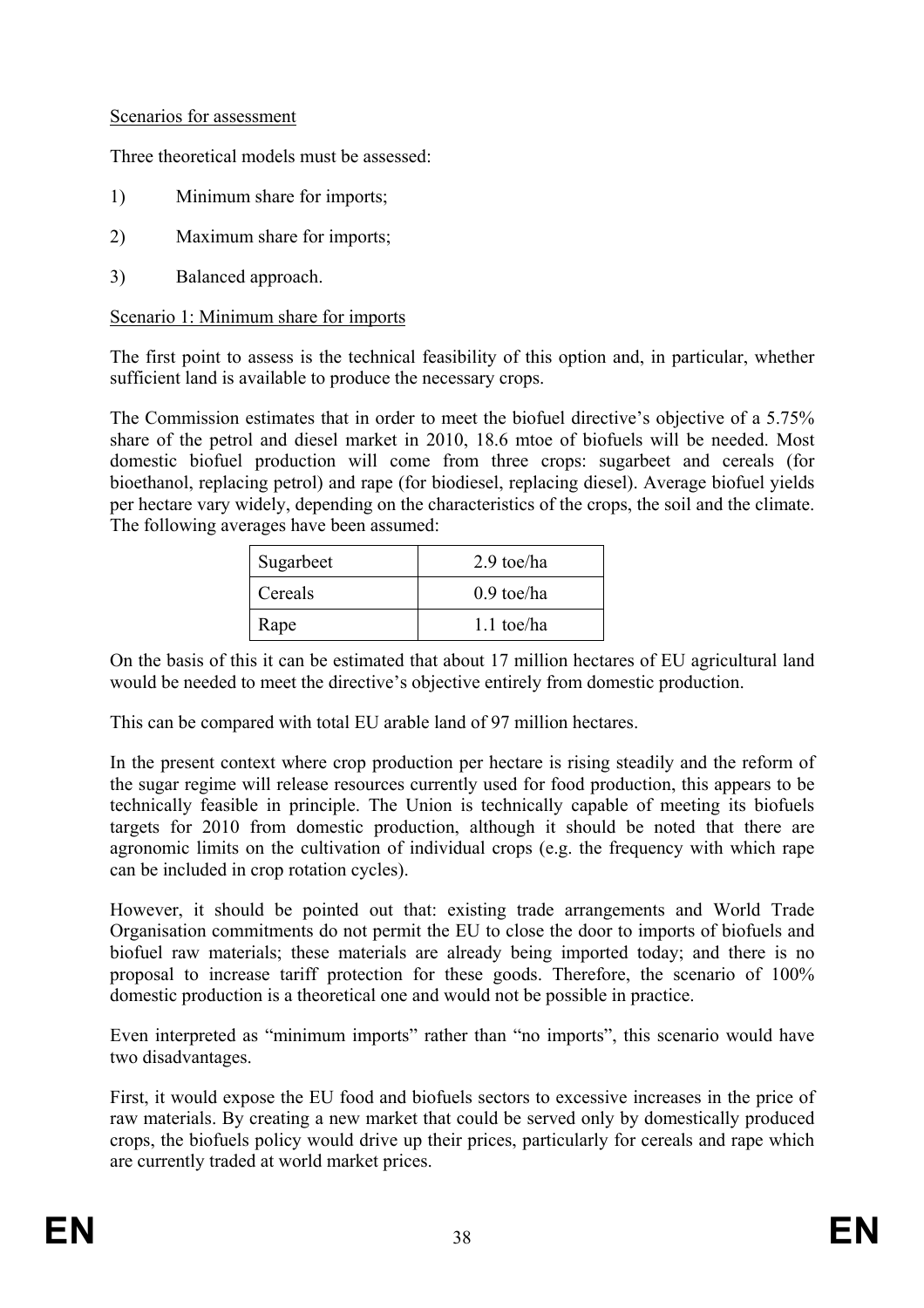Second, it would do nothing to encourage the production of biofuels elsewhere in the world where the creation of new biofuels industries – partly serving foreign customers like the EU, partly domestic needs – can bring benefits to developing countries. In addition, to the extent that increased consumption of biofuels is a tool to exercise downward pressure on the oil price, this is a global phenomenon – and the EU therefore has an interest in promoting biofuel production globally.

#### Scenario 2: Maximum share for imports

By encouraging amendment of the biodiesel standard, the EU would ensure that the maximum proportion of its biodiesel consumption is met from imports. The Commission believes that, with an appropriate amendment, imported vegetable oils would capture about 50% of the biodiesel market. However, much of the processing is likely to continue to take place in the Union.

By removing all tariffs on bioethanol, the EU would ensure that the maximum share of its bioethanol consumption is met from imports. The Commission believes that bioethanol made from agricultural crops in Europe will not be able to compete on price with bioethanol made from sugar cane from tropical countries. Therefore, the result of this policy would be that 100% of EU bioethanol consumption would be covered by imports. There would be no domestic bioethanol industry.

On the hypothesis that 56% of biofuel consumption will be biodiesel (in line with diesel's current share of the petrol and diesel market), these steps would lead to imported biofuels (or their raw materials) taking about 70% of the EU biofuel market.

For biodiesel, this approach has merit. It would enable both EU producers and developing countries to benefit, in a balanced way, from the growth of biofuel consumption in the EU. It is an appropriate response to the limits on expansion of rape production in the EU. An EU industry would continue to exist.

But this strategy would not address the serious concerns that the present expansion of vegetable oil production – such as palm oil and soya – in developing countries could be responsible for destruction of natural habitats and deforestation and that increased demand from the EU could translate into an increased rate of deforestation. If this is true, it would be an important factor to set against the greenhouse gas emission reductions that the increased use of biofuels would deliver. If such doubts cannot be removed, public support for biofuels will be undermined. Therefore, it would be wrong to maximise the import of biofuels/raw materials for biofuels without paying attention to the environmental impact of their cultivation.

For bioethanol, this is not a good approach for the EU to follow. If the EU obtains its bioethanol from imports rather than domestic production, the cost will be about 25% lower and the global greenhouse gas benefits will be greater. However, there will be no rural development benefits for Europe. And the security of supply benefits will be less, because Europe will not have the advantage of developing a new domestic fuel source. From a practical point of view, it must be remembered that implementation of the Union's biofuel policy depends on the efforts of Member States. If there is no prospect of domestic involvement in the production of bioethanol, it is likely that many of them will focus their efforts on biodiesel instead – eroding the market into which developing countries hope to sell. Finally, if the least developed countries are not able to compete on price on the world sugar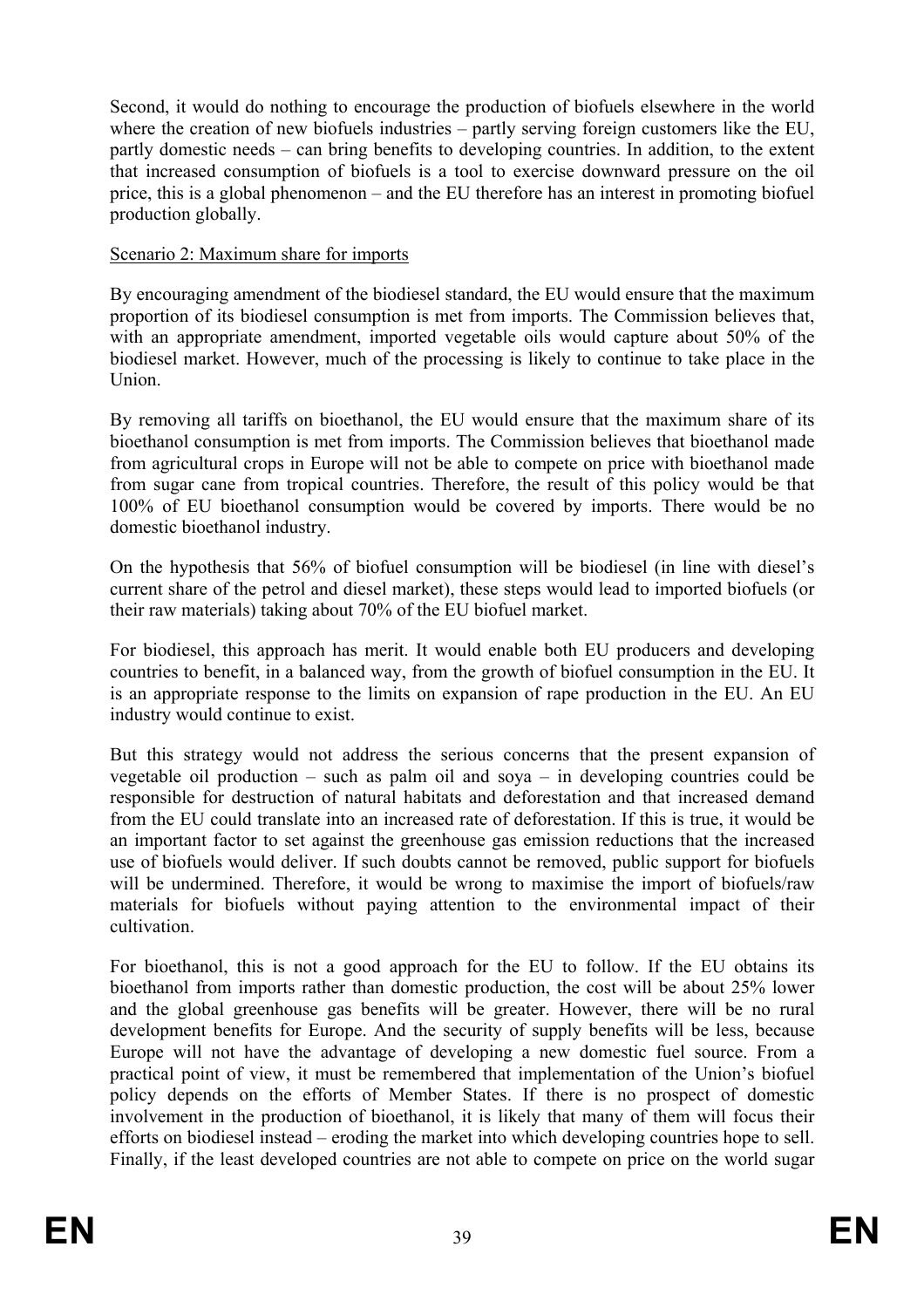market, there is no reason to believe that they will be able to do so on the world bioethanol market if trade is made completely free.

Environmental concerns are also raised about the cultivation of sugar cane for bioethanol. Against this, it is argued that most bioethanol comes and will continue to come from land that has been under cultivation for a long time.

#### Scenario 3: Balanced approach

The Commission believes that an intermediate approach would avoid the disadvantages of the first two options.

This approach should have five elements:

- i) amendment of standard EN14214 to facilitate the use of a wider range of vegetable oils for biodiesel, to the extent feasible without significant ill effects on fuel performance;
- ii) maintain market access conditions for imported bioethanol that are no less favourable than those provided by trade agreements currently in force<sup>52</sup>:
- iii) pursue a balanced approach in ongoing free trade agreement negotiations with ethanol-producing countries/regions. The EU must respect the interests of domestic producers and EU trading partners, within the context of rising demand for biofuels $53$ ;
- iv) address the issue of amending the biofuels directive so that only biofuels whose cultivation complies with minimum sustainability standards count towards its targets;
- v) support developing countries in the production of biofuels.

The system of certificates would need to apply in a non-discriminatory way to domestically produced biofuels and imports. In particular, it would need to be non-discriminatory in relation to the requirements of the World Trade Organisation. It would need to be developed in line with other initiatives for certification of agricultural and forestry produce and could require EU support in its introduction. The potential impact on developing countries would be taken into consideration before any system of certification is introduced.

The Commission estimates that under this approach:

- price increases for agricultural crops could be kept in an acceptable range;
- a sufficient share of the market for biodiesel raw materials, a majority of the market for biodiesel production, and a majority of the market for bioethanol would remain domestic;

<sup>&</sup>lt;sup>52</sup> In particular, under the Everything But Arms, Generalised System of Preferences  $(+)$  and Cotonou agreements, which presently provide free access to the EU for ethanol imports.

<sup>&</sup>lt;sup>53</sup> Note: existing trade agreements, notably Everything But Arms (EBA), Generalised System of Preferences (GSP) + and Cotonou, which presently provide free access to the EU for ethanol exports, will maintain this level of access.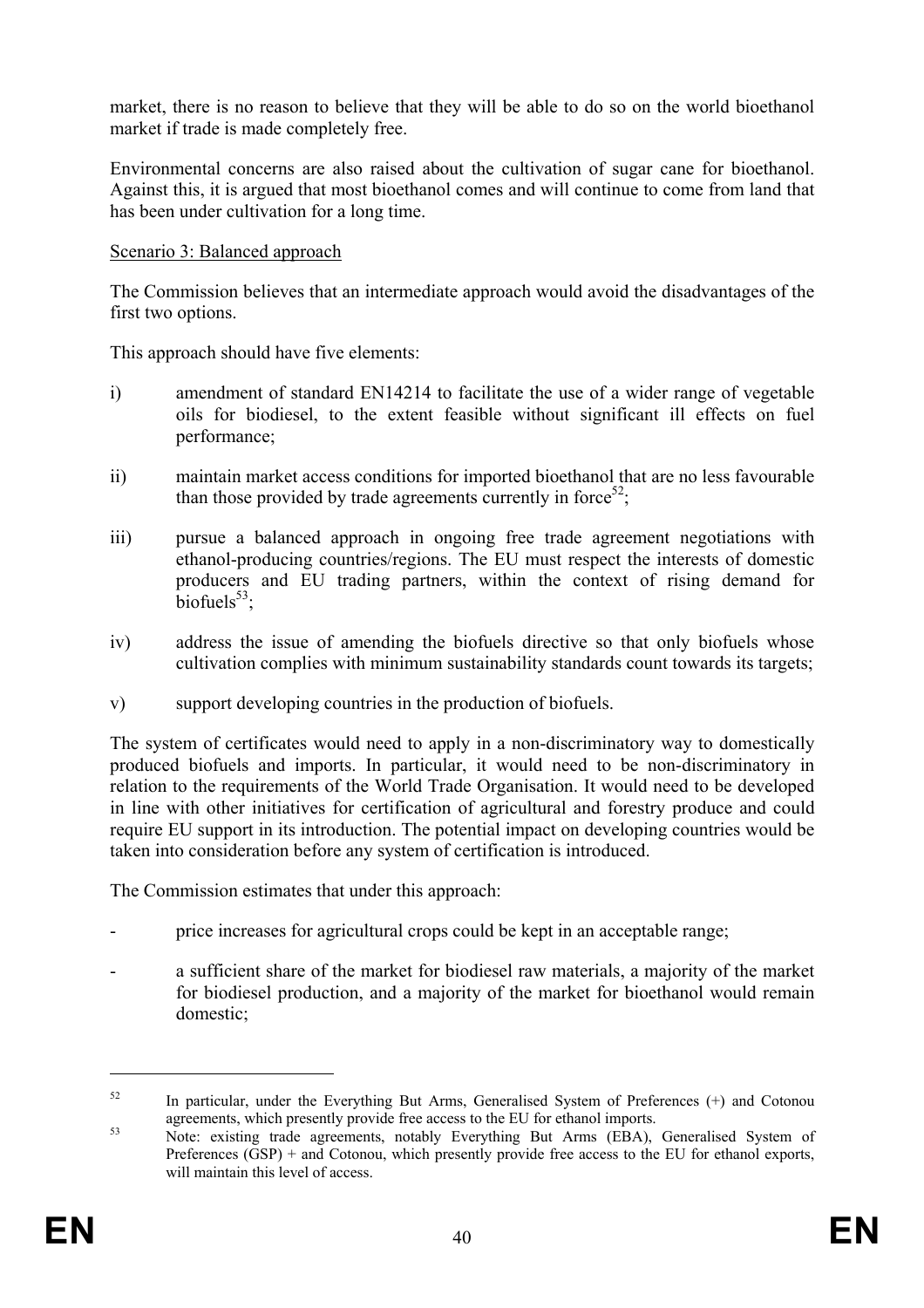- least-developed countries, including those for whom the reform of the EU sugar regime is a particular challenge and whose bioethanol is not subject to tariffs, would gain a share of the EU biofuel market;
- the promotion of biofuels would not cause deforestation and habitat destruction.

#### **Notes on the production of biofuels in developing countries**

Support for developing countries in the production of biofuels is in the EU's interest both for development policy reasons and to maximise downward pressure on the oil price. It could contribute in specific countries, as in the EU but often in more critical situations, to greater energy security and access to energy, improved foreign exchange and trade balances, economic development and employment in rural regions, and environmental benefits. To the extent that the development of biofuel consumption will exert downward pressure on the global oil price, consumption in developing countries will contribute in the same way that European consumption does. EU development policy, as well as other EU policies such as research and energy and the clean development mechanism under the Kyoto Protocol, offers a number of instruments that can be used.

The positive and negative impacts of cash crops for biofuels on food production and food security have been the subject of extensive discussion. The costs and benefits depend on the site, the way the crop is produced and how it is integrated in the local production system. There is no general rule. Sugar cane has almost always been cultivated as a cash crop in developing countries, and a switch in the end-product from sugar to ethanol should not affect the food supply of the region. Some biofuel raw materials like jatropha could allow the sustainable use of low-value land and, in the process, contribute (via earnings) to an improvement in food security.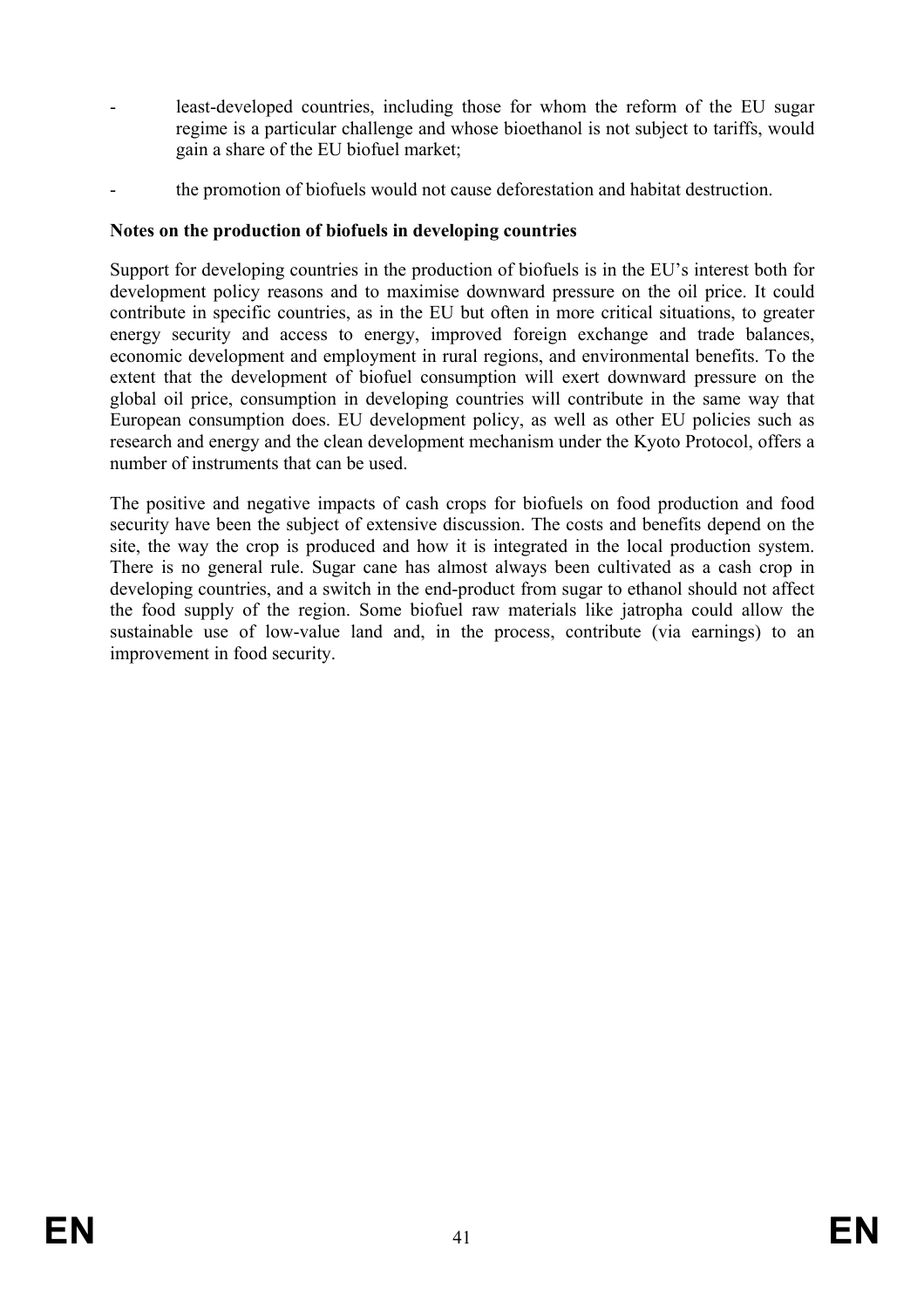## **ANNEX 12 – The Commission's perspective on biomass and biofuel research**

### **1. Introduction**

Research, technological development and demonstration have potential to support the use of biomass. The Commission intends to capitalise on this. Its proposal for the Seventh Framework Programme – Specific Programmes, adopted in September 2005, gives a high priority to biomass.

An industry-led European biofuel technology platform is under development<sup>54</sup>. This is intended to develop and implement a European vision and strategy for the production of biofuels, in particular for transport. Once the technology platform is established, the EC will explore the need to propose a possible joint technology initiative in this area<sup>55</sup>.

Other technology platforms will also play an important role – for example, those dealing with "Industrial biotechnology", "Plants for the future", "Road transport" and "Forestbasedsectors". Under the framework of the Seventh Framework Programme, there is a need for increased coverage of the following topics: biomass availability and logistics ; energy crops for the production of biomass<sup>56</sup>; and combustion, gasification and pyrolysis of biomass covering co-firing, recovered fuels and combined heat and power.

This research and development activity under the Seventh RTD Framework Programme will be complemented by non-research action in the "Intelligent Energy – Europe" programme. The main focus here is to support soft measures and to remove non-technological barriers to the widespread market deployment of already demonstrated biomass and biofuel technologies.

#### **2. Research priorities – biomass in general**

The following actions related to biomass, with their corresponding objectives, are included in the Seventh Framework Programme.

#### *- Biomass for electricity, heating and cooling*

The objective is to develop and demonstrate a portfolio of technologies for electricity, heating and cooling from biomass, including the biodegradable fraction of waste. This research aims at increasing overall conversion efficiency, achieving cost reductions, further reducing the environmental impact and optimising the technologies in different regional conditions. A broad range of research topics are considered including biomass availability and logistics; conversion technologies, such as combustion, co-firing and gasification; emission abatement; and land use.

<sup>&</sup>lt;sup>54</sup> Technology platforms are channels to involve industries in defining research priorities.

Joint technology initiatives are a new way to create public-private partnerships at European level. They have their foundation in technology platforms. They may take the form of a joint undertaking.

have their foundation in technology platforms. They may take the form of a joint undertaking. 56 With emphasis on woody crops (short-rotation coppice, grasses and miscanthus); on new crop breeds and novel cropping systems optimised for non-food use; on improving the energy content of the agricultural crops used for first-generation biofuels; and on machines and techniques for planting, harvesting, storage, transport, pre-treatment and conversion into material that can be fed into conveyor systems.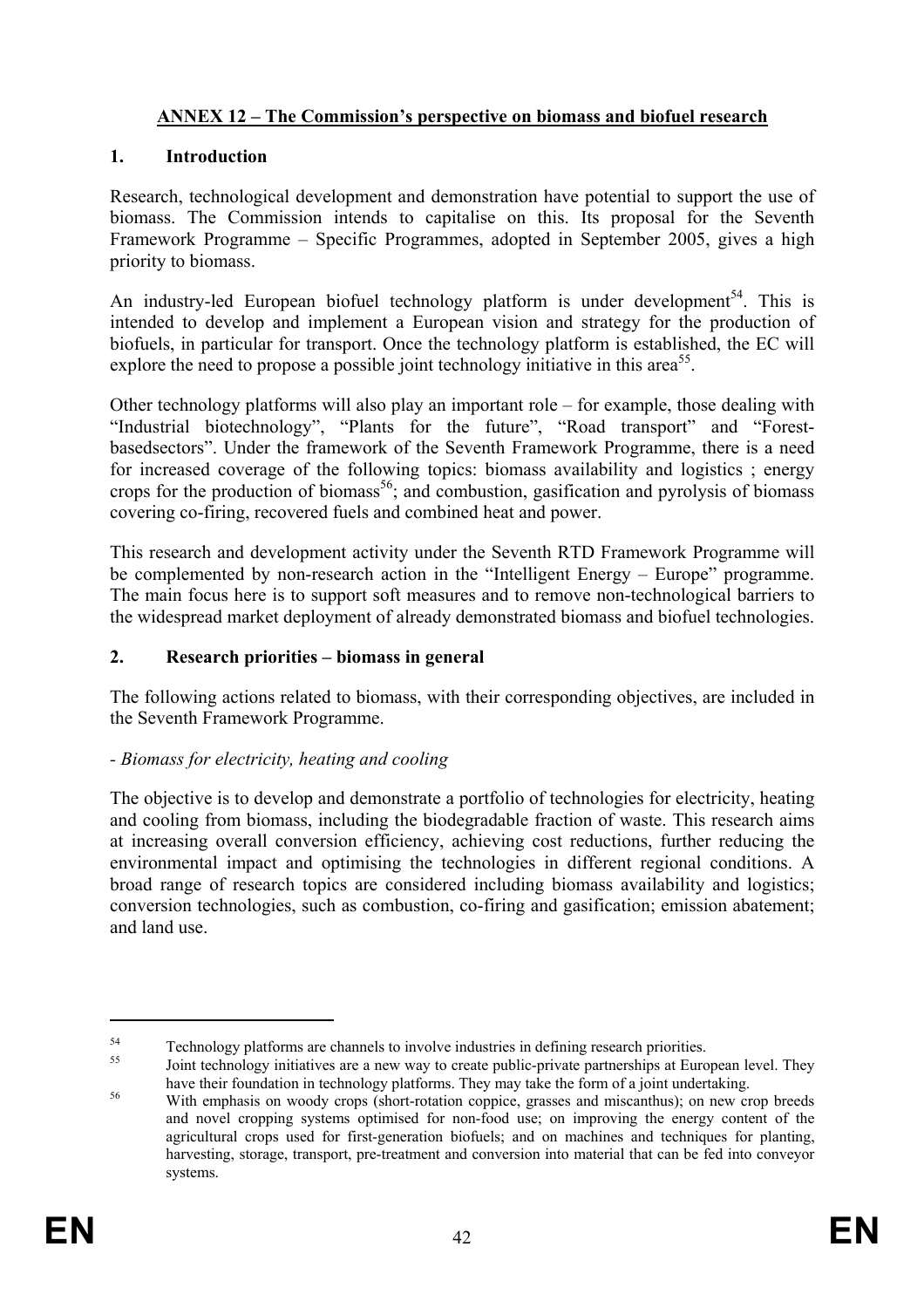The Commission will propose to the "Zero Emission Power Generation" technology platform that co-firing be included in its scope.

### *- Smart energy networks*

To facilitate the transition to a more sustainable energy system, a wide-ranging R&D effort is required on the EU electricity and gas systems and networks. Research aims at effective integration of biomass installations into electricity grids and feeding biogas and synthetic natural gas into the natural gas grid.

## *- Life sciences and biotechnology for sustainable non-food products and processes*

The objective is to strengthen the knowledge base and develop advanced technologies for terrestrial or marine biomass production for energy and industry. Biotechnology will be applied to improve the productivity, sustainability and composition of biomass raw materials and to develop new bio-processes.

The Commission also attaches high importance to the "biorefinery" concept to maximise the value derived from biomass feedstocks by making full use of their components. Biorefineries could be built up by adding further fractionation and conversion steps to current biomass processing facilities (sugar, grain, pulp mills, oil refineries, etc.) to obtain a broad range of products such as food, feed, sustainable polymers, chemicals, fuels, and heat and power. Improving the cost-efficiency of biofuels through the biorefinery concept will be an important element of the biofuel technology platform.

## **3. Second-generation biofuels: state of play**

Producing bioethanol from cellulose delivers a gasoline substitute which is identical to bioethanol produced from sugar or cereals. Synthetic enzymes provide the key to unlock the cellulose molecules and break them down into simpler substances, which are subsequently fermented to ethanol and purified (distilled) the same way as conventional bioethanol. It is hoped that energy balances and, hence,  $CO<sub>2</sub>$  emission reductions will be largely enhanced.

The first demonstration plant was taken in operation by Iogen (4 million litres per year in Canada) and this was followed by ETEK (150 thousand litres per year pilot plant in Sweden) which was supported by EU regional funds. A third facility is under construction by Abengoa (5 million litres per year in Spain) and this plant is supported by the Fifth Framework Programme. Enzymatic hydrolysis is expected to become competitive in the medium term due to the decreasing price of the enzymes and low cost of the raw material (such as straw or even wood); being one of the most critical parameters in the overall cost of the biofuel.

Second-generation biodiesel is chemically different from vegetable-oil-based biodiesel. Gasification of biomass (anything works, but the drier the better) produces a "synthesis gas" consisting mainly of carbon monoxide (CO) and hydrogen. Exposing this gas to a suitable catalyst converts it into hydrocarbons (Fischer Tropsch synthesis), which will subsequently be treated to deliver a mixture of gasoline, jet fuel and diesel. Because of the high price of jet fuel, the excellent quality of the diesel fraction and the low quality of the gasoline fraction (low octane number), the process is normally optimised towards the production of jet fuel/diesel.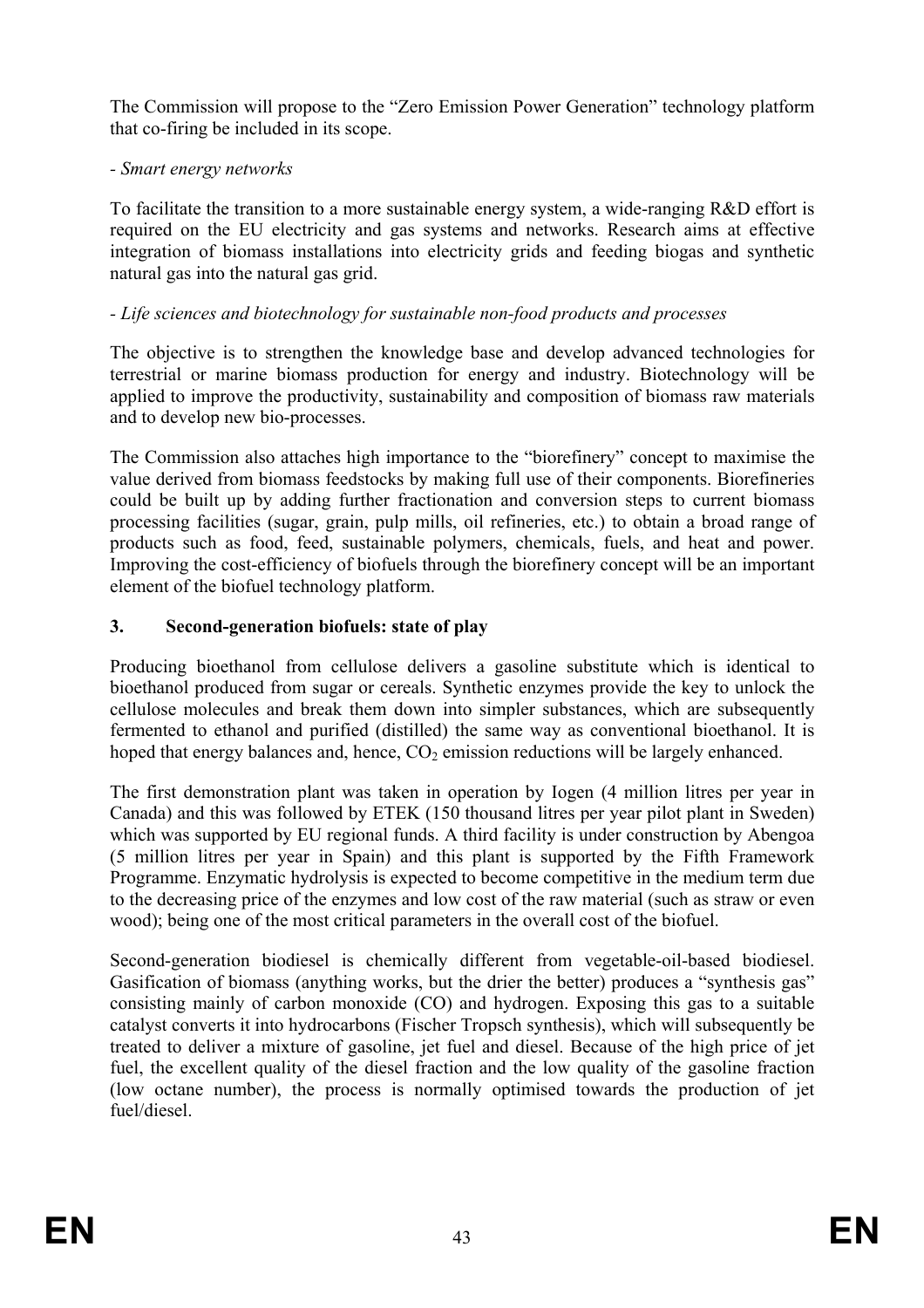The different steps in the process have all been demonstrated to work commercially for Fischer Tropsch synthesis gas derived from coal or natural gas. Optimisation still remains to be done on gasification of biomass from different raw materials and gas purification to synthesis gas quality. A large-scale pilot plant (15 000 t/year) is being constructed in Freiberg (Germany) by the company Choren. In addition, Choren and Shell are in the process of developing a full-size prototype commercial plant with a capacity of 200 000 t/year which optimistically, depending on the experience with the pilot plant, could be operational in 2009/10. In parallel to the experience to be gained from this "biomass-to-liquid" (BTL) process, a number of large-scale "gas-to-liquid" projects, several in Qatar, will deliver technology experience on the second stage (Fischer Tropsch) of the process in the years ahead.

Alternatively the synthesis gas can be converted to bio-dimethylether (DME), which can also be used to replace diesel in modified diesel engines. DME, a gaseous fuel under ambient conditions, can be of particular relevance in heavy-duty applications.

The advantage of second-generation biodiesel is partly that the basic treatment of the raw material (gasification) allows virtually any organic material to be used and partly that it delivers a premium-quality diesel fuel, whether to be used in its own right or as a blending component in petroleum-based diesel. Its  $CO<sub>2</sub>$  emission profile depends on whether the energy source for conversion is biomass only or whether an external energy source is used, and whether the biomass is a waste product (e.g. straw) or an energy crop. This also affects the cost. Here too, significant  $CO<sub>2</sub>$  gains and energy balance improvements are hoped for.

Hybrids between first- and second-generation biofuels are also in preparation. Fortum (Finland) is planning to expand its Porvoo refinery to use vegetable oil and animal fat as a raw material in a conventional hydrogenation process. This delivers the same high-quality diesel as BTL with lower investment, but higher raw material costs (close to conventional biodiesel).

## **4. Research priorities - transport biofuels**

The main area of research is second-generation biofuels made from various biomass resources and wastes, e.g. bioethanol, biodiesel, DME. The technical feasibility of converting cellulose material (straw/wood) and organic wastes into bioethanol and biodiesel has been demonstrated. But costs need to be brought down and technology needs to be further developed and demonstrated for commercial-scale production (over 150 000 tonnes a year). If this can be done, second-generation biofuels should offer three major advantages:

- they will secure a higher market share for biofuels by allowing the use of a wider range of raw material;
- the cultivation process (if any) could be less environmentally intensive than for ordinary agricultural crops;
- this lower intensity will be reflected in lower greenhouse gas emissions from cultivation.

Second-generation biodiesel production has a fourth advantage: the fuel is of better quality than conventional diesel $57$ .

<sup>1</sup> 

<sup>&</sup>lt;sup>57</sup> The process can also be used to produce a (good) substitute for jet fuel or a (poor) substitute for petrol.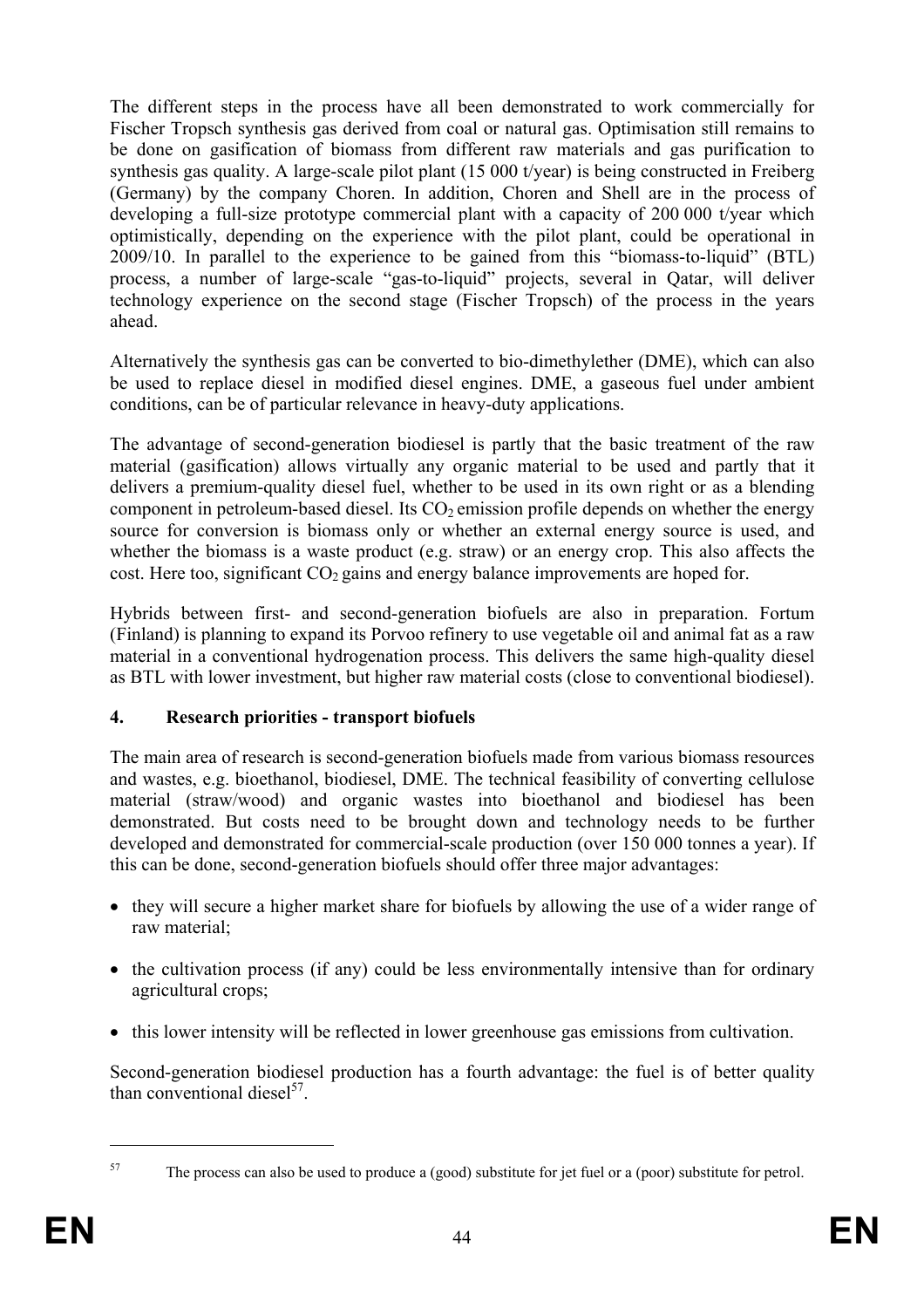The price of these fuels will depend on technical developments and the price at which the raw material can be obtained. At this stage there is no reason to assume that they will be substantially cheaper than first-generation biofuels.

The Commission plans to substantially increase its support for the development of secondgeneration biofuels through its research budgets.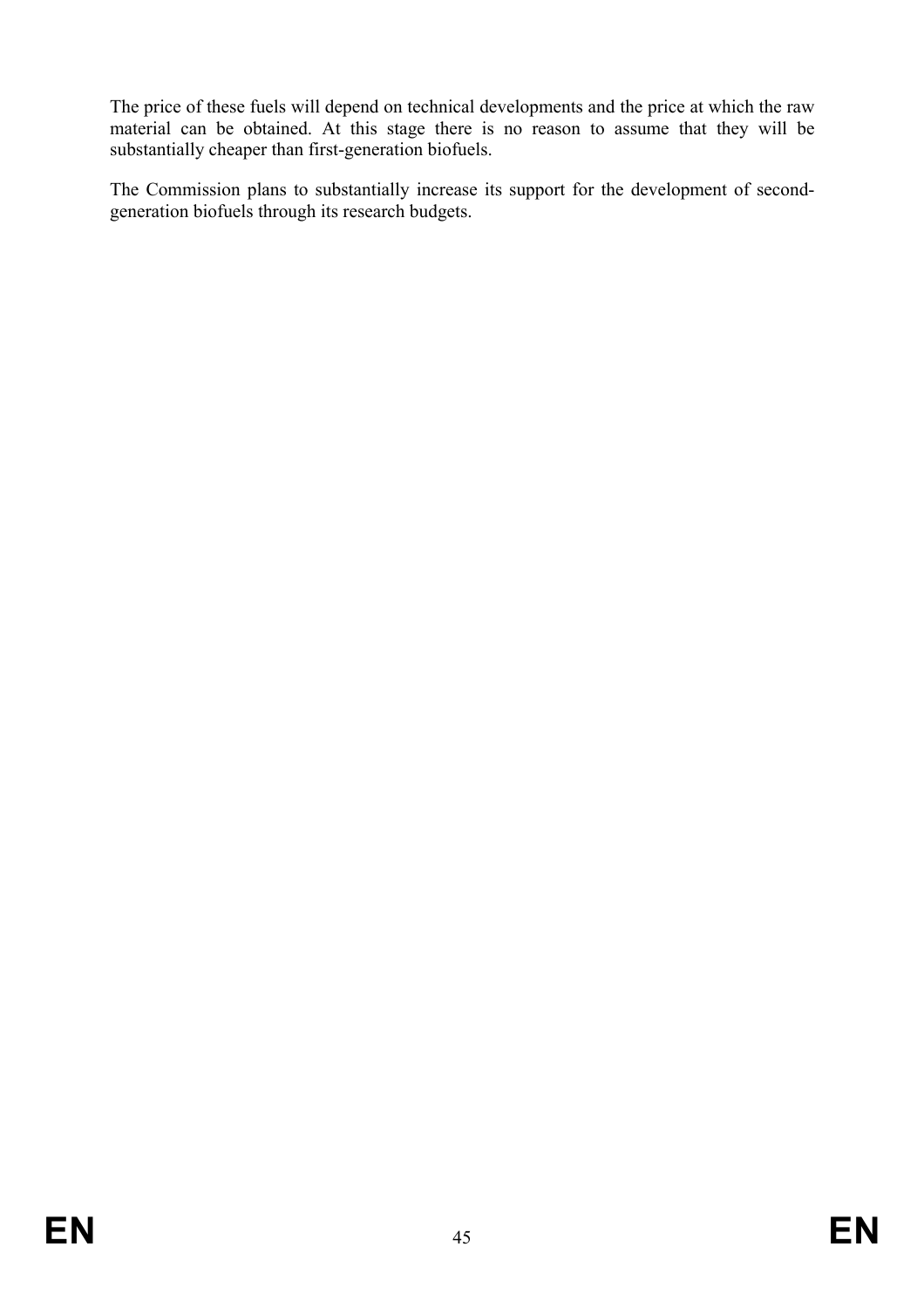## **ANNEX 13 – Results of consultation**

This Communication and the impact assessment published alongside it take into account the results of extensive consultations. These began with the Commission's analysis of the various policies affecting biomass and an extensive public consultation campaign using all possible means, such as a public questionnaire via the Internet, numerous meetings with stakeholders, and bilateral meetings with Member States that have developed national Biomass Action Plans and with biomass experts.

The main conclusion drawn from the consultations was that the Commission should push strongly on all fronts, at EU level and national level, in order to overcome the non-technical barriers facing biomass.

Several more specific conclusions can be drawn from the consultation process:

- Sufficient biomass resources are available in the Union to meet the needs for an additional 80 mtoe per year by 2010 without major effects on forest products industries and food production. Energy crops can make a significant contribution while providing a new market outlet for agriculture and contributing to rural development. Any shortfalls can be addressed by imports.
- There are competitive, reliable and efficient European technologies to convert biomass resources into energy vectors (electricity, heating or cooling and biofuels for transport). Nevertheless, RTD work on biomass (supported by appropriate national and EC funds) has to be intensified in order to meet new challenges.
- European (as well as international) solid and liquid biofuels markets are in their infancy and have to be developed further to commodity level. In order to develop them successfully, work on standards and norms has to be accelerated.
- Biomass is generally more expensive than comparable fossil fuel energy. However, in some areas (such as household heating by pellets and industrial CHP based on residues) biomass is already competitive.
- There is an urgent need to start a professionally managed campaign to inform European citizens more fully about the benefits of biomass. This information barrier, as well as the absence of more effective representation of biomass at all levels, is also due to the lack of a strong European biomass association with industrial involvement.
- The main problem that appears to be holding back the penetration of biomass on the energy markets is the lack of demand. The only way to increase demand is through appropriate policies implemented at national level.
- Biomass is the only renewable energy source that does not suffer from intermittency problems and can potentially provide energy for heat, power and transport from the same installation.
- Biomass in the form of solid, liquid or gaseous biofuels is the only renewable energy source that can directly replace solid, liquid and gaseous fossil fuels, either fully or in blends of various percentages, in which case often there is no need for equipment modifications.